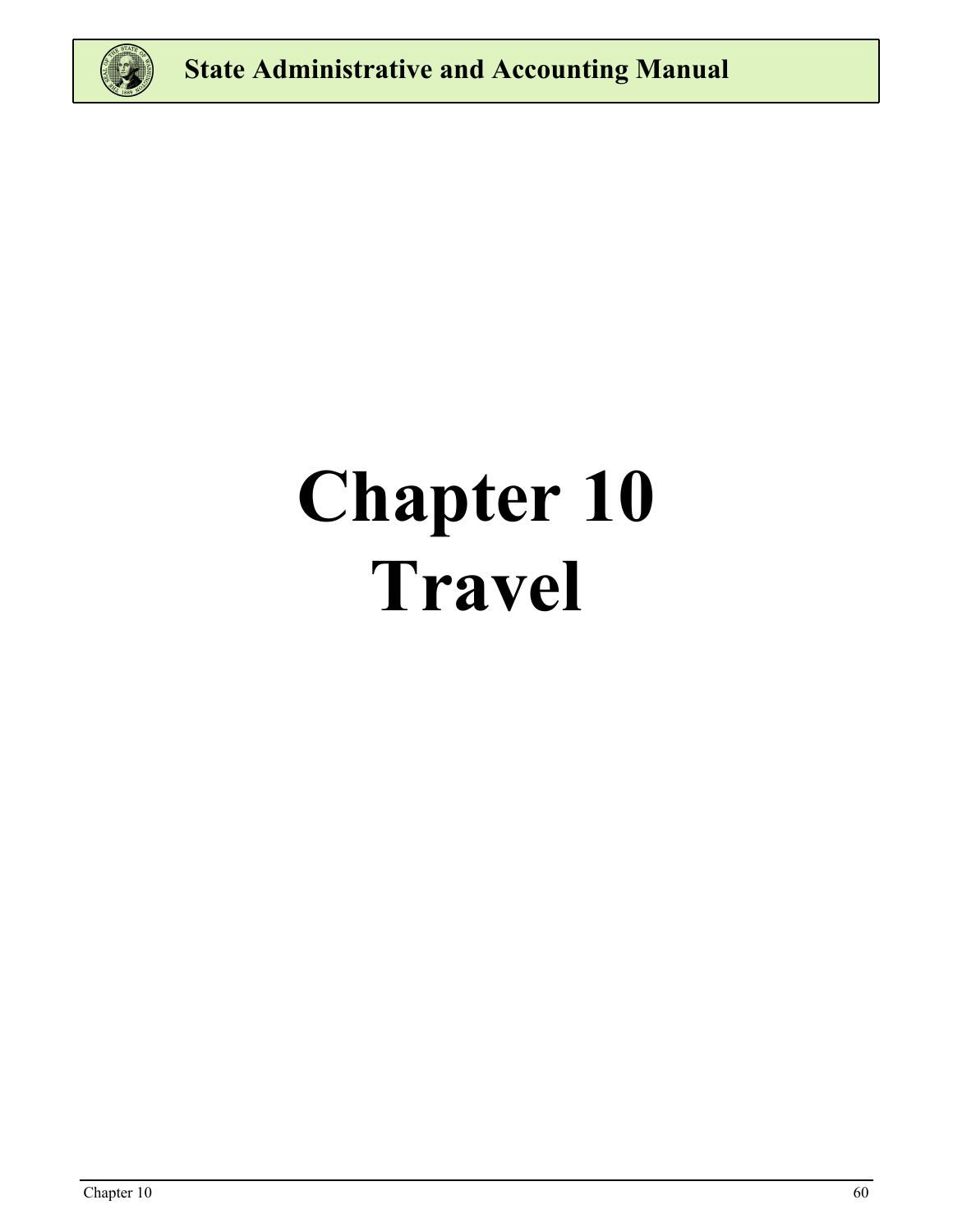<span id="page-1-0"></span>

| <b>Section</b> | <b>Title</b>                                                              | <b>Effective</b><br>Date | Page<br><b>Number</b> |
|----------------|---------------------------------------------------------------------------|--------------------------|-----------------------|
| 10.10.05       | Who must comply with these policies?                                      | June 7, 2012             | 61                    |
| 10.10.10       | Agency responsibilities                                                   | Oct. 9, 2015             | 62                    |
| 10.10.15       | Responsibilities of travelers                                             | Oct. 9, 2015             | 63                    |
| 10.10.20       | These criteria must be used for selecting and approving travel            | Oct. 1, 2005             | <u>64</u>             |
| 10.10.25       | Implement alternatives to travel                                          | Jan. 1, 2004             | 64                    |
| 10.10.30       | Considerations for placing an employee in travel status                   | May 1, 1999              | 65                    |
| 10.10.35       | Ensure the health and safety of travelers                                 | Jan. 1, 2015             | 65                    |
| 10.10.40       | Comply with the Americans with Disabilities Act                           | July 1, 2000             | <u>66</u>             |
| 10.10.45       | Use of the State Charge Card system, when required, to purchase<br>travel | Oct. 1, 2018             | <u>66</u>             |
| 10.10.50       | Prior authorization for travel may be required                            | July 1, 2011             | 67                    |
| 10.10.55       | Scheduling meetings, conferences, conventions and training<br>sessions    | July 1, 2011             | 68                    |

### **10.10 Travel Management Requirements and Restrictions**

### **10.10.05 Who must comply with these policies?**

June 7, 2012

The following persons in the executive, legislative, or judicial branches of government must comply with the policies in this chapter:

1. All state officers, employees, and volunteers that agencies have legal authority to utilize, unless otherwise provided by law.

As provided in **[RCW 28B.10.029](https://app.leg.wa.gov/rcw/default.aspx?cite=28B.10.029)**, institutions of higher education may use all appropriate means for making and paying for travel arrangements to support student, faculty, staff and other participants travel in the most cost effective and efficient manner possible. Methods used must be based on standard industry practices and be compliant with federal accountable plan requirements. Accordingly, they are exempt from [Subsections 10.10.45](#page-6-0), [10.30.60](#page-19-0), [10.50.35](#page-30-0), [10.50.40,](#page-31-0) [10.50.45](#page-31-0), [10.50.50](#page-31-0), [10.50.75](#page-34-0), and [10.80.55.](#page-47-0)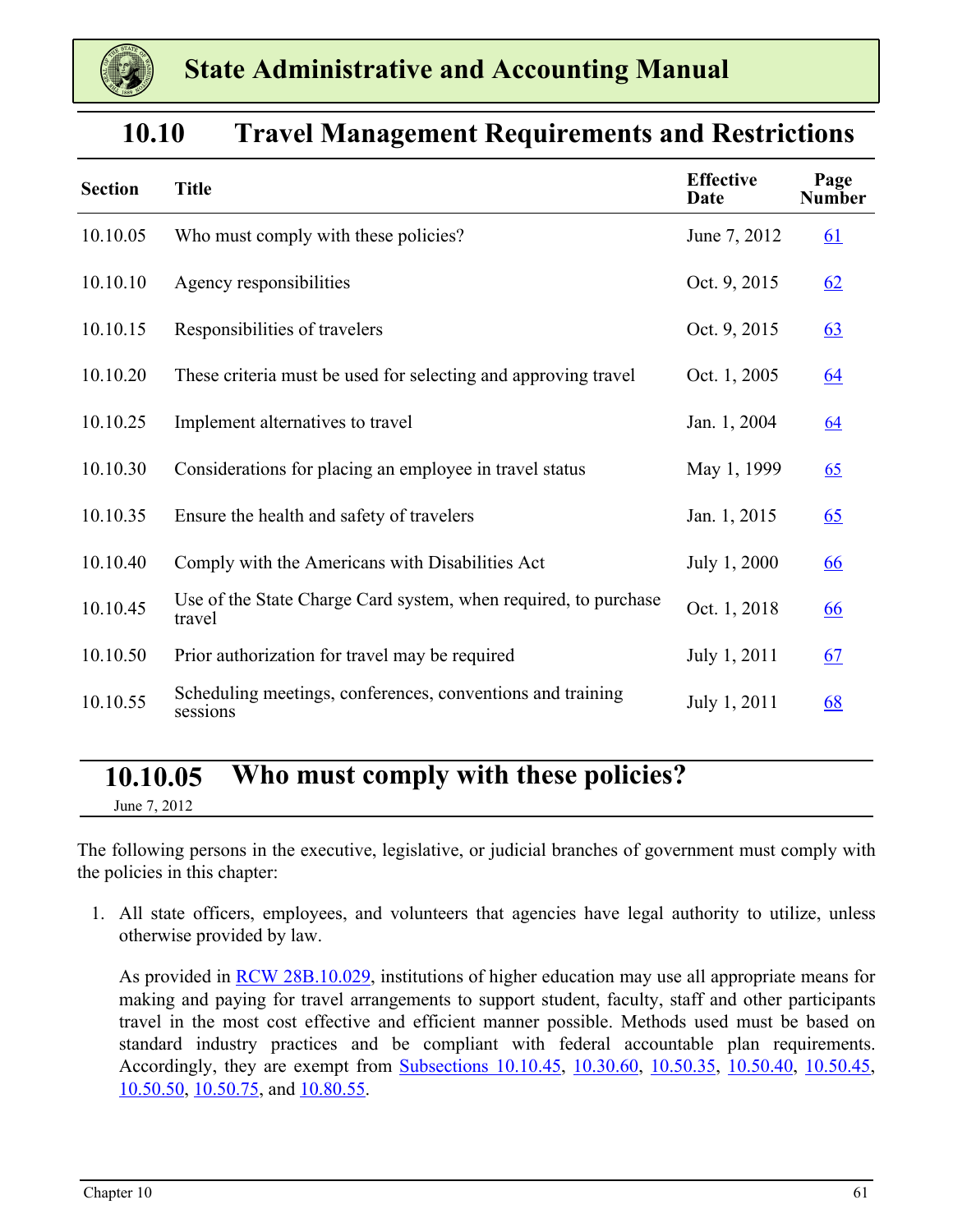<span id="page-2-0"></span>

- 2. Persons other than state officers and employees, where travel expenses are authorized by statute but the statute is silent as to amount.
- 3. Members of the Senate or House of Representatives. When on official legislative business, these members are entitled to receive allowances as provided in [RCW 44.04.120](https://app.leg.wa.gov/RCW/default.aspx?cite=44.04.120) in lieu of per diem or travel expenses as stipulated in this chapter.
- 4. Contractors, unless there are specific contractual arrangements modifying travel reimbursement.

These rules may be used as a guideline for the payment of legally authorized travel expenses for students and other clients of the agency.

### **10.10.10 Agency responsibilities**

Oct. 9, 2015

#### **10.10.10.a**

Agency heads, and their designees for directing travel and approving reimbursement, are to:

- 1. Ensure that any travel costs incurred are:
	- Directly work related,
	- Obtained at the most economical price, and
	- Both critical and necessary for state business.
- 2. Exercise prudent judgment in approving travel-related costs.
- 3. Establish an effective system for management and control over travel related costs. This system should include:
	- Written internal policies and procedures which cover the items required in this chapter.
	- Authorization or approval of travel costs by the agency head or authorized designees.
	- Clearly defined roles and responsibilities to include the level(s) to which agency head responsibility has been delegated.
	- Periodic review of airline ticket purchases to ensure compliance with [Subsections 10.50.40](#page-31-0) and [10.50.45](#page-31-0).
	- The amount of time the agency requires for advance approval of meal costs at meetings, conferences, conventions, and training sessions.
	- A prohibition to pay parking tickets, citations, or infractions received by drivers authorized to operate vehicles on state business. Payment of fines or citations is solely the personal obligation and responsibility of the driver and NOT a qualified reimbursable obligation of the employing agency. Refer to [Subsections 10.10.15](#page-3-0) and [10.20.20](#page-4-0).
- 4. Ensure travelers are not treated differently under like travel circumstances.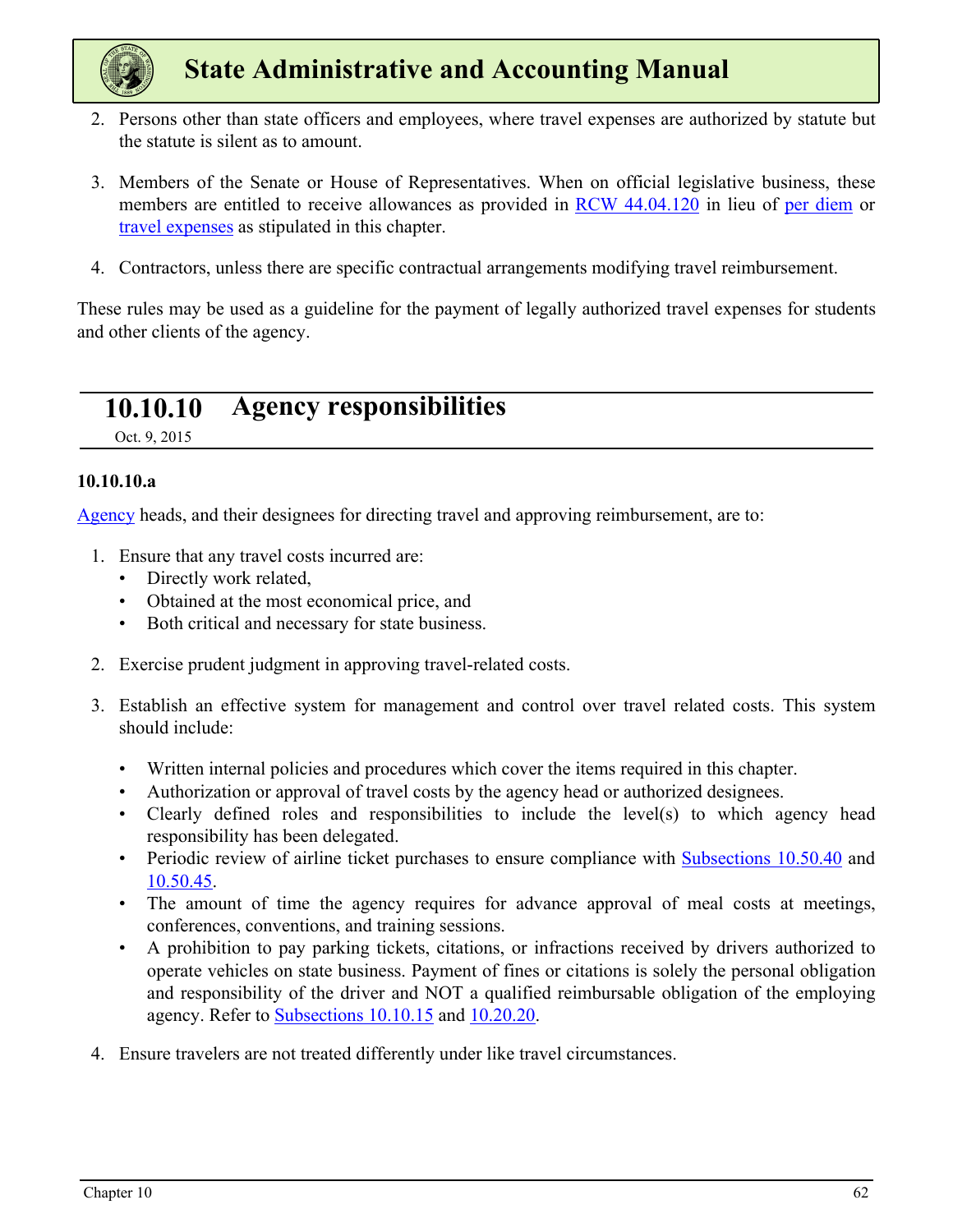<span id="page-3-0"></span>

- 5. Ensure the agency uses the procurement methods required in this chapter and maintain an accountability record for all state travel charge card systems it or its travelers are issued.
- 6. The agency head or designee must authorize student drivers or volunteer drivers to use vehicles while on official state business. Agencies should consult with the Department of Labor and Industries for information about personal injury insurance coverage for students and volunteers operating vehicles on official state business, and age restrictions for operating vehicles for business purposes. Refer to http://www.lni.wa.gov/WorkplaceRights/Teen Workers/.

#### **10.10.10.b**

Agencies may adopt internal travel policies and reimbursement allowances that are more restrictive than those contained in this chapter.

### **10.10.15 Responsibilities of travelers**

Oct. 9, 2015

A traveler on official state business is responsible for:

- 1. Being familiar with state and agency travel and transportation regulations before embarking on travel.
- 2. Exercising the same care in incurring expenses and accomplishing the purposes of the travel that a prudent person would exercise if traveling on personal business. Excess costs, circuitous routes, delays, or luxury accommodations unnecessary or unjustified in the performance of official state business travel are not acceptable.
- 3. Paying any excess costs and any additional expenses incurred for personal preference or convenience.
- 4. Returning as promptly as possible to either the official station or official residence when the state business is completed.
- 5. Securing prior authorization for travel when required. [\(Subsection 10.10.50](#page-7-0))
- 6. Preparing the [Travel Expense Vouche](https://ofm.wa.gov/sites/default/files/public/legacy/policy/TravelExpenseVoucher-Employees%28A20-A%29.xlsx)r and providing appropriate receipts and documentation as required in [Section 10.80](#page-45-0) and other sections of this chapter.

Promptly pay fines to the appropriate jurisdiction for all parking tickets, citations or infractions received while operating a vehicle on state business. Payment of fines and citations under these circumstances is the **sole obligation and responsibility of the traveler** and is NOT to be reimbursed or paid by the state. Refer to [Subsection 10.20.20](#page-10-0).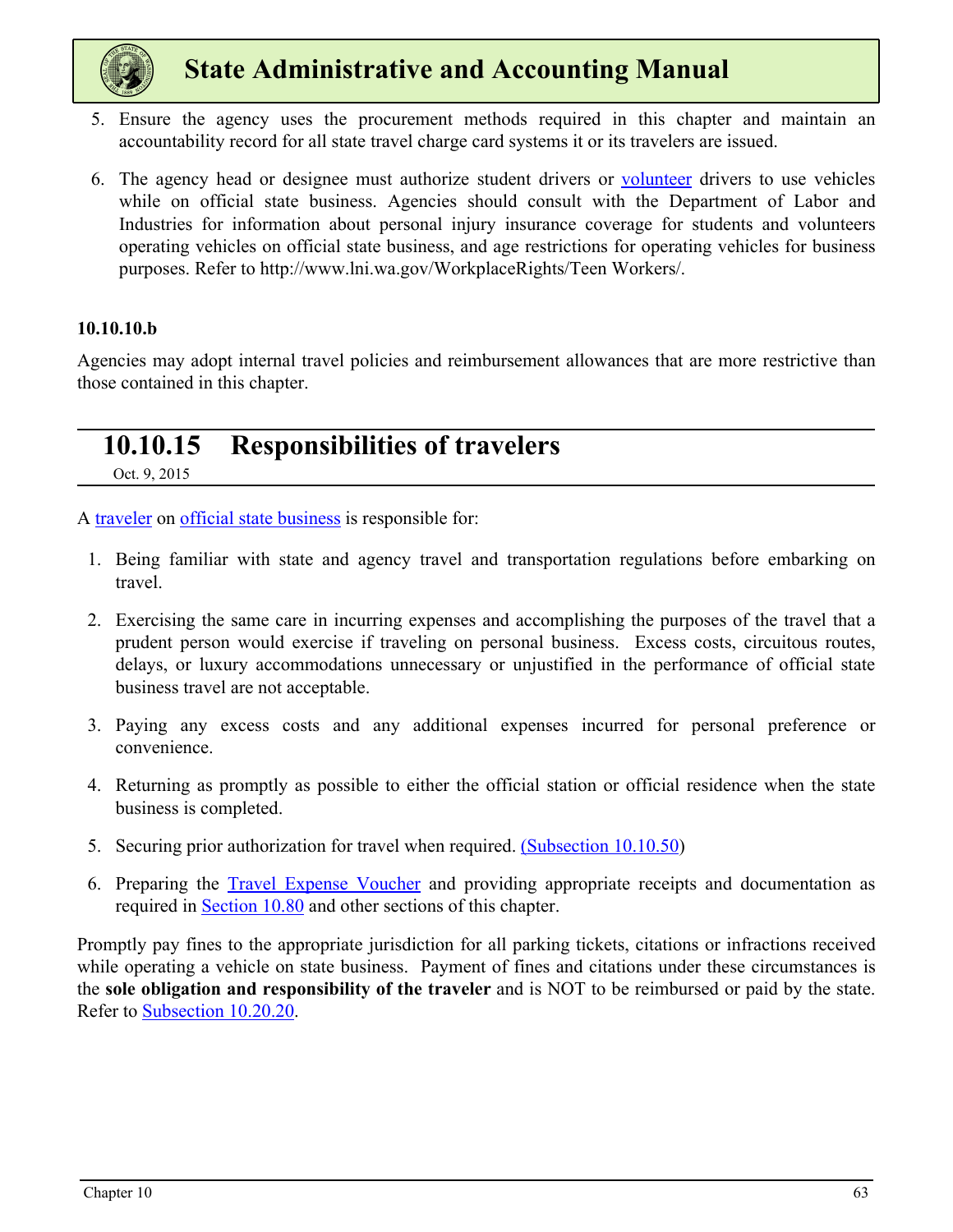<span id="page-4-0"></span>

### **10.10.20 These criteria must be used for selecting and Dct.** 1, 2005 **approving travel**

In addition to complying with state travel policies and procedures, an agency head or authorized designee must use the following criteria to determine whether to authorize a person to travel on official state business, and to determine what travel alternatives to authorize.

#### 1. **Select the travel alternative that is most economical to the state.**

Agencies **must use this criteria** except in the situations noted in Subsection 10.10.20 (2).

All costs should be considered--travel, labor, etc.--in making the determination. For example: Is it less expensive to drive than fly out of Sea-Tac Airport? Is it cheaper to fly out of Sea-Tac than out of Port Angeles?

#### 2. **Select the travel alternative that is most advantageous to the state.**

An agency may use this advantageous criterion only in the following situations:

- To ensure the health and safety of agency travelers [\(Subsection 10.10.35\)](#page-5-0)
- To comply with the Americans with Disabilities Act [\(Subsection 10.10.40\)](#page-6-0)
- Process and travel situations for meals with meetings [\(Subsection 10.40.60\)](#page-25-0)
- Use of privately owned motor vehicles ([Subsection 10.50.20](#page-27-0))

The personal travel plans of the traveler shall not influence this criterion.

### **10.10.25 Implement alternatives to travel**

Jan. 1, 2004

Agencies are to develop and implement alternatives to travel, as well as less expensive means of travel. These methods should include, but are not limited to:

- Teleconferencing and video conferencing;
- Video recordings and published reports;
- Car-pooling and greater use of public transportation;
- Reduced frequency of regularly scheduled out-of-town meetings;
- Restrictions on the number of staff traveling to the same destination; and

Coordinating between agencies for joint travel arrangements when more than one agency is involved.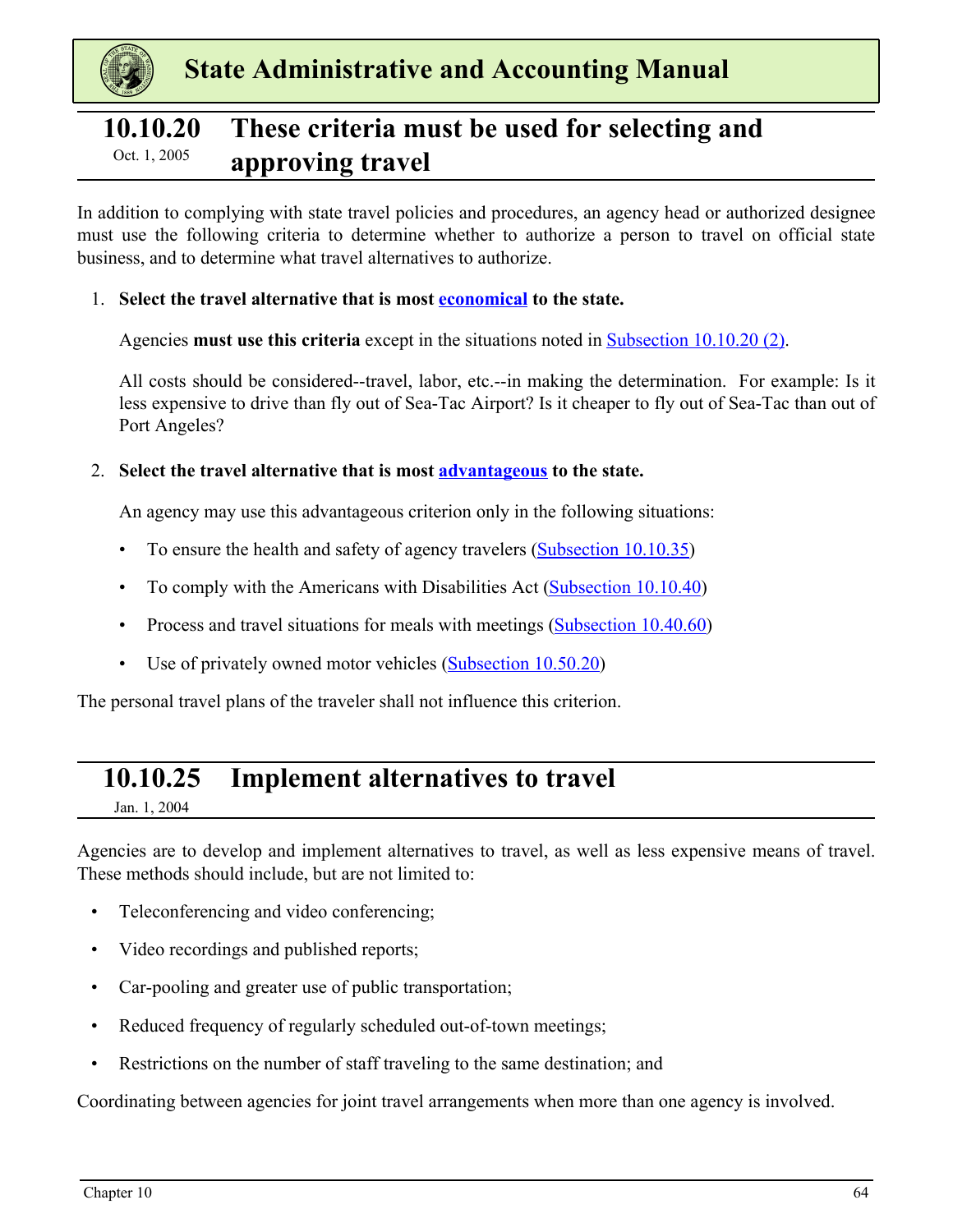<span id="page-5-0"></span>

### **10.10.30 Considerations for placing an employee in travel status** May 1, 1999

#### **10.10.30.a**

Plan the itinerary of the traveler to eliminate unnecessary travel in the performance of work assignments. Whenever it is feasible for two or more persons to travel on official state business in one vehicle, they are to do so.

#### **10.10.30.b**

Before placing a traveler in travel status, the agency is to determine for each occurrence whether it is more economical or advantageous [\(Subsection 10.10.20](#page-4-0)) to reimburse the traveler for meals and/or lodging, or to require the traveler to return to the *official station* or *official residence* daily or on weekends.

#### **10.10.30.c**

After 90 days, agencies should review assignments placing travelers in travel status at a temporary duty station to determine if the traveler's permanent official duty station should be changed. The agency should inform the traveler of the possible federal tax implications of official station assignments for an indefinite period of time or for longer than one year. Refer to Internal Revenue Service regulations contained in Publication 463 for further information.

### **10.10.35 Ensure the health and safety of travelers**

Jan. 1, 2015

#### **10.10.35.a**

The health and safety of travelers is a top priority in the conduct of travel related activities. It is advantageous to the state for agencies to establish and alter travel plans and itineraries with consideration of hazardous inclement weather and other situations that could threaten the health and safety of state personnel.

When establishing travel plans and itineraries, if additional expense is involved to address hazardous weather or other local conditions that could threaten the health and safety of the traveler, the reason for authorizing the additional expense should be included on or attached to the travel authorization form.

When travel itineraries are altered after travel begins to address health and safety issues , travelers should:

- Promptly notify the traveler's supervisor of the change in travel plans.
- Note the reason for any additional expense on the traveler's travel expense voucher.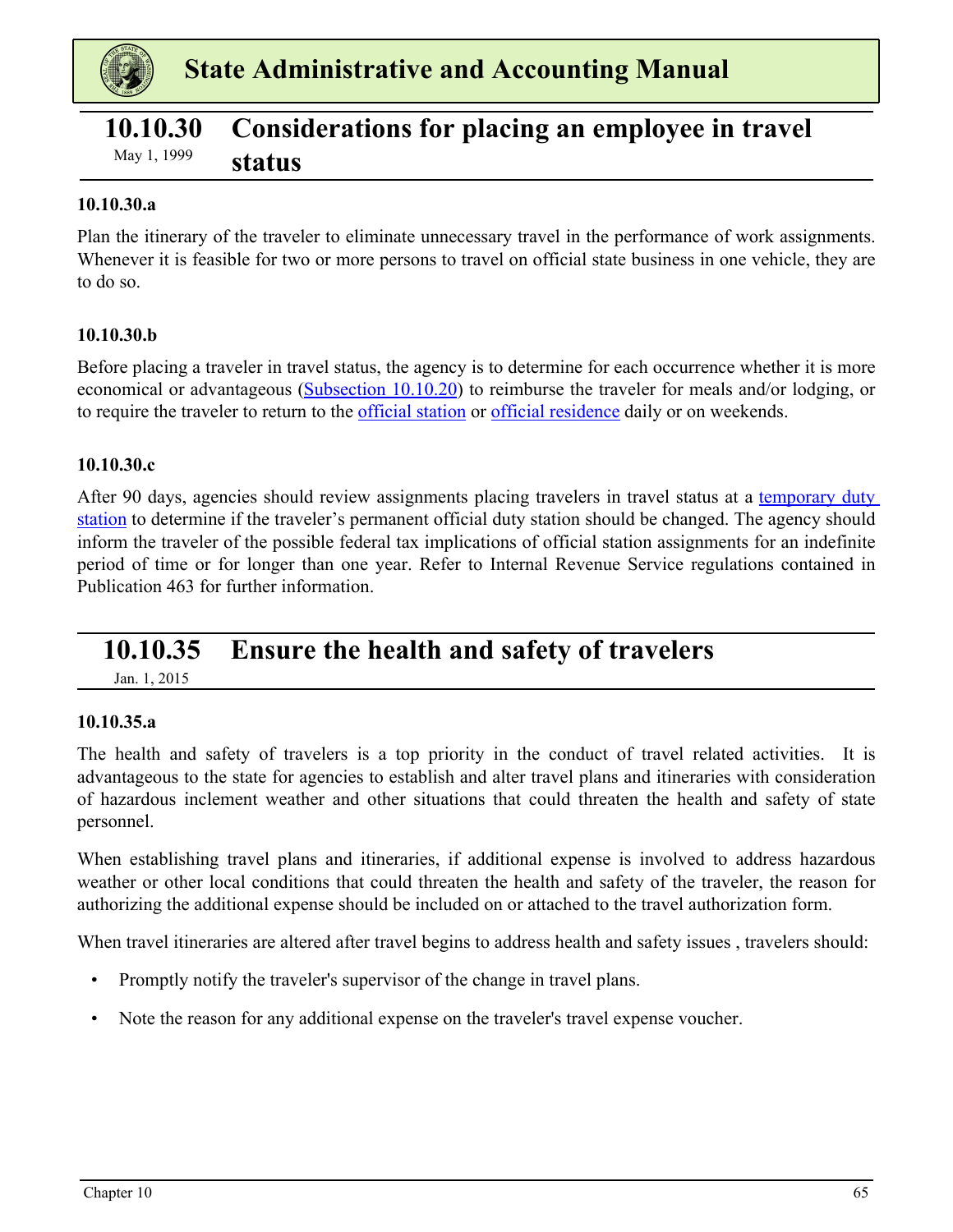<span id="page-6-0"></span>

#### **10.10.35.b**

Recognizing that the safety of passengers and flight crews is of paramount importance to the state, agencies are authorized to obtain commercial lodging for flight crews during standby periods in locations away from their official duty station. Agencies are to develop internal policies and procedures consistent with this regulation.

### **10.10.40 Comply with the Americans with Disabilities Act**

July 1, 2000

#### **10.10.40.a**

Compliance with the Americans with Disabilities Act (ADA) is considered to be advantageous. All state personnel are to be afforded equal opportunity to perform travel for official state business even if the travel costs for disabled travelers will exceed what would normally be most economical to the state. For example:

- When a traveler uses a wheelchair and it is necessary to pay more for an airline ticket so the traveler can fly on a larger airplane that can accommodate the wheelchair.
- When a traveler flies out of Sea-Tac because the traveler's disabilities cannot be accommodated at the local airport.
- When a traveler has hearing or vision impairments and there is a cost of providing auxiliary aids and services to enable the traveler to successfully accomplish the purpose of the travel.

#### **10.10.40.b**

Travel authorizations and travel claims should be annotated that the extra costs were required to comply with the ADA. ADA supporting documentation should remain confidential and a statement added to the travel voucher indicating the agency file location.

### **10.10.45 Use of the State Charge Card system, when required, Oct.** 1, 2018 **to purchase travel**

#### **10.10.45.a**

The term "State Charge Card System" comprises the authorized state consolidated charge card program or other agency charge card program authorized by statute, which includes purchasing cards for non-travel expenses plus the following three components that can be used for travel purchases:

• **Corporate Travel Card.** Each agency head or authorized designee may authorize the use of or approve the issuance of the corporate travel card to those travelers whose work requires them to travel on official state business. When a state employee uses the corporate travel card they are billed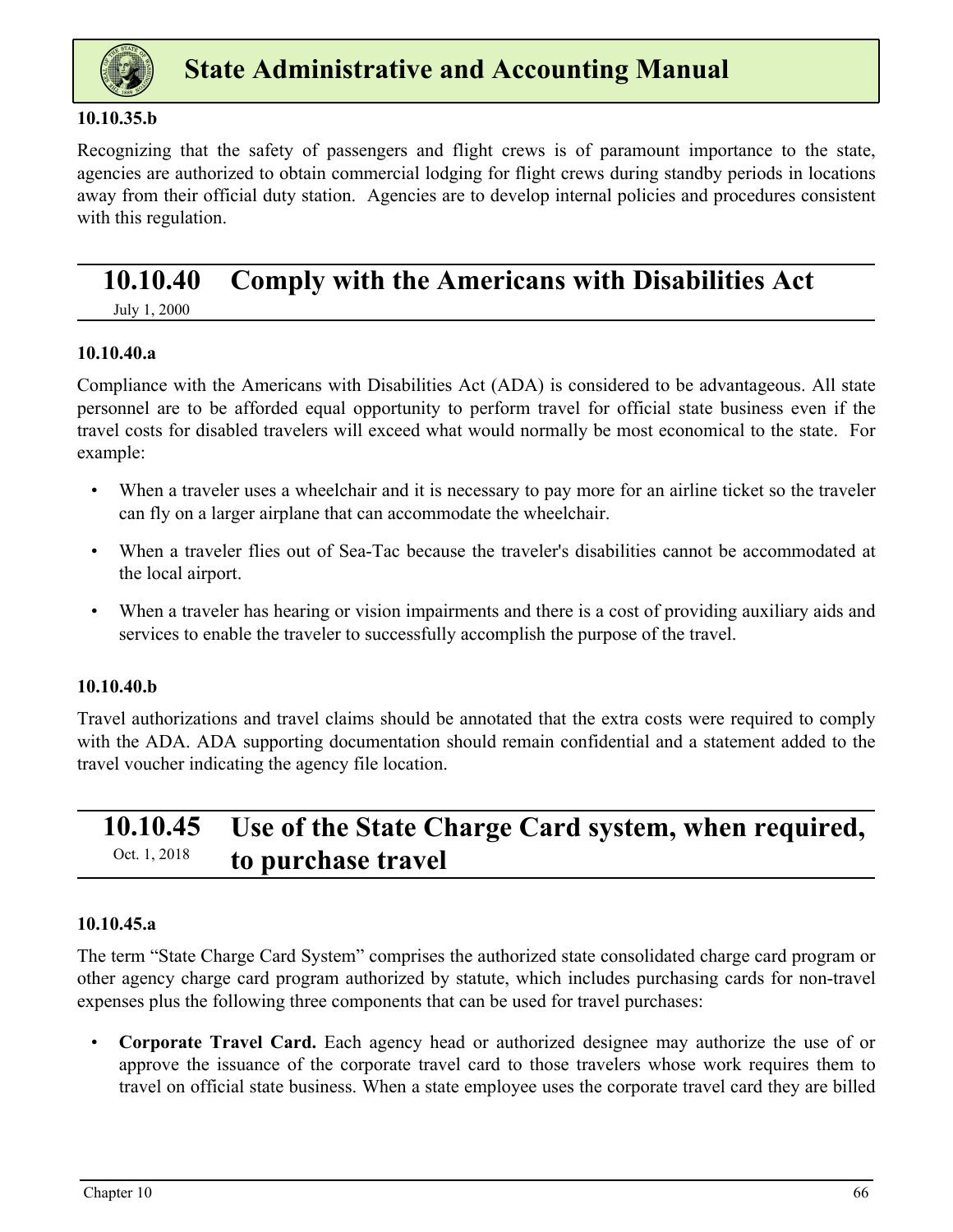<span id="page-7-0"></span>

directly, are responsible to pay all charges, and must apply for travel reimbursement through their agency.

- **Central Travel Account (CTA).** The CTA is a ghost account. No actual card is issued. The agency is responsible for charges against the CTA.
- **One Card (Combination Purchase & Travel).** The one card can be used for travel related expenses. Because the one card is not assigned to a particular individual, it is generally not used by travelers. The agency is responsible for charges against the one card.

In accordance with [RCW 39.26.090](https://app.leg.wa.gov/rcw/default.aspx?cite=39.26.090), the Department of Enterprise Services (DES) develops policies and standards for the use of credit cards. In addition, general guidelines and requirements related to the use of the charge card program are presented here, in [Section 40.30,](#page-23-0) and Subsection 85.36.20. To obtain specific information about the state charge card program, specific contract requirements, and to view the credit card policy contact the DES at (360) 407-2210.

The **use of the State Charge Card System is required** for the purchase of air travel arrangements. (For emergency situations, refer to [Subsection 10.50.75\)](#page-34-0).

The **use of the State Charge Card System is optional** for the purchase of other common carrier travel.

#### **10.10.45.b**

Each agency is to maintain an accountability record for all State Charge Card Systems it or its travelers are issued.

In cases where a State Charge Card System receipt is issued, the traveler is to attach the original receipts or agency policy may allow non-original receipts if the agency ensures adequate controls are in place to reduce the risk of duplicate or improper payments to the Travel Expense Voucher (form [A20-A](https://ofm.wa.gov/sites/default/files/public/legacy/policy/TravelExpenseVoucher-Employees%28A20-A%29.xlsx) or [A20-2-](https://ofm.wa.gov/sites/default/files/public/legacy/policy/TravelExpenseVoucher-BoardMembersandCommissions%28A20-2A%29.xlsx)  $\Delta$ ) or reference its file location.

### **10.10.50 Prior authorization for travel may be required**

July 1, 2011

#### **10.10.50.a**

Travelers must receive prior authorization for travel from the agency head or authorized designee:

- Whenever a travel advance is required by a traveler.
- For all out-of-state travel.

Use the [Travel Authorization \(form A40-A\)](https://ofm.wa.gov/sites/default/files/public/legacy/policy/TravelAuthorization%28A40%29.pdf), or other equally effective written means for requesting and documenting prior authorization for travel.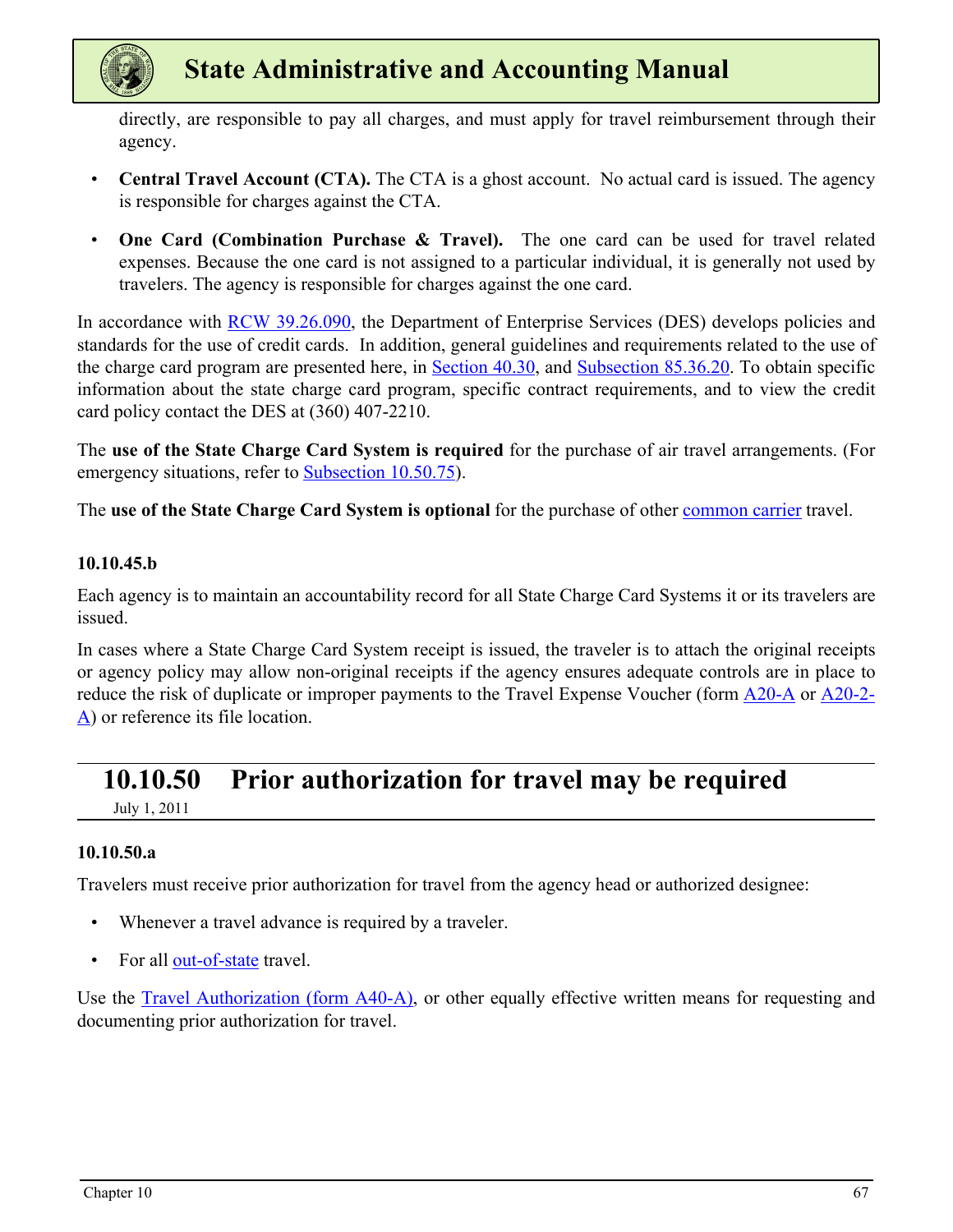<span id="page-8-0"></span>

#### **10.10.50.b**

Travel **to Hawaii and foreign countries except British Columbia, Canada** requires additional approval as follows:

- **Agencies reporting to the Governor** must have prior written approval of the Office of the Governor.
- **Agencies not reporting to the Governor** must have prior written approval of the agency's governing body or its managerial designees.

### **10.10.55 Scheduling meetings, conferences, conventions and training sessions** July 1, 2011

#### **10.10.55.a**

When meetings or conferences are necessary, agencies should consider cost to the state, accessibility to attendees, and other relevant factors in their selection. First priority is to be given to using state-owned or other public owned facilities in lieu of renting or leasing private facilities.

The location and facilities for **all** conferences, conventions, training sessions, or meetings held or sponsored by the state are to be barrier-free in accordance with **Section 50.50**.

When a conference, convention, training session, or meeting held or sponsored by the state is conducted at a rented/leased non-state facility, the person responsible for the choice of location and facilities is to submit justification in advance in writing to the agency head or authorized designee for approval.

The justification is to include:

- The purpose and objective of the meeting;
- The name of the organizations or persons expected to attend and an estimate of the attendance;
- An estimate of the anticipated cost to the state to include travel costs of travelers; and
- An explanation why state-owned or other public owned barrier-free facilities cannot be used.

#### **10.10.55.b**

Limit the number of persons from an agency attending a particular conference, convention, meeting, or training session to the minimum necessary to benefit from the event.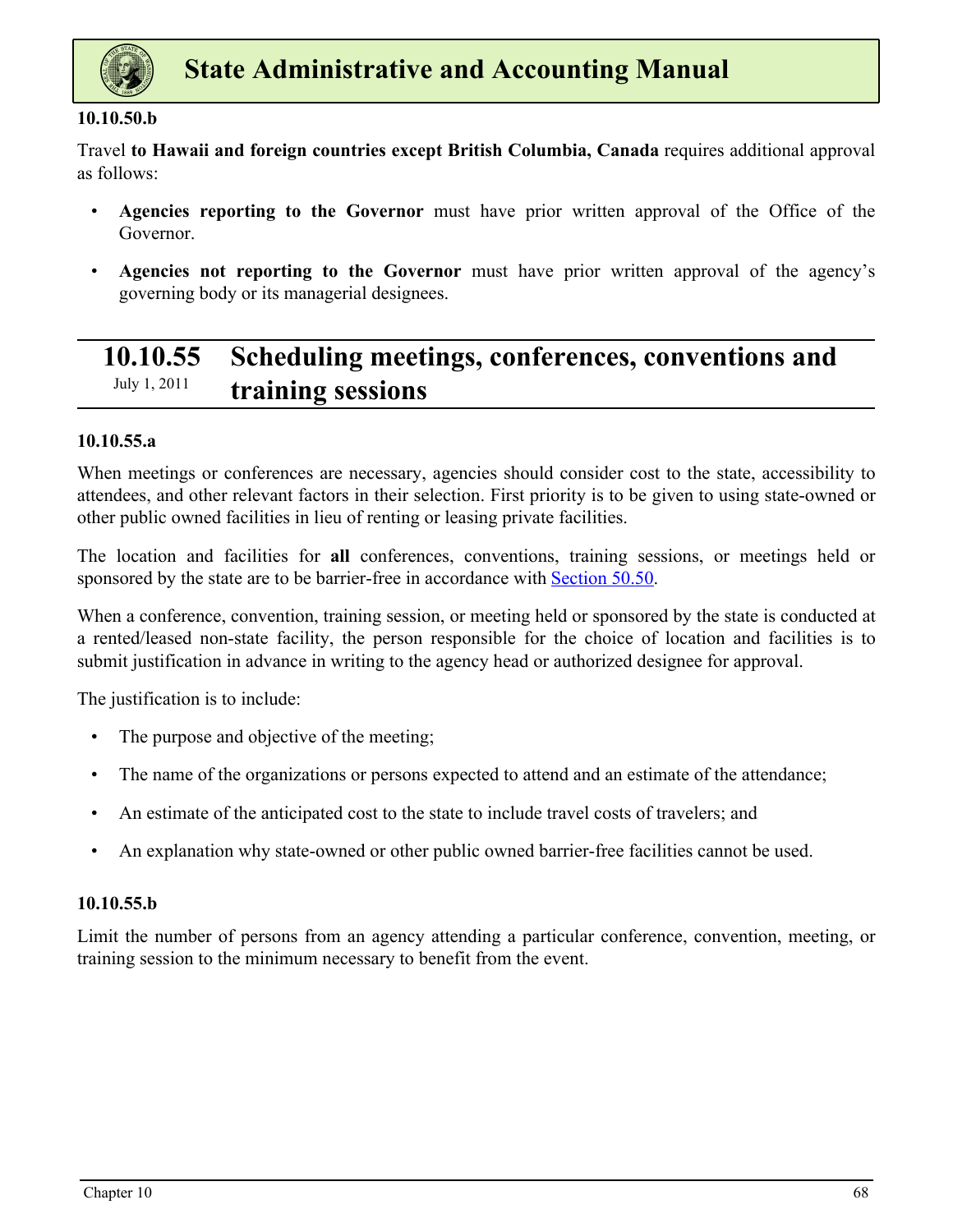<span id="page-9-0"></span>

### **10.20 Travel Reimbursement Principles**

| <b>Section</b> | <b>Title</b>                                                                                | <b>Effective</b><br>Date | Page<br><b>Number</b> |
|----------------|---------------------------------------------------------------------------------------------|--------------------------|-----------------------|
| 10.20.10       | What types of travel costs are eligible for reimbursement?                                  | Jan. 1, 2015             | <u>69</u>             |
| 10.20.20       | What types of travel costs cannot be reimbursed?                                            | Oct. 9, 2015             | <u>69</u>             |
| 10.20.30       | Reimbursement for meals and lodging shall not exceed the<br>maximum allowable per diem rate | July 1, 2000             | 71                    |
| 10.20.40       | How travel for the convenience of the traveler affects<br>reimbursement                     | May 1, 1999              | 71                    |
| 10.20.50       | Leave of absence during travel                                                              | Oct. 1, 2002             | 72                    |
| 10.20.60       | Agencies need to develop policies for non-state reimbursement of<br>state travel            | Oct. 1, 2001             | 73                    |

### **10.20.10 What types of travel costs are eligible for**  Jan. 1, 2015 **reimbursement?**

Travelers may be reimbursed for the following types of expenses incurred on official state business subject to the requirements and restrictions of this chapter.

**Lodging** - The actual cost of lodging up to a specified maximum. Original receipts are required or agency policy may allow non-original receipts if the agency ensures adequate controls are in place to reduce the risk of duplicate or improper payments. Refer to [Section 10.30](#page-14-0) for a full discussion.

**Meals** - Allowable rate for meal reimbursement. Refer to [Subsection 10.40.30.](#page-23-0)

Lodging and meal rates comprise the two components of the maximum allowable per diem rate for the Continental United States (CONUS). The meals and incidental rate for travel outside CONUS includes an allowance for laundry, dry cleaning, and pressing of clothes expense.

Transportation - Costs of necessary official state business travel on railroads, airlines, ships, buses, private motor vehicles, and other means of conveyance. Refer to **Section 10.50** for a full discussion.

**Miscellaneous travel expenses** - Other expenses essential to the transaction of official state business are reimbursable to the traveler. Refer to **Section 10.60** for a full discussion.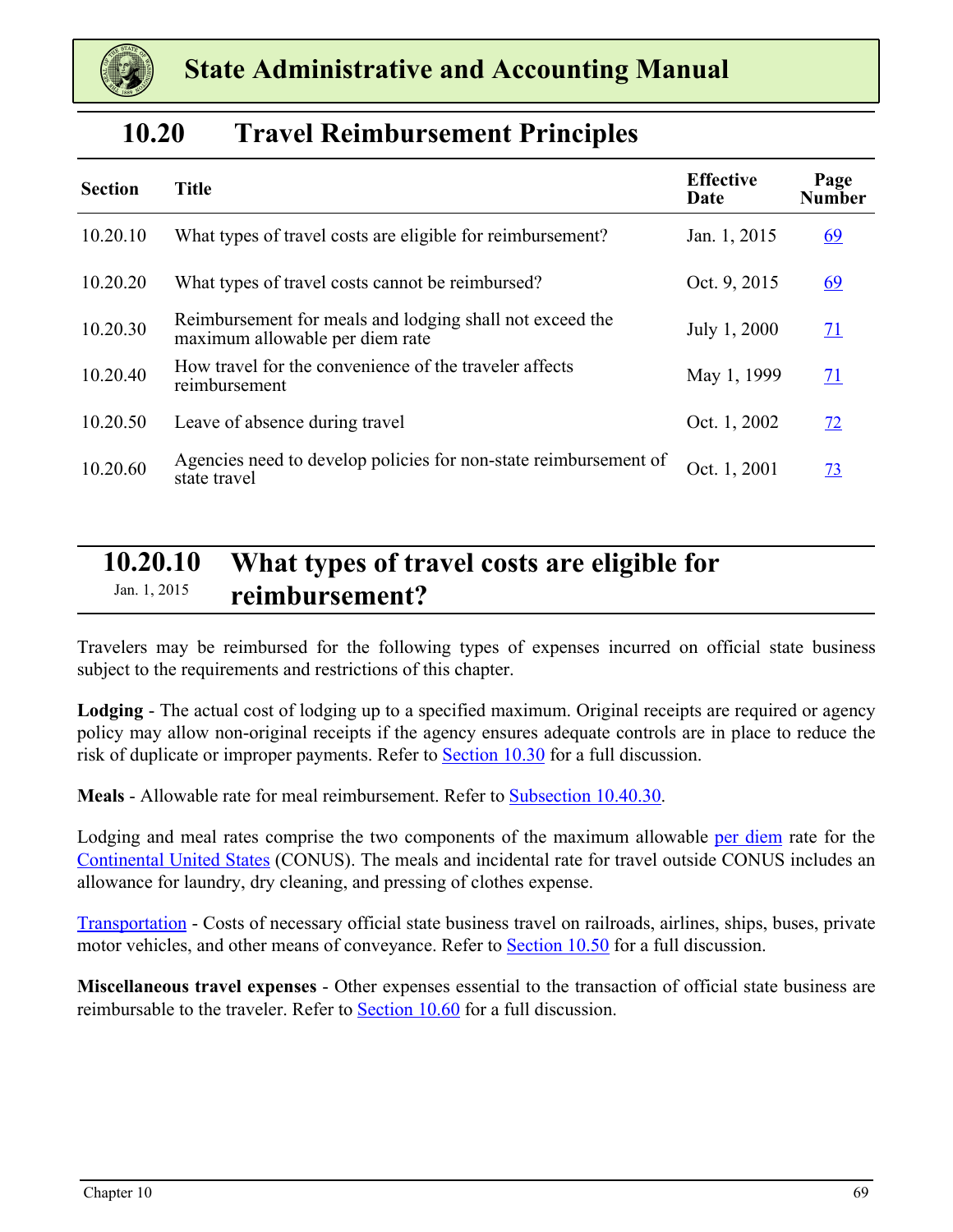<span id="page-10-0"></span>

### **10.20.20 What types of travel costs cannot be reimbursed?**

Oct. 9, 2015

The following types of travel-related costs **shall not** be reimbursed.

- 1. Alcoholic beverage expenses.
- 2. The cost of the daily commute between the traveler's official station (or telecommuting site) and official residence. For details on mileage that can be reimbursed, refer to [Subsections 10.50.20](#page-27-0) and [10.50.25](#page-28-0).
- 3. Certain travel expenses are considered as personal and not essential to the transaction of official state business. Such non-reimbursable expenses include, but are not limited to:
	- Valet services, defined as the hiring of a personal attendant who takes care of the individual's clothes, or helps the individual in dressing, etc. The prohibition against valet services for general travelers is not to be considered as a prohibition against the use of a personal care attendant required by a disabled person under the provisions of [Section 10.60.](#page-35-0)
	- Entertainment expenses, radio or television rental and other items of a similar nature.
	- Taxi fares, motor vehicle rental, and other transportation costs to or from places of entertainment and other non-state business locations.
	- Costs of personal trip insurance (such as personal accident insurance, personal effects insurance, and extended liability insurance), and medical and hospital services.
	- Personal telephone calls. Agencies are to define business telephone calls as part of its system for management and control over travel as required in [Subsection 10.10.10.](#page-2-0)
	- Any tips or gratuities associated with personal expenses such as those listed here.
	- Out of pocket charges for vehicle service calls caused by the negligence of the traveler. Examples include service charges for the delivery of fuel, retrieval of keys from locked vehicles, jump starting vehicles when the lights have been left on, etc.
	- Tolls associated with the use of high occupancy toll (HOT) lanes.

Fines from appropriate jurisdictions for all parking tickets, citations or infractions received while operating a vehicle on state business (privately owned vehicle, rental vehicle or state owned vehicle). Payment of fines and citations under these circumstances is the **sole obligation and responsibility of the traveler** and is NOT to be reimbursed or paid by the state. Refer to [Subsection 10.10.15.](#page-3-0)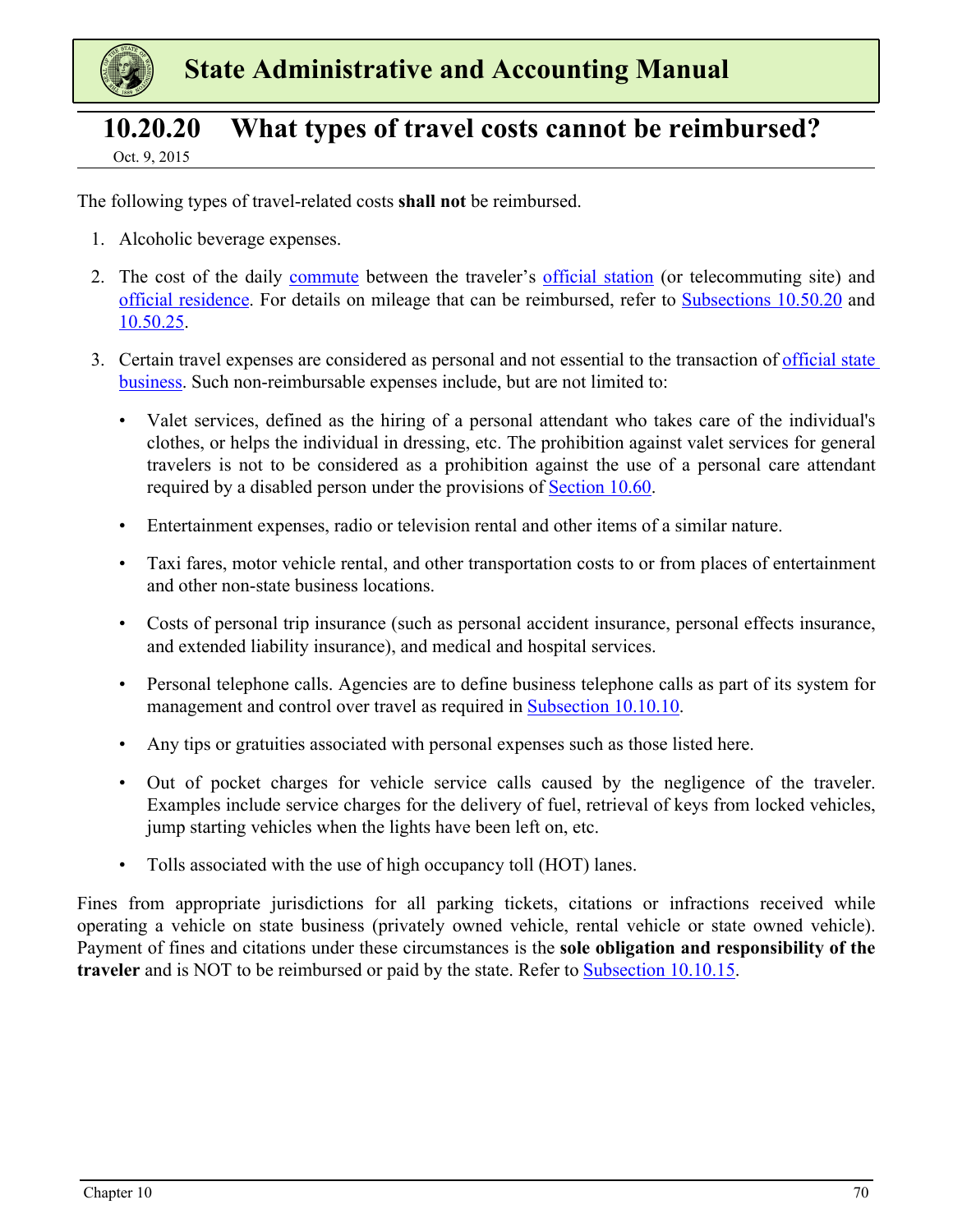<span id="page-11-0"></span>

### **10.20.30 Reimbursement for meals and lodging shall not Exceed the maximum allowable per diem rate**

Reimbursement for meals and lodging shall not exceed the maximum allowable per diem rate for that location, unless:

- An exception is specifically provided by statute, or
- Authorized by [Subsection 10.30.20](#page-15-0), [Subsection 10.30.25,](#page-17-0) or [Subsection 10.40.20](#page-22-0).

The maximum allowable per diem rates for the **Continental USA**, Non-Continental USA, and Foreign travel locations can be found in [Subsections 10.90.10](#page-51-0) and [10.90.20.](#page-52-0)

### **10.20.40 How travel for the convenience of the traveler affects reimbursement** May 1, 1999

#### **10.20.40.a**

**If the traveler elects to return to the official station or official residence after the close of a regularly scheduled working day when overnight travel would normally be required:** 

Maximum reimbursement shall be the lesser of either:

- The travel expense incurred in returning to the official station or official residence, whichever is closer; or
- The amount which would have been allowable had the traveler remained at the temporary duty station.

The traveler is to return to the temporary duty station in time to observe the next day's regularly scheduled working hours.

#### **10.20.40.b**

#### **If travel to a destination for the traveler's own convenience is in advance of the necessary time for arrival:**

No reimbursement for additional meals or lodging costs shall be paid to the traveler for extra field time incurred.

#### **10.20.40.c**

**If a traveler remains at the destination following an official meeting or other work assignment for the traveler's own convenience**: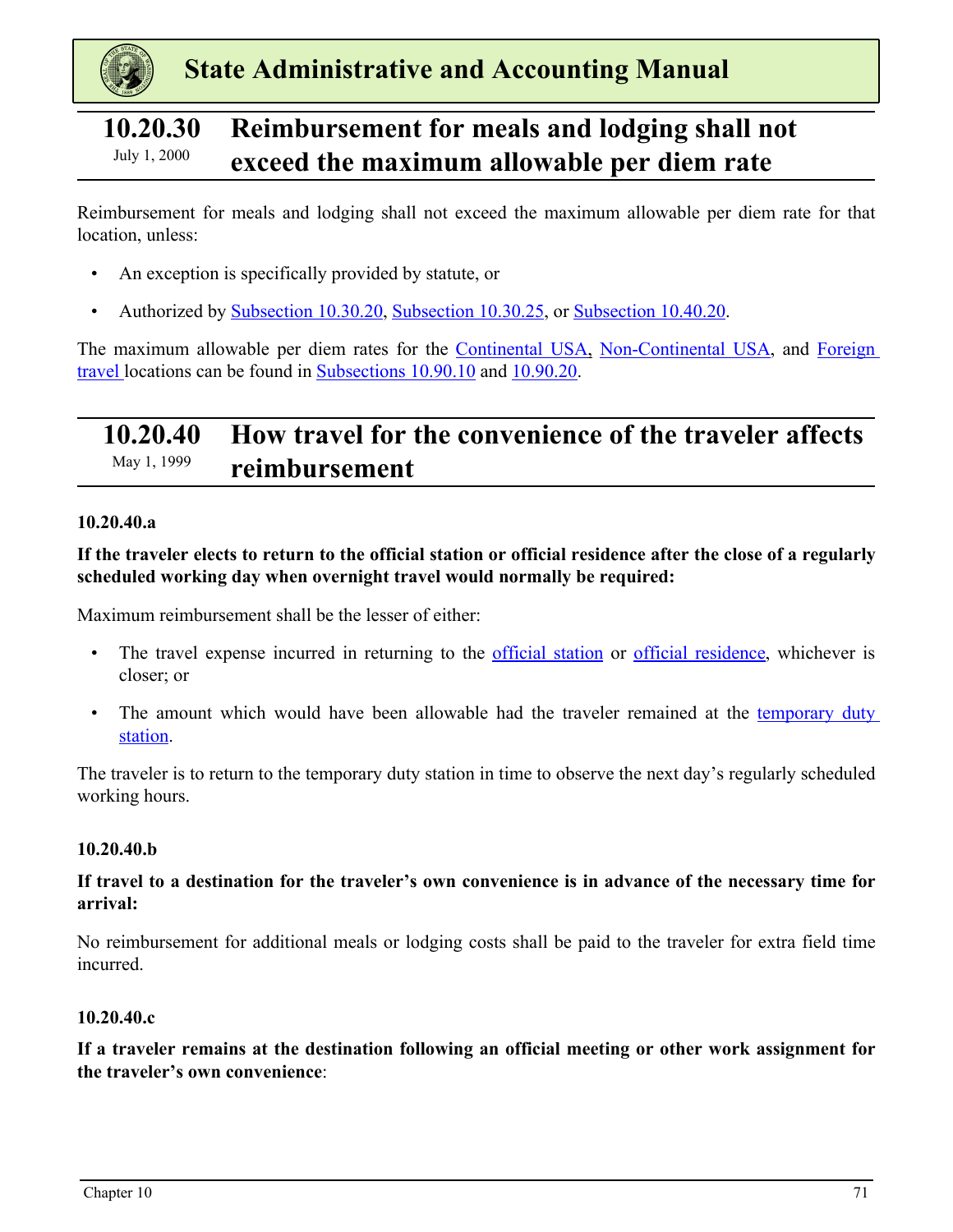<span id="page-12-0"></span>

No reimbursement for additional meals or lodging costs shall be paid to the traveler for extra field time incurred.

#### **10.20.40.d**

#### **If a traveler would like to couple a vacation or other personal use onto a legitimate business trip:**

It is allowed WHERE ALL OF THE FOLLOWING CONDITIONS EXIST:

- The primary purpose of the trip is official state business;
- The traveler uses, where necessary, his or her approved leave for the vacation or personal part of the trip; and
- The state agency does not incur any extra expenses beyond what it would normally incur had the trip occurred without any personal use coupled to the trip.

#### **10.20.40.e**

#### **If a traveler spends extra field time at the destination:**

Agencies may authorize per diem for extra field time at the destination if it can be demonstrated that a direct savings will accrue to the state. The calculation of the direct savings is to include a comparison of the commercial transportation costs; the per diem costs; and, when applicable, the salary and fringe benefit costs of the traveler(s) for whom the extra field time is being authorized. Such comparisons are to be documented and retained with the traveler's Travel Expense Voucher.

### **10.20.50 Leave of absence during travel**

Oct. 1, 2002

#### **10.20.50.a**

When a traveler takes leave of absence of any kind because of being incapacitated due to illness or injury that is **not due** to the traveler's own misconduct:

- The authorized reimbursement for meals and lodging may be continued during the leave period.
- Providing the traveler is able to travel, reimbursement is not to exceed in total the cost authorized for motor vehicle car mileage or common carrier in returning the traveler to the official station or official residence, whichever is closer, and then back to the assignment.

#### **10.20.50.b**

When a traveler takes leave of absence of any kind as a result of illness or injury that is **due** to the traveler's own misconduct, the authorized reimbursement for meals, lodging, transportation, and all other travel expenditures may not be continued during the leave period.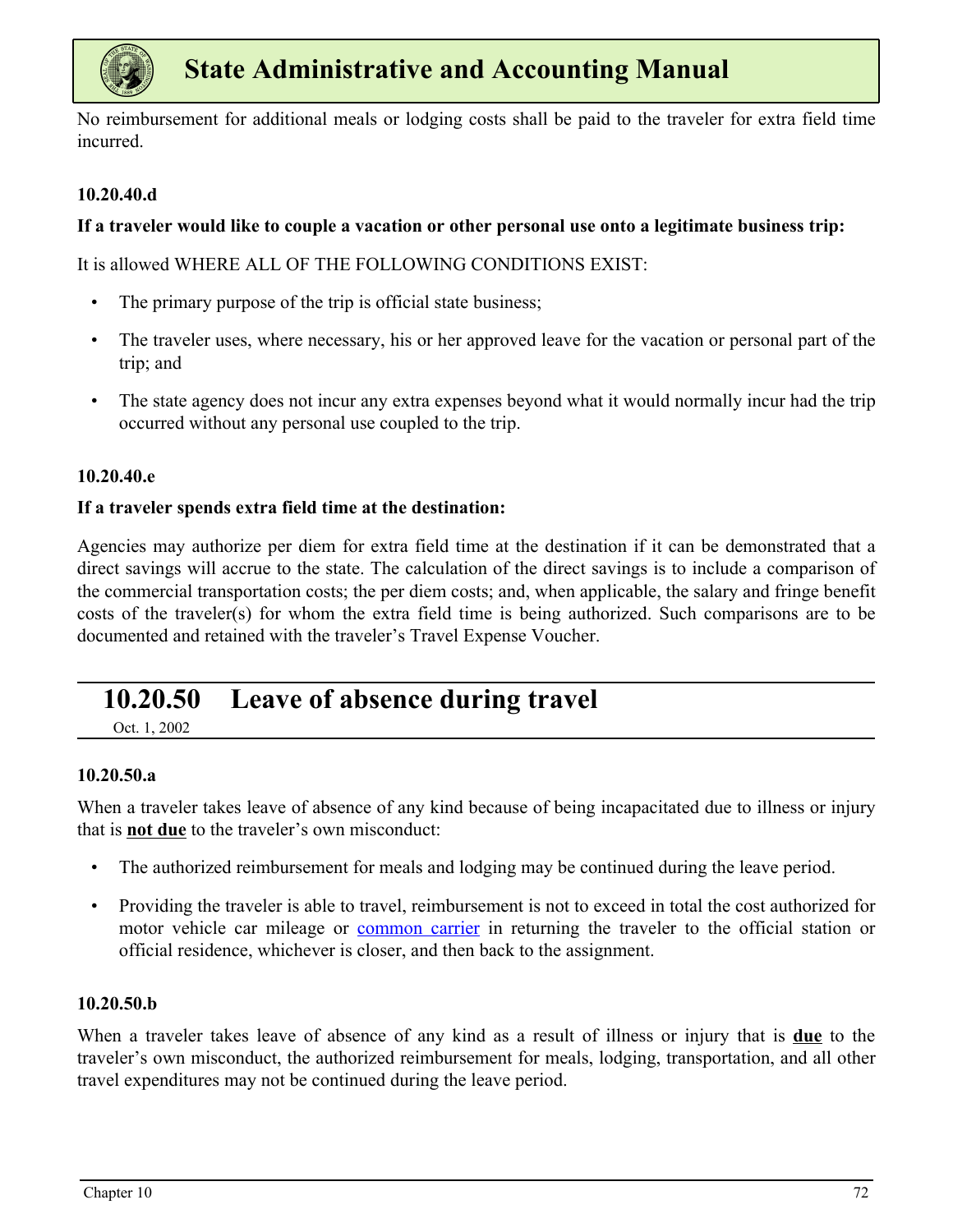<span id="page-13-0"></span>

#### **10.20.50.c**

When leave of absence of any kind is taken while in a travel status, the exact hour of departure and return to the temporary duty station must be shown on the Travel Expense Voucher (form [A20-A](https://ofm.wa.gov/sites/default/files/public/legacy/policy/TravelExpenseVoucher-Employees%28A20-A%29.xlsx), or [A20-2A](https://ofm.wa.gov/sites/default/files/public/legacy/policy/TravelExpenseVoucher-BoardMembersandCommissions%28A20-2A%29.xlsx) if applicable).

### **10.20.60 Agencies need to develop policies for non-state**  <sup>Oct. 1, 2001</sup> reimbursement of state travel

Agencies are to develop internal policies and procedures when employee travel expenses are to be reimbursed by a person or a non-state entity. State travelers are not to be reimbursed more than the actual expenses of travel except for meals which can be reimbursed on an allowance basis as listed in [Subsections 10.90.10](#page-51-0) and [10.90.20](#page-52-0). Ethical issues should also be considered when developing the internal policy for non-state reimbursement for travel. Further information on ethical issues may be obtained from the Executive Ethics Board.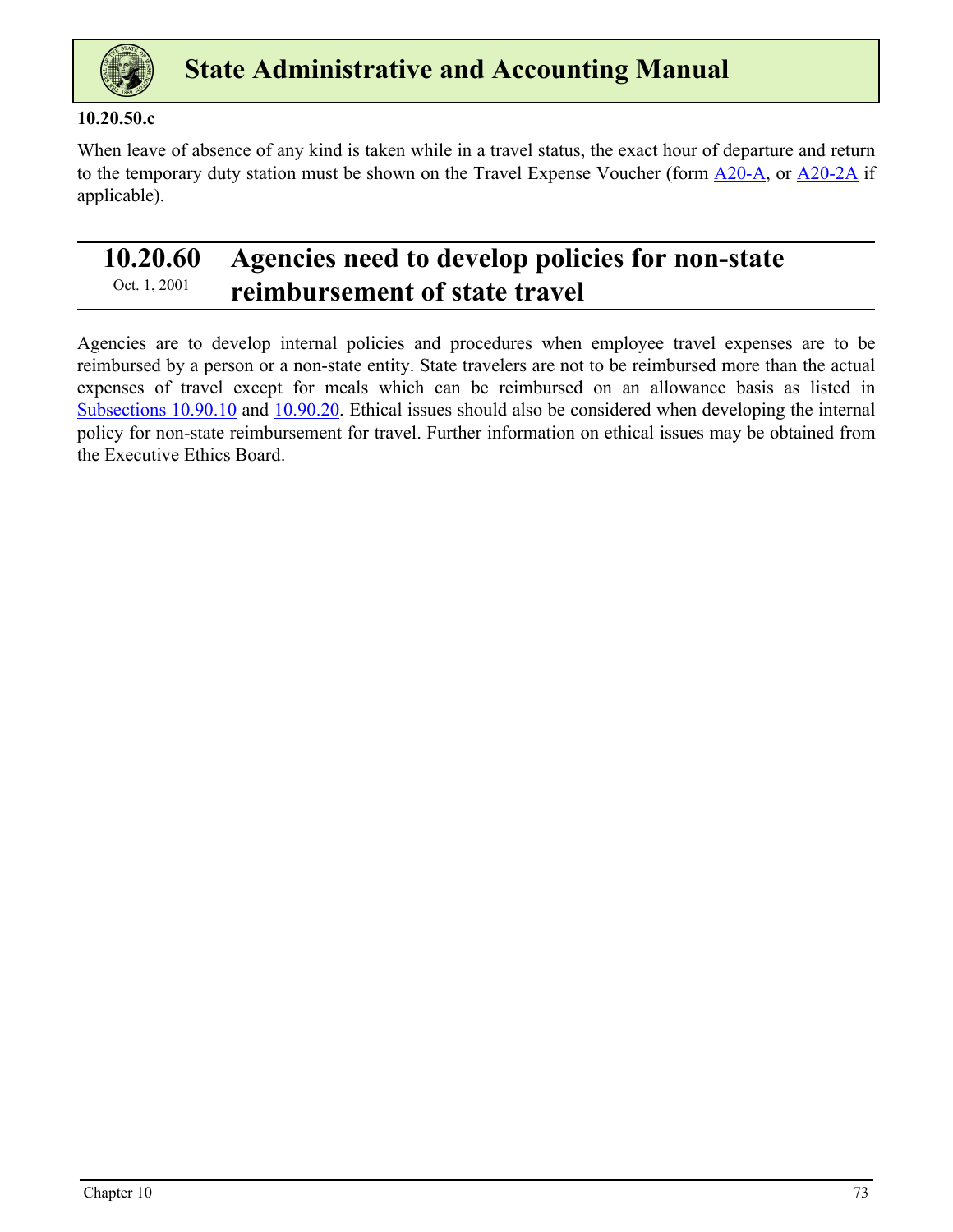<span id="page-14-0"></span>

### **10.30 Lodging**

| <b>Section</b> | <b>Title</b>                                                                            | <b>Effective</b><br>Date | Page<br><b>Number</b> |
|----------------|-----------------------------------------------------------------------------------------|--------------------------|-----------------------|
| 10.30.10       | What is the basis for reimbursing lodging costs?                                        | June 1, 2018             | 74                    |
| 10.30.20       | Exceptions to the maximum allowable lodging rates                                       | Oct. 1, 2016             | $\overline{25}$       |
| 10.30.25       | Lodging for state employee meetings, conferences, conventions<br>and training sessions  | July 1, 2000             | 77                    |
| 10.30.30       | What types of lodging costs are reimbursable?                                           | Oct. 1, 2016             | 77                    |
| 10.30.40       | Certain lodging costs cannot be reimbursed                                              | July 1, 2000             | <u>78</u>             |
| 10.30.50       | Lodging expenses for the normal return night may be reimbursed<br>in certain situations | May 1, 1999              | <u>78</u>             |
| 10.30.60       | How to purchase lodging accommodations                                                  | Jan. 1, 2015             | <u>79</u>             |
| 10.30.70       | Using a travel trailer, camper, or vessel                                               | Oct. 1, 2015             | <u>80</u>             |

#### **10.30.10 What is the basis for reimbursing lodging costs?** June 1, 2018

#### **10.30.10.a**

Reimburse lodging expenses at actual costs, **as evidenced by a receipt**, up to the specific daily maximum allowable lodging rate in effect at the time of travel for the specific area or locality, unless:

- An exception is specifically provided by statute, or
- Authorized by [Subsection 10.30.20](#page-15-0).

Refer to [Subsection 10.30.20](#page-15-0) for the maximum allowable lodging rates for the Continental USA (CONUS).

Travelers may be reimbursed taxes paid on lodging in addition to the Maximum Lodging Amounts contained in [Subsections 10.90.10](#page-51-0) and [10.90.20](#page-52-0). Code the payment of taxes on lodging as lodging expense, Subobject GA or GF, as applicable. Refer to [Subsection 10.90.10.d](#page-51-0) for rules on lodging taxes for the Non Continental USA and foreign travel locations.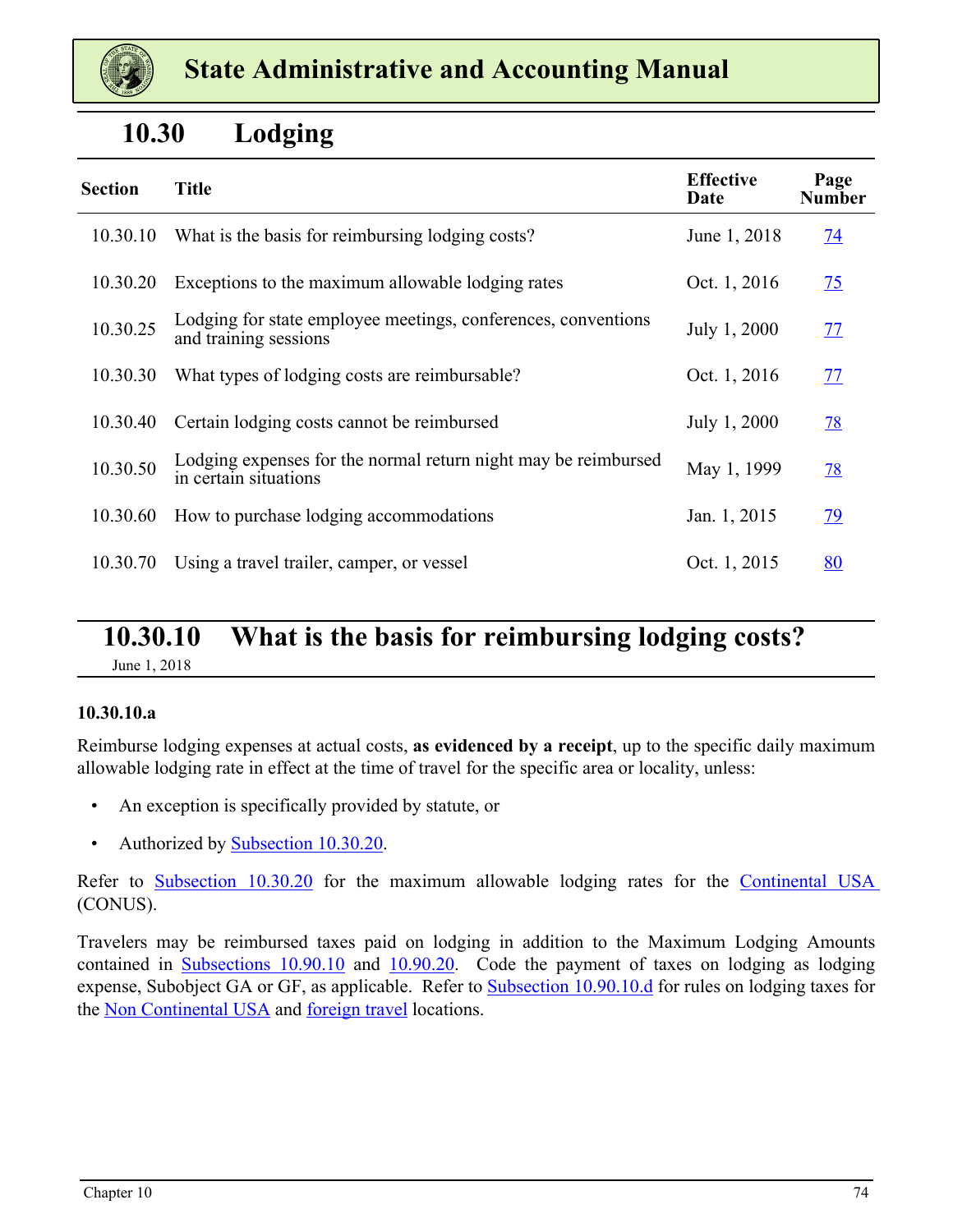<span id="page-15-0"></span>

#### **10.30.10.b**

Travelers requesting reimbursement for staying in commercial lodging facilities must obtain receipts and either attach them to their [Travel Expense Voucher](https://ofm.wa.gov/sites/default/files/public/legacy/policy/TravelExpenseVoucher-Employees%28A20-A%29.xlsx) or reference their file location.

If an agency allows for multiple employees to stay in one facility, the agency must have a process in place to obtain proper documentation that breaks down the cost to each employee.

If an agency determines a need for employees to stay at peer-to-peer property rentals such as those marketed and paid for through AirBnB, VRBO, or similar marketplaces, the agency is required to assess the risks and have in place an internal travel policy to mitigate those risks. In addition, the agency must ensure all costs reimbursed are within the allowable lodging rate. See [Subsection 10.30.30.a](#page-17-0).

Either original receipts are required or agency policy may allow non-original receipts if the agency ensures adequate controls are in place to reduce the risk of duplicate or improper payments.

#### **10.30.10.c**

For non-mandatory attendance at seminars or professional meetings, agencies may reimburse lodging expenses at less than the rates stated in [Subsections 10.90.10](#page-51-0) and [10.90.20](#page-52-0), provided that reimbursement at a lower rate is agreed to **in writing** by the traveler in advance of the travel.

#### **10.30.20 Exceptions to the maximum allowable lodging rates** Oct. 1, 2016

#### **10.30.20.a**

**In the following situations,** the maximum allowable lodging amounts may not be adequate and the agency head or authorized designee may approve payment of lodging expenses not to exceed 150% of th[e](https://ofm.wa.gov/sites/default/files/public/legacy/policy/ReimbursementRatesforLodgingMealsandPrivatelyOwnedVehicleMileage.pdf)  applicable maximum per diem (lodging and meals) amounts listed in [Subsections 10.90.10](#page-51-0) and [10.90.20](https://ofm.wa.gov/sites/default/files/public/legacy/policy/ReimbursementRatesforLodgingMealsandPrivatelyOwnedVehicleMileage.pdf) [\(PDF\).](https://ofm.wa.gov/sites/default/files/public/legacy/policy/ReimbursementRatesforLodgingMealsandPrivatelyOwnedVehicleMileage.pdf) The agency head or authorized designee approval must be made in advance of the travel.

- 1. When a traveler is assigned to accompany an elected official, a foreign dignitary, or others as authorized by law, and is required to stay in the same lodging facility.
- 2. When costs in the area have escalated for a brief period of time either during special events or disasters.
- 3. When lodging accommodations in the area of the temporary duty station are not available at or below the maximum lodging amount, and the savings achieved from occupying less expensive lodging at a more distant site are consumed by an increase in transportation and other costs.
- 4. The traveler attends a meeting, conference, convention, or training session where the traveler is expected to have **business interaction** with other participants in addition to scheduled events. Further, it is anticipated that maximum benefit will be achieved by authorizing the traveler to stay at the lodging facilities where the meeting, conference, convention, or training session is held.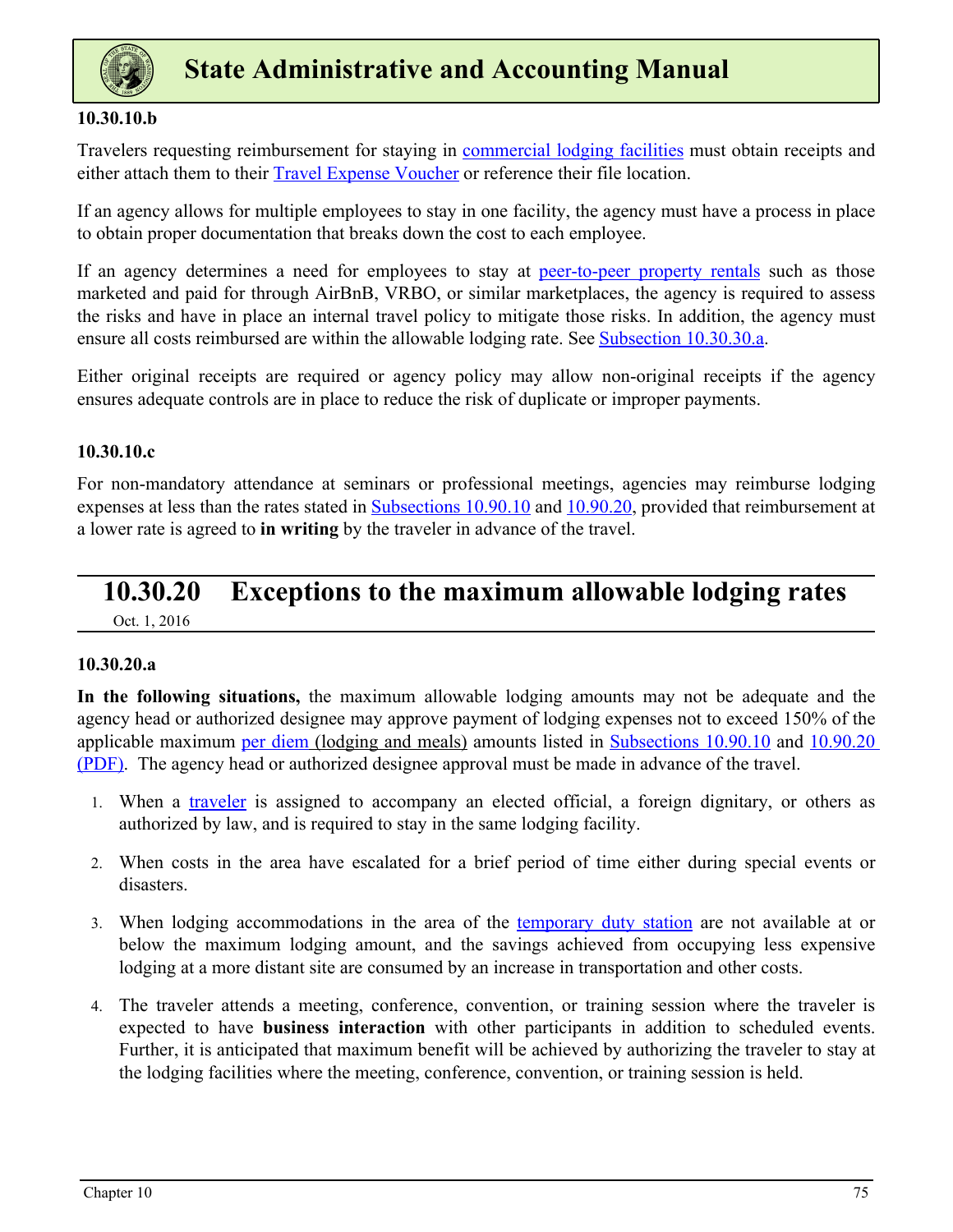

- 5. To comply with provisions of the Americans with Disabilities Act (refer to [Subsection 10.10.40](#page-6-0)), or when the health and safety of the traveler is at risk (refer to [Subsection 10.10.35\)](#page-5-0).
- 6. When meeting room facilities are necessary and it is more **economical** for the traveler to acquire special lodging accommodations such as a suite rather than to acquire a meeting room and a room for lodging.

#### **10.30.20.b**

**In the following situations**, the agency head or authorized designee may approve payment of lodging expenses in excess of 150% of the applicable maximum per diem amount for the location. The agency head or authorized designee approval must be made in advance of the travel.

- The traveler is required to attend a meeting, conference, convention, or training session where the traveler is expected to have **business interaction** with other participants in addition to scheduled events; AND
- It is anticipated that maximum benefit will be achieved by authorizing the traveler to stay at the lodging facilities where the meeting, conference, convention, or training session is held; AND
- The lowest available advertised lodging rate at the lodging facility exceeds 150% of the applicable maximum per diem amount for the location. Documentation supporting the lodging rates is to be attached to the travel voucher or its file location referenced. The form of documentation is defined by each agency.

#### **10.30.20.c**

When any exception to the Maximum Allowable Lodging Amount is used, the traveler is to select the most economical room available under the circumstances.

#### **10.30.20.d**

Include the agency head or authorized designee's approval for the exception as part of the payment document. Also provide an explanation describing why an exception was necessary.

#### **10.30.20.e**

Agencies may request in writing an exception to this regulation from the Director of OFM when special duties or conditions of an assignment result in unusually high expenses.

#### **10.30.20.f**

When utilizing any of these conditions, agencies are not to treat any employees differently under like travel circumstances.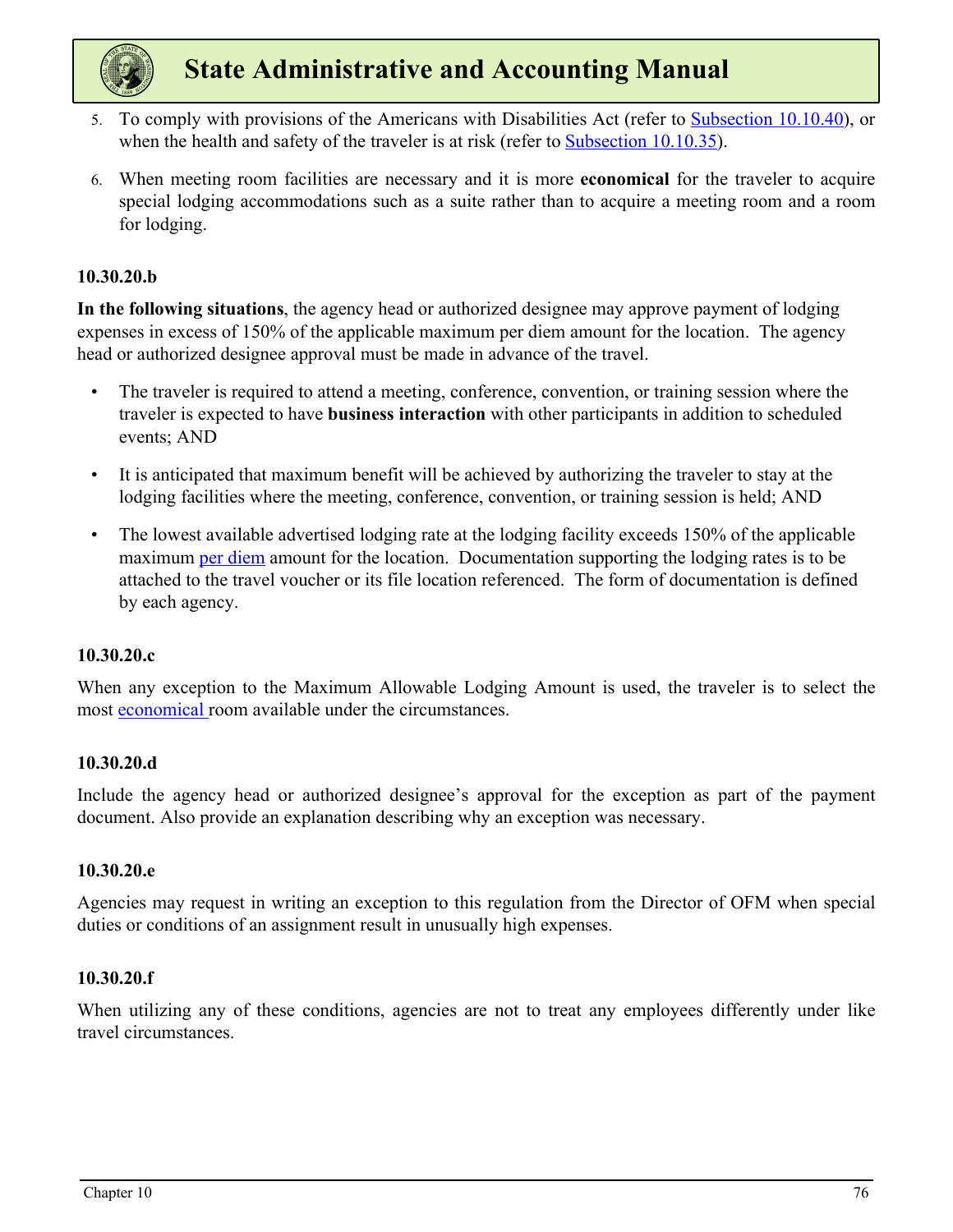<span id="page-17-0"></span>

### **10.30.25 Lodging for state employee meetings, conferences,**  July 1, 2000 **conventions and training sessions**

Maximum allowable lodging amounts may not always be sufficient for state agencies to rent properties with the facilities needed to host a meeting, conference, convention, or training session for state employees. When this occurs, agencies may increase the lodging reimbursements up to 125% of the applicable maximum allowable lodging rates contained in [Subsections 10.90.10](#page-51-0) and [10.90.20.](#page-52-0)

### **10.30.30 What types of lodging costs are reimbursable?**

Oct. 1, 2016

#### **10.30.30.a**

The maximum reimbursable lodging rate includes, but is not limited to, the basic commercial lodging cost, resort fees, cleaning fees, and service fees. The only additional lodging expenses that are reimbursable beyond the maximum lodging rate are any applicable sales taxes and/or hotel/motel taxes on those amounts.

Lodging costs in excess of the allowance and the associated taxes on the excess will be paid by the traveler. When this occurs, taxes are to be prorated between the allowable and unallowable costs.

#### **10.30.30.b 50-Mile Rule**

Reimbursement is allowed for lodging expenses when the temporary duty station is located more than fifty (50) miles (most direct route) of the closer of either the traveler's official residence or official station.

Under one of the following conditions, reimbursement for lodging expenses is allowed when the temporary duty station is located within

fifty (50) miles (most direct route) of the closer of either the traveler's official residence or official station:

- 1. An overnight stay in a commercial lodging facility to avoid having a traveler drive back and forth for back-to-back late night/early morning official state business.
- 2. When the health and safety of travelers is of concern as provided for in [Subsection 10.10.35.](#page-5-0)
- 3. When an agency can demonstrate that staying overnight is more economical to the state.

Agencies may request an exception to this regulation for other conditions from the Director of OFM.

Written supervisory approval for the first and third conditions and cost analysis documentation for the third condition is to be attached to the traveler's [Travel Expense Voucher](https://ofm.wa.gov/sites/default/files/public/legacy/policy/TravelExpenseVoucher-Employees%28A20-A%29.xlsx). Approval and documentation requirements for use of the second condition are contained in [Subsection 10.10.35.](#page-5-0)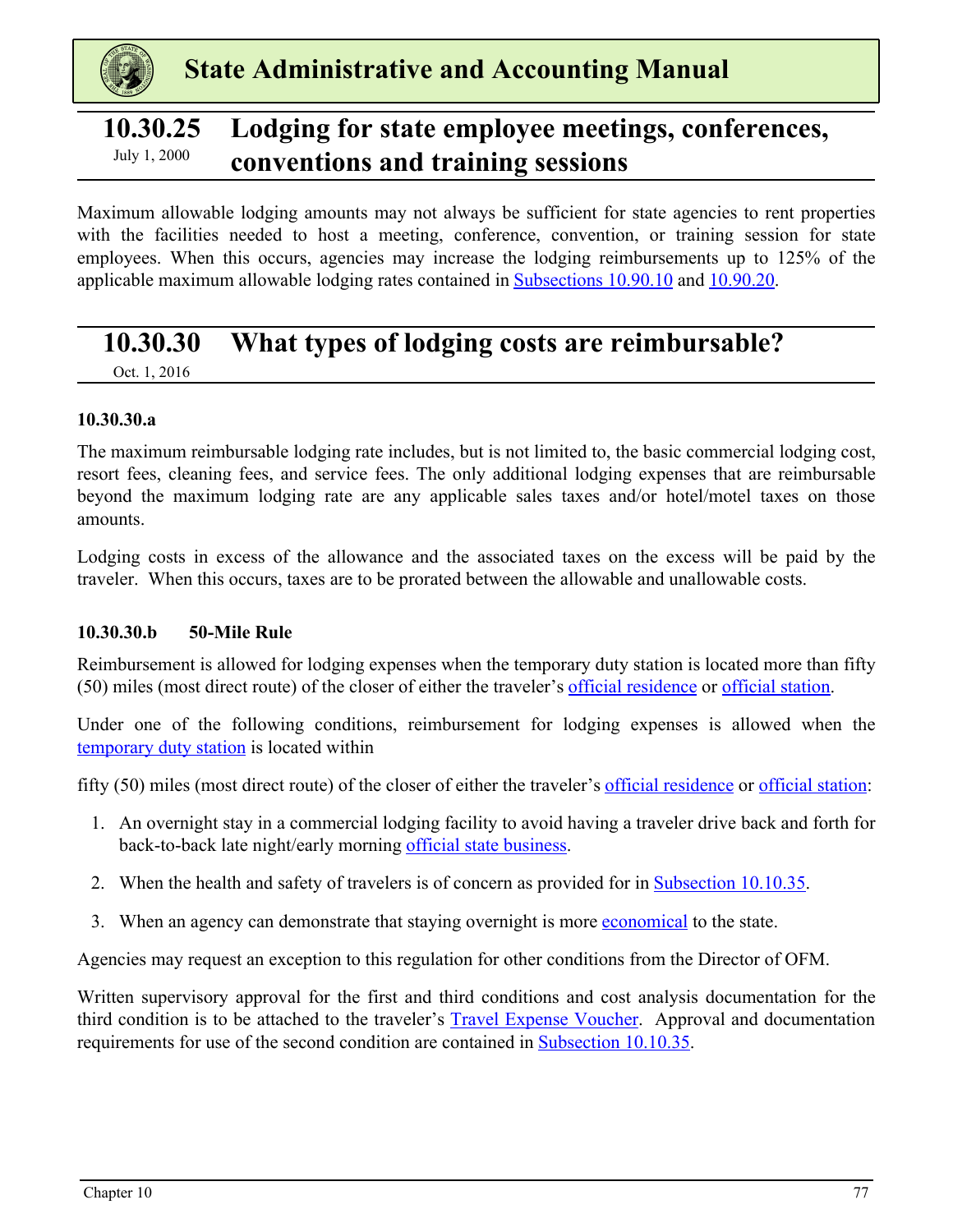<span id="page-18-0"></span>

#### **10.30.30.c**

Agencies when making conference registrations may when required by the lodging facility make reimbursement for up to one night lodging costs, plus applicable taxes when a travel advance is not allowable under [Subsection 10.80.60](#page-48-0). Prior authorization of the agency head of designee is required, and if conference registration is cancelled, the agency is to seek reimbursement of the costs from the lodging facility. To prevent abuse in this area agencies should strictly adhere to [Section 10.10](#page-1-0) Travel Management Requirements and Restrictions and have written internal policies and procedures for when these transactions may be allowable.

### **10.30.40 Certain lodging costs cannot be reimbursed**

July 1, 2000

#### **10.30.40.a**

Reimbursement of lodging expenses incurred at a lodging facility located at either the traveler's official station or official residence is prohibited except:

- 1. As an allowable moving cost as provided in **Subsection 60.20.10.**
- 2. In emergency situations when the agency head determines that employees performing critical agency functions must remain at their workstations.
- 3. When an employee, acting in a custodial or leadership role must, as a part of their duties, lodge with students or other clients of the agency (i.e. higher education coaches lodging with student athletes).

#### **10.30.40.b**

Lodging expense incurred at a lodging facility or temporary duty location located within 50 miles of either the official residence or official station, except as provided in [Subsections 10.30.30.b](#page-17-0), 10.30.40.a, and 60.20.10.

#### **10.30.40.c**

Reimbursement for lodging expenses is not to be authorized when an employee does not incur lodging expenses at a commercial lodging facility.

### **10.30.50 Lodging expenses for the normal return night may be**  *May 1, 1999* reimbursed in certain situations

#### **10.30.50.a**

The agency may reimburse a traveler for lodging expenses for the normal return night (as defined in the glossary) to allow the traveler to remain overnight away from the official station or official residence under one of the following three conditions: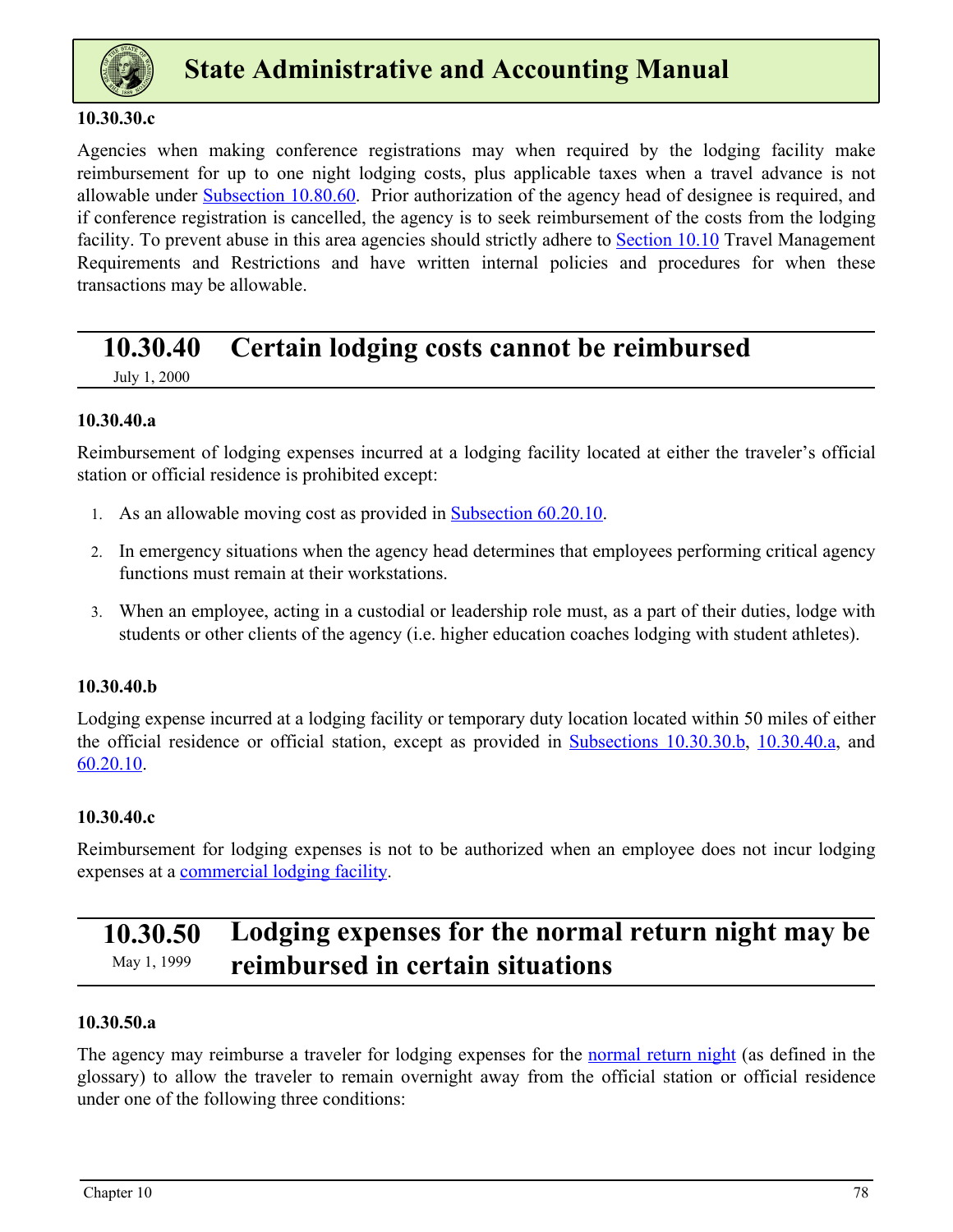<span id="page-19-0"></span>

- 1. When the overnight stay is more economical to the state. Complete justification should be referenced or attached to the traveler's Travel Expense Voucher.
- 2. The health and safety of travelers (as defined in [Subsection 10.10.35](#page-5-0)) is considered advantageous to the state and can be used to justify an overnight stay. Approval and documentation requirements are contained in [Subsection 10.10.35](#page-5-0).
- 3. Compliance with the Americans with Disabilities Act (ADA) is considered advantageous to the state and can be used to justify an overnight stay (refer to [Subsection 10.10.40](#page-6-0)). The Travel Expense Voucher should be annotated that the extra costs were incurred to comply with the ADA.

#### **10.30.50.b**

When the traveler does not return to his/her official residence or official station on the normal return night, the traveler is to promptly return the next day or as soon as possible thereafter.

### **10.30.60 How to purchase lodging accommodations**

Jan. 1, 2015

#### **10.30.60.a**

Personal financial resources may be used to purchase lodging accommodations. With proper controls in place, agencies may opt to use the state charge card system or direct billing as defined in [Subsection](#page-47-0)  [10.80.55.](#page-47-0) Travelers are to attach original lodging receipts or agency policy may allow non-original receipts if the agency ensures adequate controls are in place to reduce the risk of duplicate or improper payments to the Travel Expense Voucher (form [A20-A](https://ofm.wa.gov/sites/default/files/public/legacy/policy/TravelExpenseVoucher-Employees%28A20-A%29.xlsx), or form [A20-2A](https://ofm.wa.gov/sites/default/files/public/legacy/policy/TravelExpenseVoucher-BoardMembersandCommissions%28A20-2A%29.xlsx) if applicable) for all lodging reimbursements or to reference the location where the receipt is filed.

#### **10.30.60.b**

Agencies are encouraged to apply for all tax exemptions offered by state or local governments to governmental travelers.

For a listing of possible tax-exempt locations, refer to the U.S. General Services Administration (GSA) website at: http://www.gsa.gov/portal/content/104878.

Also, agencies are encouraged to apply for various tax rebates offered for business travel to the provinces of Canada. Rebate forms and instructions can be obtained from the Canadian Consulate General in Seattle.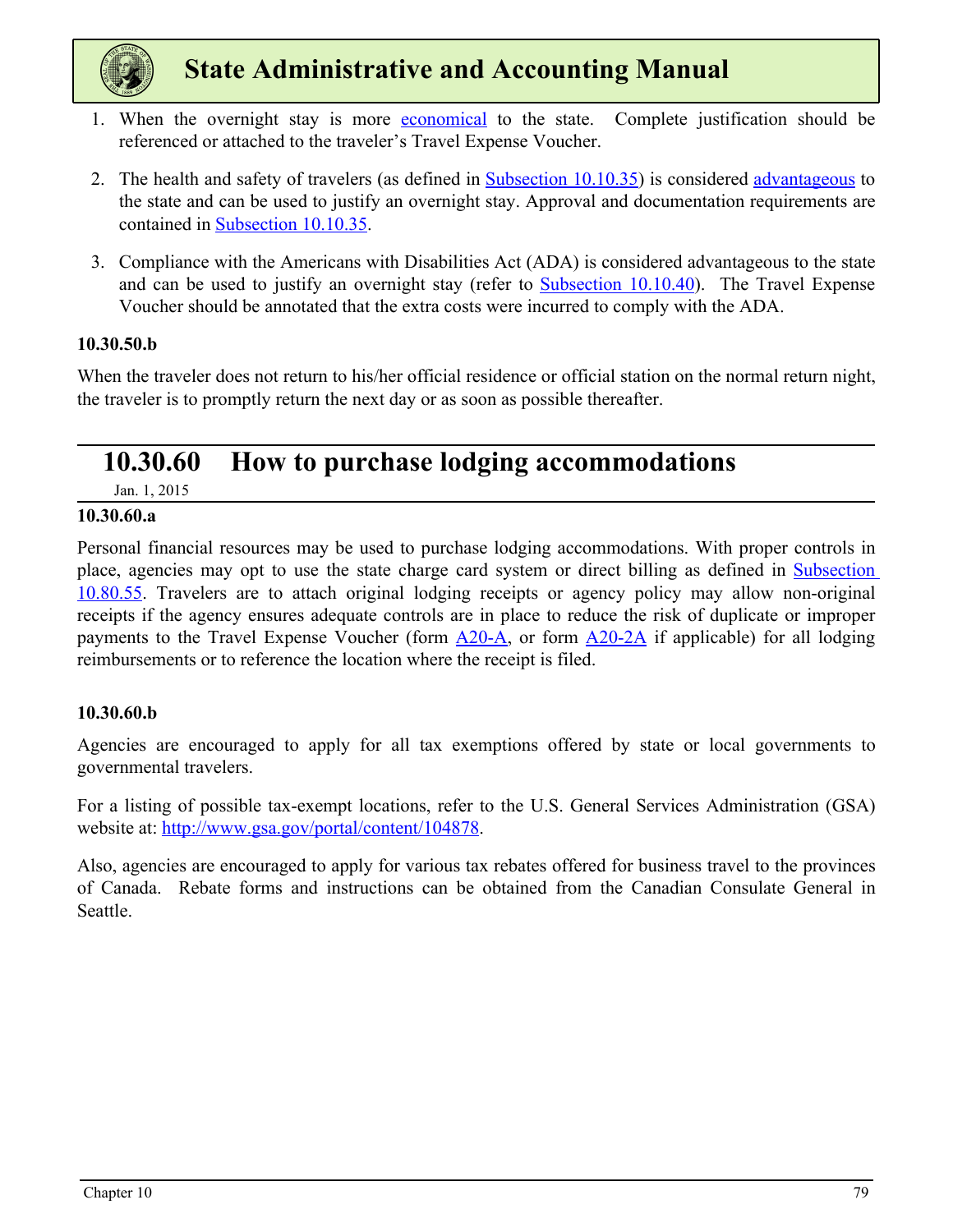<span id="page-20-0"></span>

### **10.30.70 Using a travel trailer, camper, or vessel**

Oct. 1, 2015

#### **10.30.70.a**

When used for the employee's convenience, lodging reimbursement is limited to actual space rental costs (**as evidenced by a receipt**) not to exceed the daily maximum non-high cost location lodging rate displayed in [Subsection 10.90.20](#page-52-0).

#### **The employee is not to be reimbursed for the rental or lease cost of the travel trailer, camper, or vessel.**

#### **10.30.70.b**

The agency head or authorized designee, with the traveler's concurrence, may authorize the use of a privately-owned travel trailer or camper when all of the following conditions exist:

- Suitable commercial lodging is not available;
- State lodging is not provided; and
- There is a benefit to the state for the traveler to remain at the temporary work station.

In this situation, the traveler is to be reimbursed at the hourly, non-high cost per diem rate displayed in [Subsection 10.90.20](#page-52-0).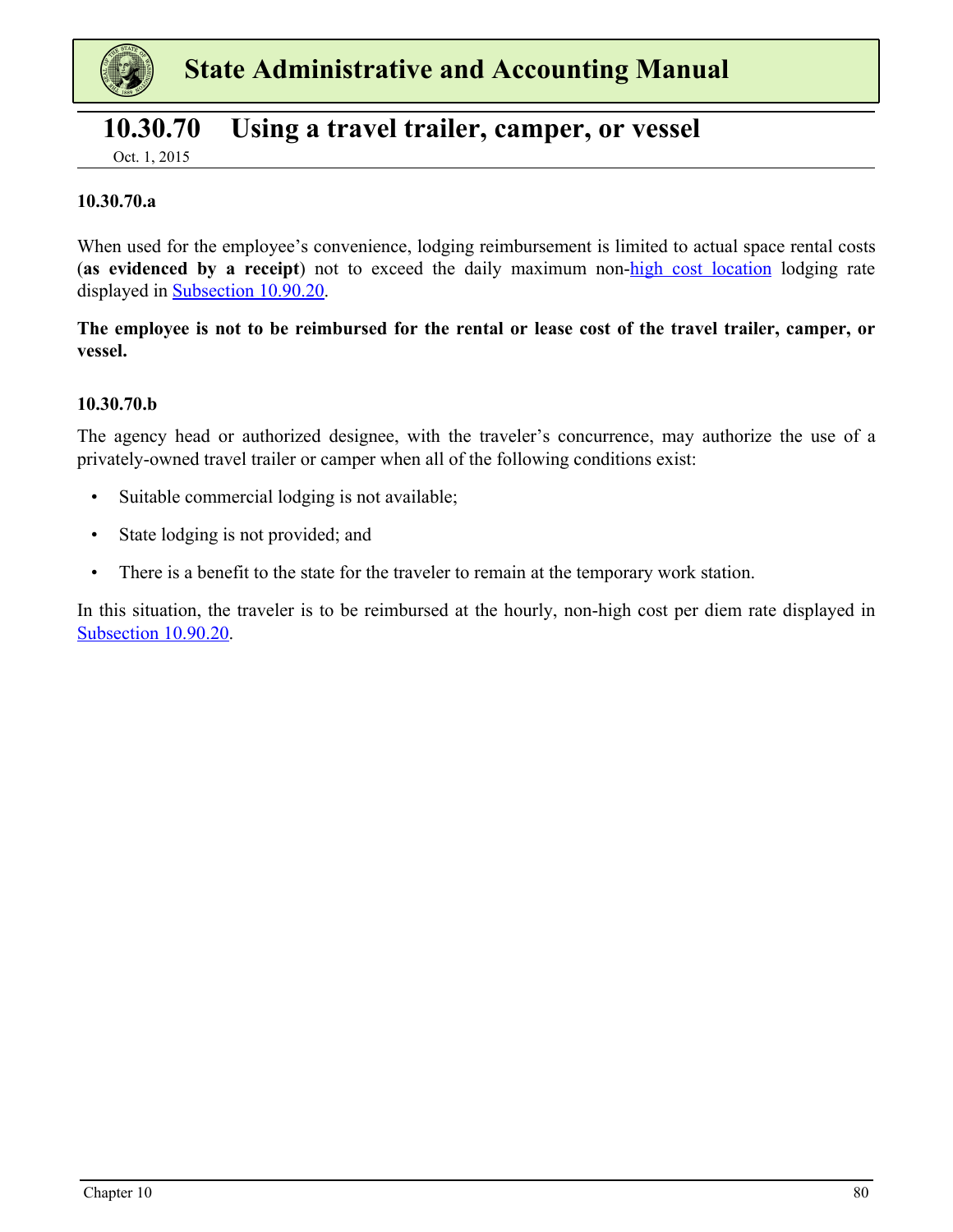<span id="page-21-0"></span>

### **10.40 Meals**

| <b>Section</b> | <b>Title</b>                                         | <b>Effective</b><br>Date | Page<br><b>Number</b> |
|----------------|------------------------------------------------------|--------------------------|-----------------------|
| 10.40.10       | What is the basis for reimbursing meal costs?        | Oct. 1, 2002             | <u>81</u>             |
| 10.40.20       | Exceptions to the meal allowances                    | Oct. 1, 2020             | 82                    |
| 10.40.30       | What types of costs are included in meal allowances? | Oct. 1, 2002             | 83                    |
| 10.40.40       | Certain meal costs cannot be reimbursed              | July 1, 2000             | 83                    |
| 10.40.50       | When may a traveler be reimbursed for meal costs?    | July 1, 2019             | 84                    |
| 10.40.55       | Meal reimbursement rate                              | Oct. 1, 2005             | 85                    |
| 10.40.60       | Taxation of meal payments                            | Oct. 1, 2004             | 85                    |

### **10.40.10 What is the basis for reimbursing meal costs?**

Oct. 1, 2002

#### **10.40.10.a**

Reimbursement for meal expenses is on an allowance basis not to exceed the amounts in effect at the time of travel, unless:

- An exception is specifically provided by statute, or
- As authorized by **Subsection 10.40.20.**

The meal allowances for the Continental USA are stated in [Subsections 10.90.10 a](#page-51-0)nd [10.90.20 \(PDF file\).](https://ofm.wa.gov/sites/default/files/public/legacy/policy/ReimbursementRatesforLodgingMealsandPrivatelyOwnedVehicleMileage.pdf) The meal allowances for areas outside the continental USA are stated i[n Subsection 10.90.20 \(PDF file\)](https://ofm.wa.gov/sites/default/files/public/legacy/policy/ReimbursementRatesforLodgingMealsandPrivatelyOwnedVehicleMileage.pdf).

#### **10.40.10.b**

When an employee elects to use a travel trailer or camper in lieu of commercial lodging, reimbursement for meals is to be at the rates stated in [Subsection 10.90.20](#page-52-0) under the heading "Non-High Cost Locations." When an employee is requested by the agency to use their travel trailer or camper in lieu of commercial lodging, meals are reimbursed as part of the hourly per diem payment. (Refer to **Subsection 10.30.70.b.**)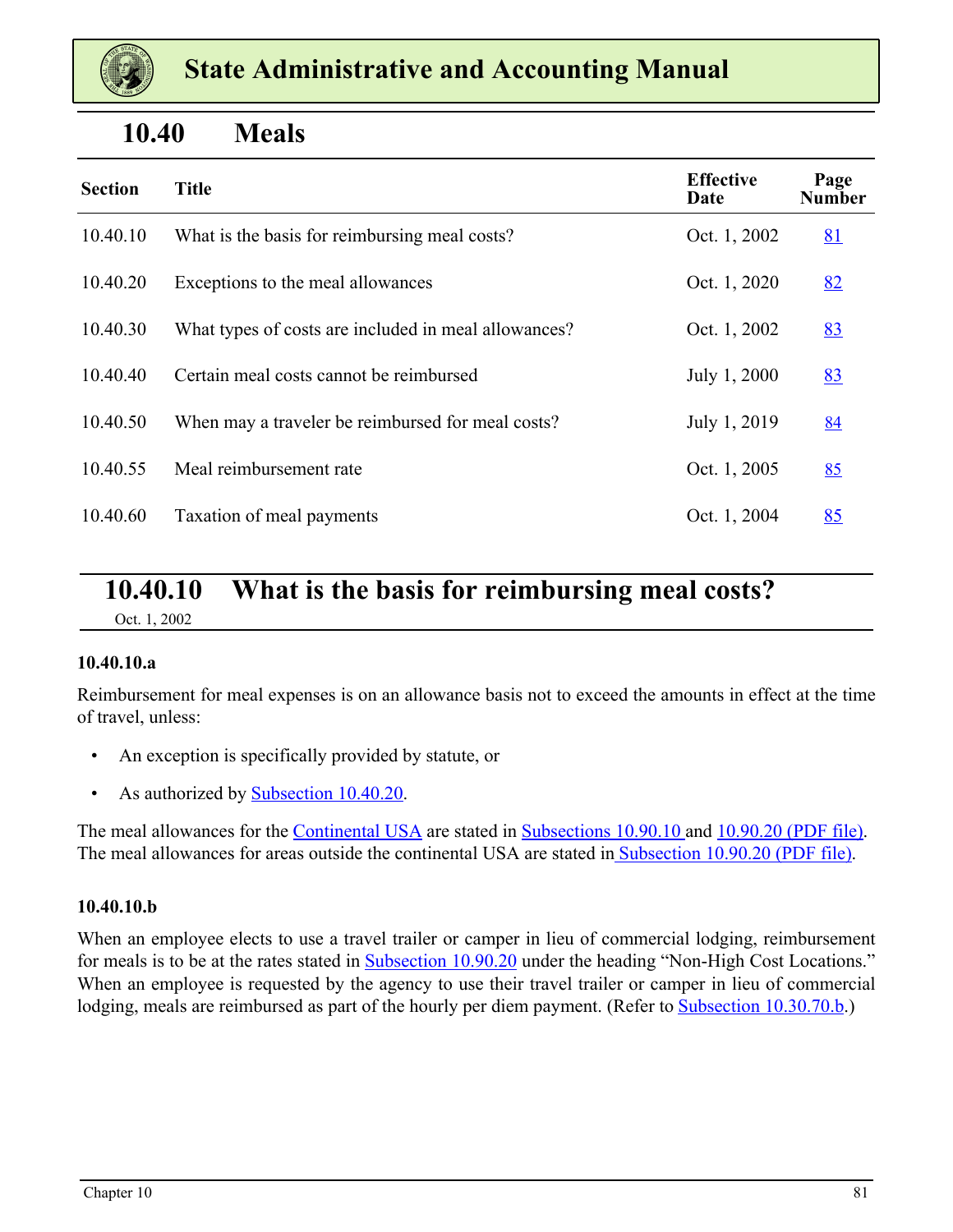<span id="page-22-0"></span>

#### **10.40.10.c**

When it becomes necessary to determine the amount to reimburse for individual meals (from the daily meals rate), use the following calculations rounded to the nearest dollar:

- The breakfast portion is 25% of the set daily meals entitlement.
- The lunch portion is 30% of the set daily meals entitlement.
- The dinner portion is 45% of the set daily meals entitlement.

### **10.40.20 Exceptions to the meal allowances**

Oct. 1, 2020

#### **10.40.20.a**

Generally, travelers are to be reimbursed for meal expenses at the set per meal entitlement rates stated in [Subsections 10.90.10](#page-51-0) and [10.90.20 \(PDF file\)](https://ofm.wa.gov/sites/default/files/public/legacy/policy/ReimbursementRatesforLodgingMealsandPrivatelyOwnedVehicleMileage.pdf). However, the agency head or authorized designee **may require** the agency's travelers to provide receipts for meal reimbursement. When receipts for meals are required, reimbursement will be based on an actual cost basis as evidenced by a receipt up to the applicable maximum per meal entitlement amount stated in [Subsections 10.90.10](#page-51-0) and [10.90.20 \(PDF file\)](https://ofm.wa.gov/sites/default/files/public/legacy/policy/ReimbursementRatesforLodgingMealsandPrivatelyOwnedVehicleMileage.pdf). Agencies must formally adopt written policies and procedures under the provisions of [Subsection](#page-4-0)  [10.10.20,](#page-4-0) if they opt to reimburse actual meal costs.

#### **10.40.20.b**

Whenever an agency statute permits meals to be reimbursed at actual cost and the actual cost exceeds schedule allowances, receipts are to be attached to the **[Travel Expense Voucher \(form A20-A\)](https://ofm.wa.gov/sites/default/files/public/legacy/policy/TravelExpenseVoucher-Employees%28A20-A%29.xlsx)** or their file location referenced.

#### **10.40.20.c**

The *agency* head or authorized designee may approve reimbursement for the actual cost of a meal when the *agency* requires the employee to attend a meeting that is being held or sponsored by a **non-state** organization. The actual cost of the meal, as evidenced by a receipt, is eligible for reimbursement as long as the meal is an integral part of the meeting. (Refer to Meals With Meetings Subsection 70.15.10)

#### **10.40.20.d**

Meal payments are not required to be reduced or eliminated due to meals served on airlines. Similarly, meal payments are not required to be reduced for continental breakfasts, which may be included in the lodging rate or registration fee of a meeting, conference, convention, or formal training session. Agencies should review IRS tax regulations regarding the taxation of these payments.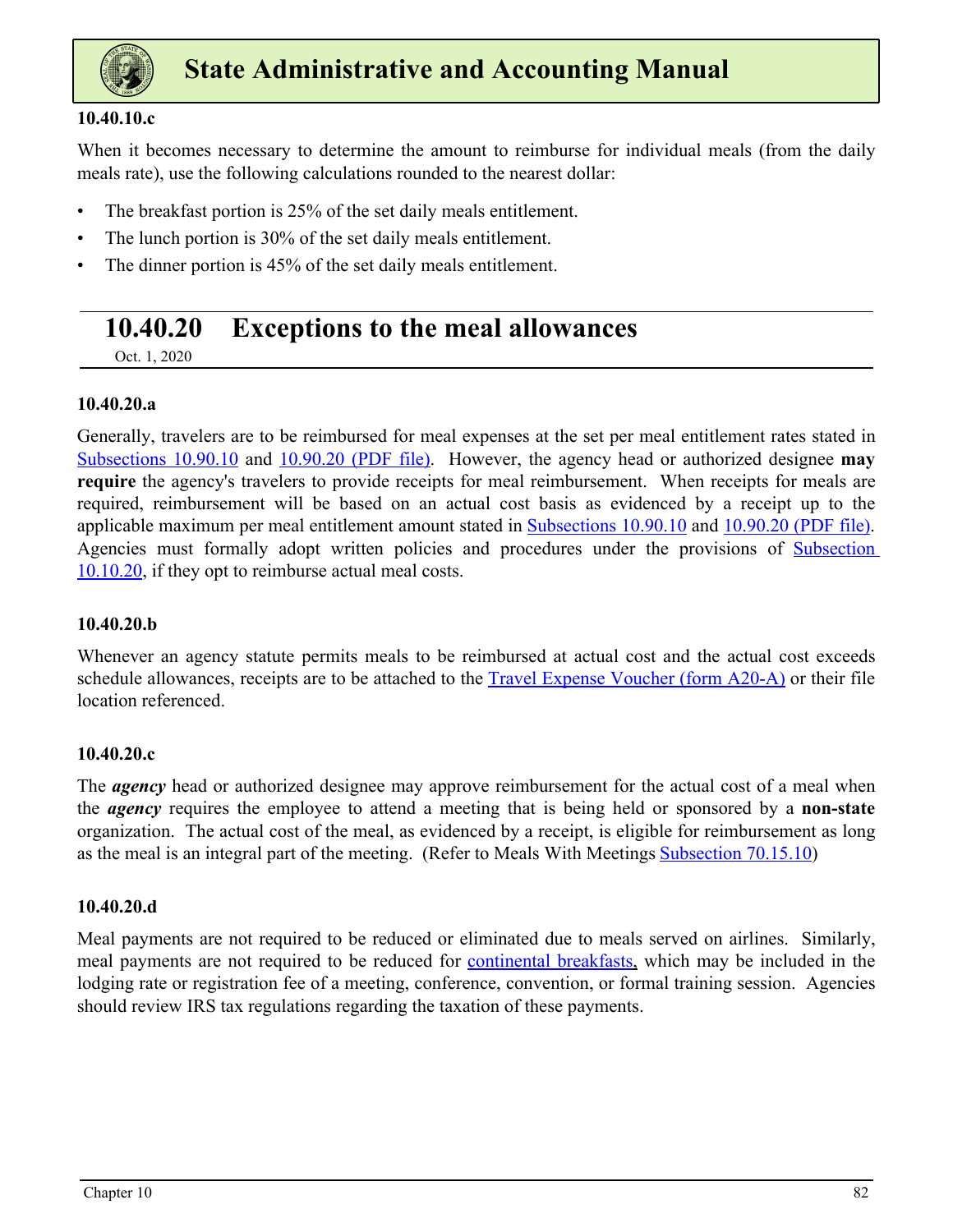<span id="page-23-0"></span>

#### **10.40.20.e**

For non-mandatory attendance at seminars or professional meetings, reimbursement for meal expenses may be at less than the rates stated in [Subsections 10.90.10](#page-51-0) and [10.90.20 \(PDF file\)](https://ofm.wa.gov/sites/default/files/public/legacy/policy/ReimbursementRatesforLodgingMealsandPrivatelyOwnedVehicleMileage.pdf), provided that in all instances reimbursement at a lower rate is agreed to **in writing** by the traveler in advance of the travel.

### **10.40.30 What types of costs are included in meal allowances?**

Oct. 1, 2002

Meal allowances cover the following costs:

- The basic cost of a meal.
- Any incidental expenses**,**
- Any applicable sales tax, and
- Any customary tip or gratuity.

### **10.40.40 Certain meal costs cannot be reimbursed**

July 1, 2000

#### **10.40.40.a**

Reimbursement for meal expenses incurred at the traveler's official station or official residence is prohibited, except:

- 1. As provided for under the provisions of Subsection 70.15.10 and Subsection 60.20.10.
- 2. In emergency situations when the agency head determines that employees performing critical agency functions must remain at their workstations.
- 3. When an employee, acting in a custodial or leadership role, must, as part of their duties, dine with students or other clients of the agency (i.e. higher education coaches dining with student athletes).

#### **10.40.40.b**

Reimbursement for meal expenses is not to be authorized when a traveler does not incur expenses for meals because they are furnished.

#### **10.40.40.c**

Where identifiable costs of meals are included in the lodging rate or registration fee of a meeting, conference, convention, or formal training session, the meal costs, not to exceed the designated meal allowances found in [Subsections 10.90.10](#page-51-0) and [10.90.20 \(PDF file\)](https://ofm.wa.gov/sites/default/files/public/legacy/policy/ReimbursementRatesforLodgingMealsandPrivatelyOwnedVehicleMileage.pdf), are to be deducted from the traveler's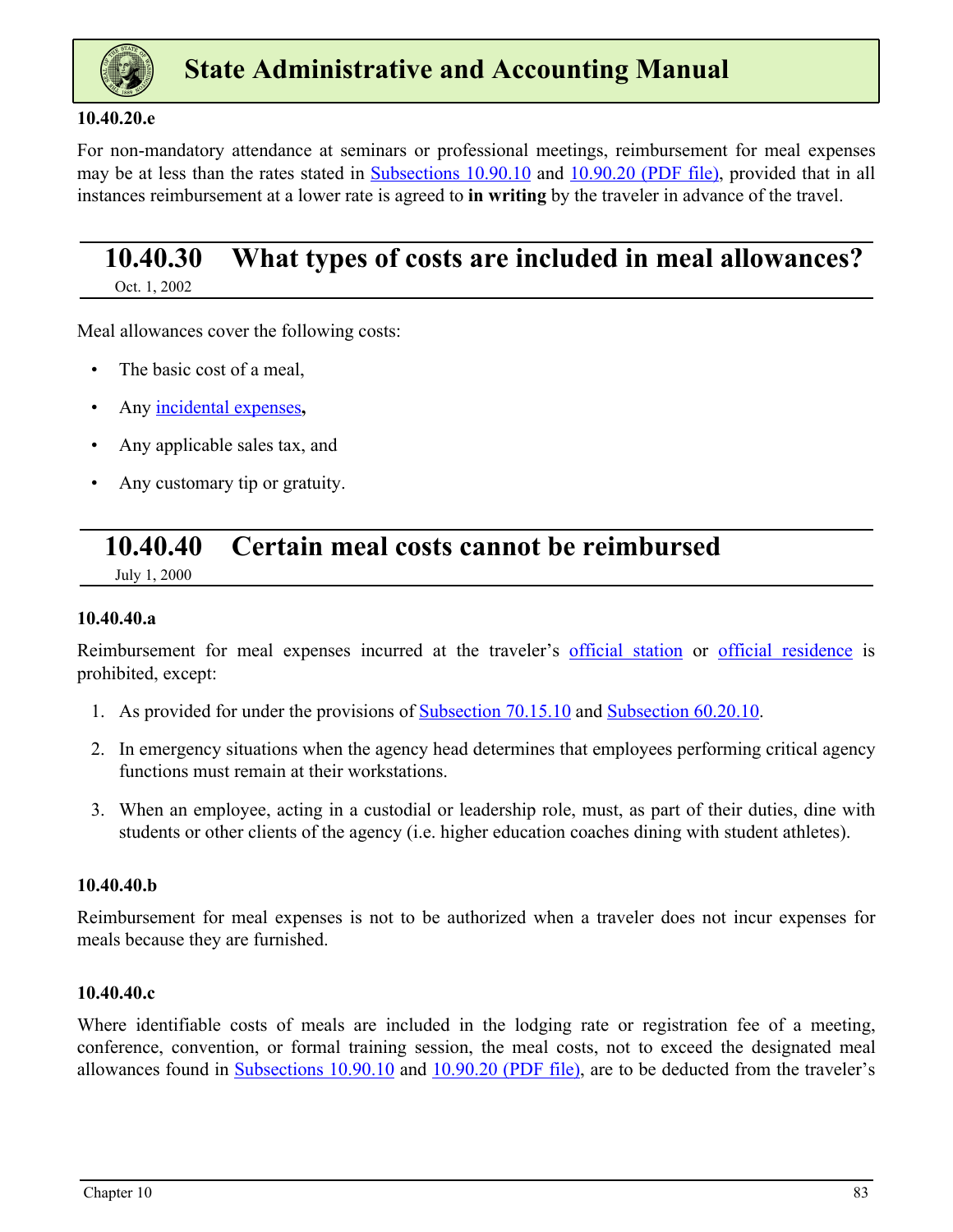<span id="page-24-0"></span>

allowable travel reimbursement amount. If the included meal costs are not specifically identified, agencies are not to pay the traveler the meal allowances.

#### **10.40.40.d**

Refer to Subsection 70.15.20 for situations where meals with meetings cannot be reimbursed.

### **10.40.50 When may a traveler be reimbursed for meal costs?**

July 1, 2019

#### **10.40.50.a**

For **overnight** travel assignments, travelers must be in travel status during the **entire** agency-determined meal period(s) in order to qualify for the meal allowance.

#### **10.40.50.b**

For **non-overnight** travel assignments, the following two criteria must be met to receive a meal allowance:

1. **Eleven Hour Rule** - A traveler may be reimbursed for meal expenses when the traveler has been in travel status for at least eleven hours.

Exceptions:

- **Volunteers** an agency has legal authority to utilize, traveling to perform official state business (not performing these duties as part of their state employment), may be reimbursed for meal expenses when the traveler has been in travel status for at least five hours.
- Board and Commission **members** authorized to receive meal reimbursement, traveling to perform official business of the board and commission (not performing these duties as part of their state employment), may be reimbursed for meal expenses when the traveler has been in travel status for at least five hours.
- 2. **In travel status during the entire meal period** travelers must be in travel status during the **entire**  agency-determined meal period(s) in order to qualify for the meal allowance. *The traveler may not stop for a meal just to meet the eleven-hour rule.*

The two requirements above are not applicable to:

- Meals with meetings payments (refer to Subsection 70.15.10).
- Board and commission members reimbursed a daily or hourly rate for travel (refer to option 1 of [Subsection 10.70.20](#page-39-0) and [10.70.30.b](#page-41-0)).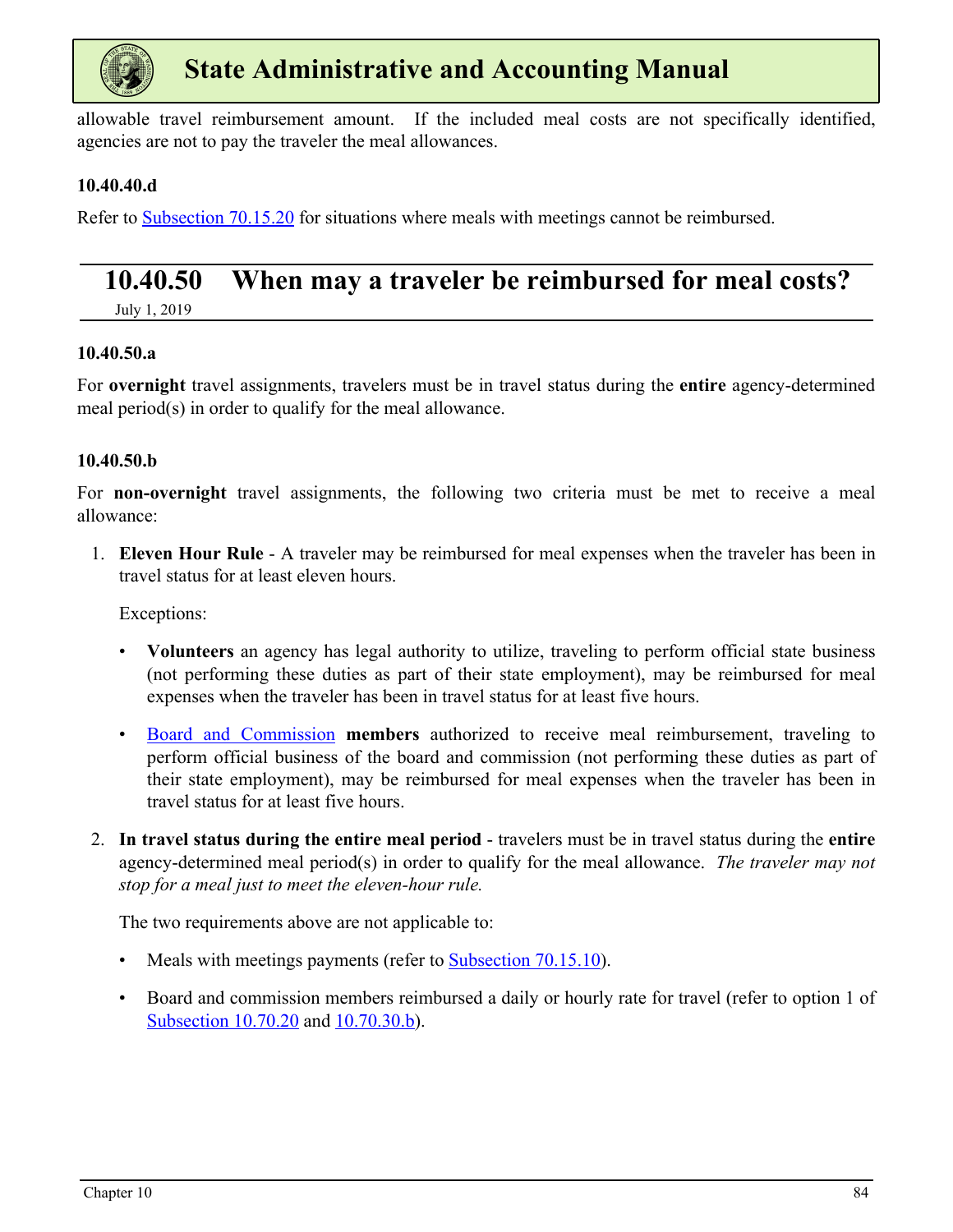<span id="page-25-0"></span>

### **10.40.55 Meal reimbursement rate**

Oct. 1, 2005

#### **10.40.55.a**

For **overnight** travel assignments, IRS publication 463 requires all meals to be reimbursed at the rate in effect for the area where the traveler stops for sleep. The meal reimbursement rate for the last day of travel (return day) would continue to be the rate for the location where the traveler last stopped for sleep. Refer to [Section 10.90](#page-51-0) for meal reimbursement rates.

#### **10.40.55.b**

For **non-overnight** travel assignments, agencies may adopt internal policies to determine the rate of reimbursement, not to exceed the applicable rates in [Section 10.90](#page-51-0)**.**

### **10.40.60 Taxation of meal payments**

Oct. 1, 2004

For **non-overnight** travel assignments and for payments above the federal rates, agencies may wish to consult IRS publication 463 regarding the taxation of these meal payments.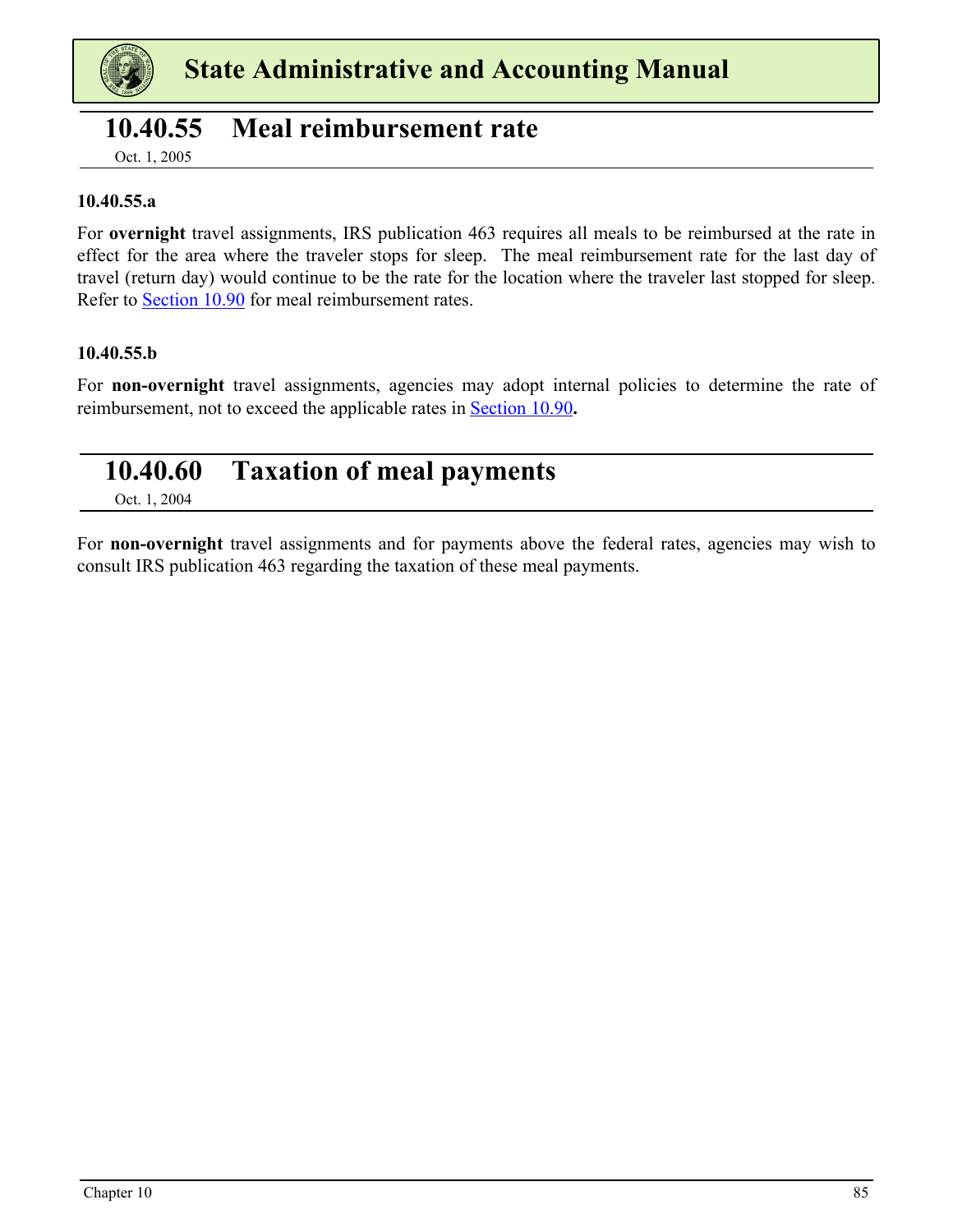<span id="page-26-0"></span>

### **10.50 Travel Arrangements and Reimbursements**

| <b>Section</b> | <b>Title</b>                                                                                          | <b>Effective</b><br>Date | Page<br><b>Number</b> |
|----------------|-------------------------------------------------------------------------------------------------------|--------------------------|-----------------------|
| 10.50.10       | What types of transportation costs are reimbursable?                                                  | May 1, 1999              | 86                    |
| 10.50.20       | Reimbursement for privately-owned motor vehicle use                                                   | Oct. 9, 2015             | 86                    |
| 10.50.23       | Reimbursement for privately-owned aircraft use                                                        | Jan. 1, 2015             | 87                    |
| 10.50.25       | Restrictions on reimbursement for privately-owned motor vehicle<br>use                                | Oct. 1, 2016             | 88                    |
| 10.50.35       | Restrictions and requirements on rental motor vehicle use                                             | Oct. 9, 2015             | 90                    |
| 10.50.40       | Agencies may purchase airline and other common carrier tickets in<br>advance under certain conditions | Jan. 1, 2012             | 91                    |
| 10.50.45       | How to make air travel arrangements                                                                   | Jan. 1, 2012             | 91                    |
| 10.50.50       | Airline contracts and limitations on reimbursement                                                    | Oct. 1, 2013             | 91                    |
| 10.50.55       | Criteria and limitations for airport selection                                                        | May 1, 1999              | 92                    |
| 10.50.65       | Limitations on reimbursement for non-air common carrier costs                                         | Oct. 1, 2015             | 93                    |
| 10.50.70       | How changes in itinerary affect reimbursement                                                         | Jan. 1, 2015             | 93                    |
| 10.50.75       | May the traveler purchase airfare from personal financial<br>resources?                               | Jan. 1, 2004             | 94                    |
| 10.50.80       | Refunds for unused transportation services                                                            | Jan.1, 2004              | 94                    |

### **10.50.10 What types of transportation costs are**  May 1, 1999 **reimbursable?**

Reimbursable transportation expenses include the costs of all necessary official state business travel on railroads, airlines, ships, buses, private motor vehicles, and other usual means of conveyance.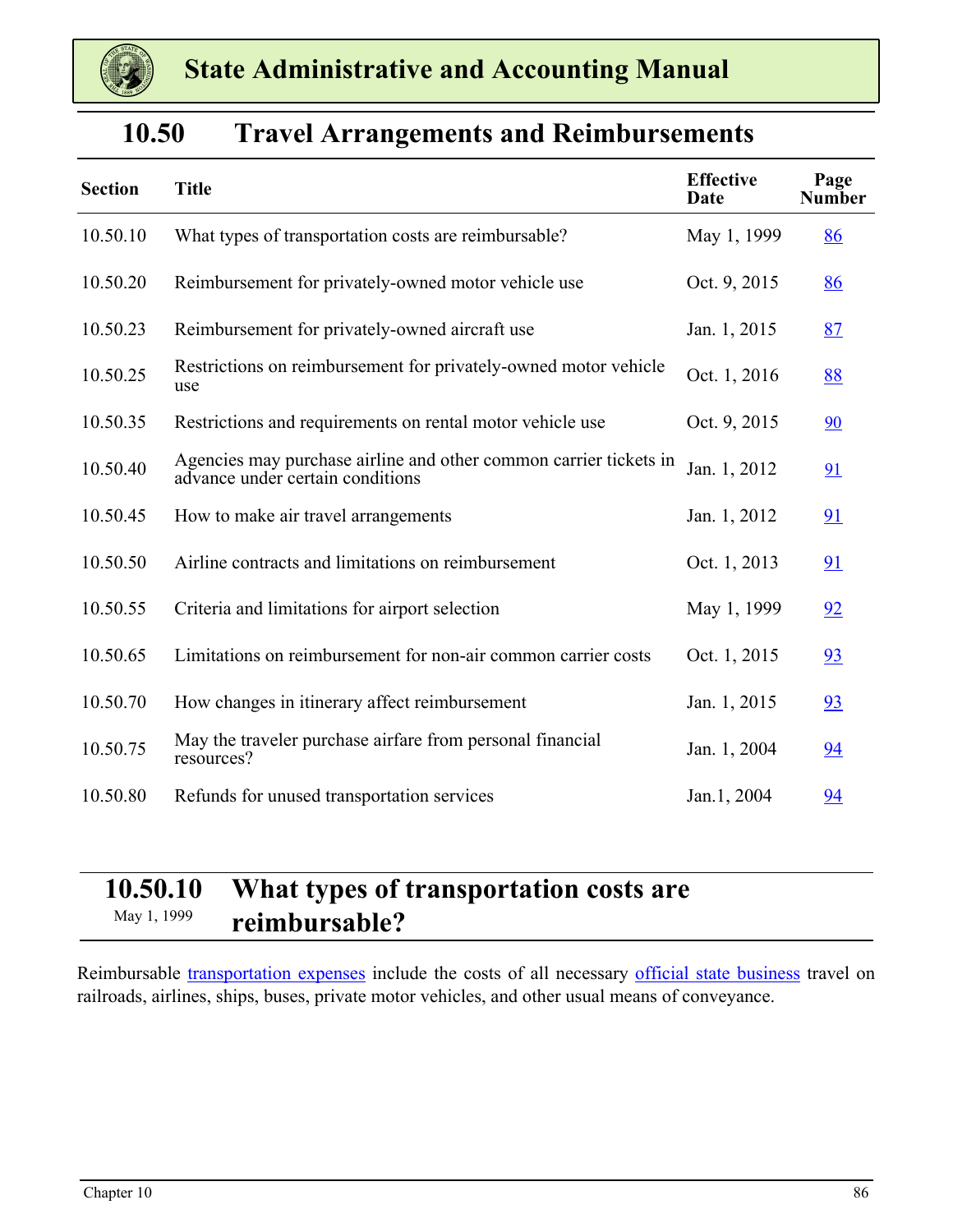<span id="page-27-0"></span>

### **10.50.20 Reimbursement for privately-owned motor vehicle use** Oct. 9, 2015

#### **10.50.20.a**

The agency head, or authorized designee, may authorize the use of a privately-owned vehicle (POV) in the conduct of <u>official state business</u> when it is more advantageous or economical to the state that a state driver travel by a POV rather than a common carrier or a state-owned or leased motor vehicle. The state motor pool may provide cost comparison data to agencies as one guideline for assisting in making such a determination.

Agencies, as part of their required positive system of control over travel, may adopt and use other guidelines for satisfying the "more advantageous or economical" criteria contained in [RCW 43.03.060](https://app.leg.wa.gov/rcw/default.aspx?cite=43.03.060#:~:text=(1)%20Whenever%20it%20becomes%20necessary,vehicle%20rather%20than%20a%20common). Refer to [Subsection 10.10.20](#page-4-0).

Reimbursement for the use of a privately-owned motor vehicle on official state business is to be at the private vehicle mileage reimbursement rate specified in [Subsection 10.90.20 \(PDF file\)](https://ofm.wa.gov/sites/default/files/public/legacy/policy/ReimbursementRatesforLodgingMealsandPrivatelyOwnedVehicleMileage.pdf) unless the agency chooses a lesser rate.

#### **10.50.20.b**

Point-to-point mileage in the state is to be determined on the basis of the distances shown on the latest Department of Transportation Official State Highway Map or other standard highway mileage guide. Outof-state mileage is to be determined on the basis of standard highway mileage guides.

"Vicinity" or local miles, as determined by odometer readings, may be shown on the Travel Expense Voucher (form  $\triangle 20-A$  or form  $\triangle 20-A$ ) as a separate figure. Agencies may elect to reimburse either instate or out-of-state mileage, or both, on actual odometer readings. Agencies choosing to use actual odometer readings as the mileage reimbursement basis are not required to distinguish vicinity miles from point-to-point mileage.

### **10.50.23 Reimbursement for privately-owned aircraft use**

Jan. 1, 2015

#### **10.50.23.a**

Reimbursement for the use of a privately-owned aircraft on official state business is to be at the privatelyowned aircraft reimbursement rate specified in [Subsection 10.90.20](#page-52-0) unless the agency chooses a lesser rate.

#### **10.50.23.b**

Determine and report air mileage using the following rules:

1. Use miles shown on FAA approved aeronautical charts or electronic flight bag. For reimbursement purposes, distance must be measured in statute miles.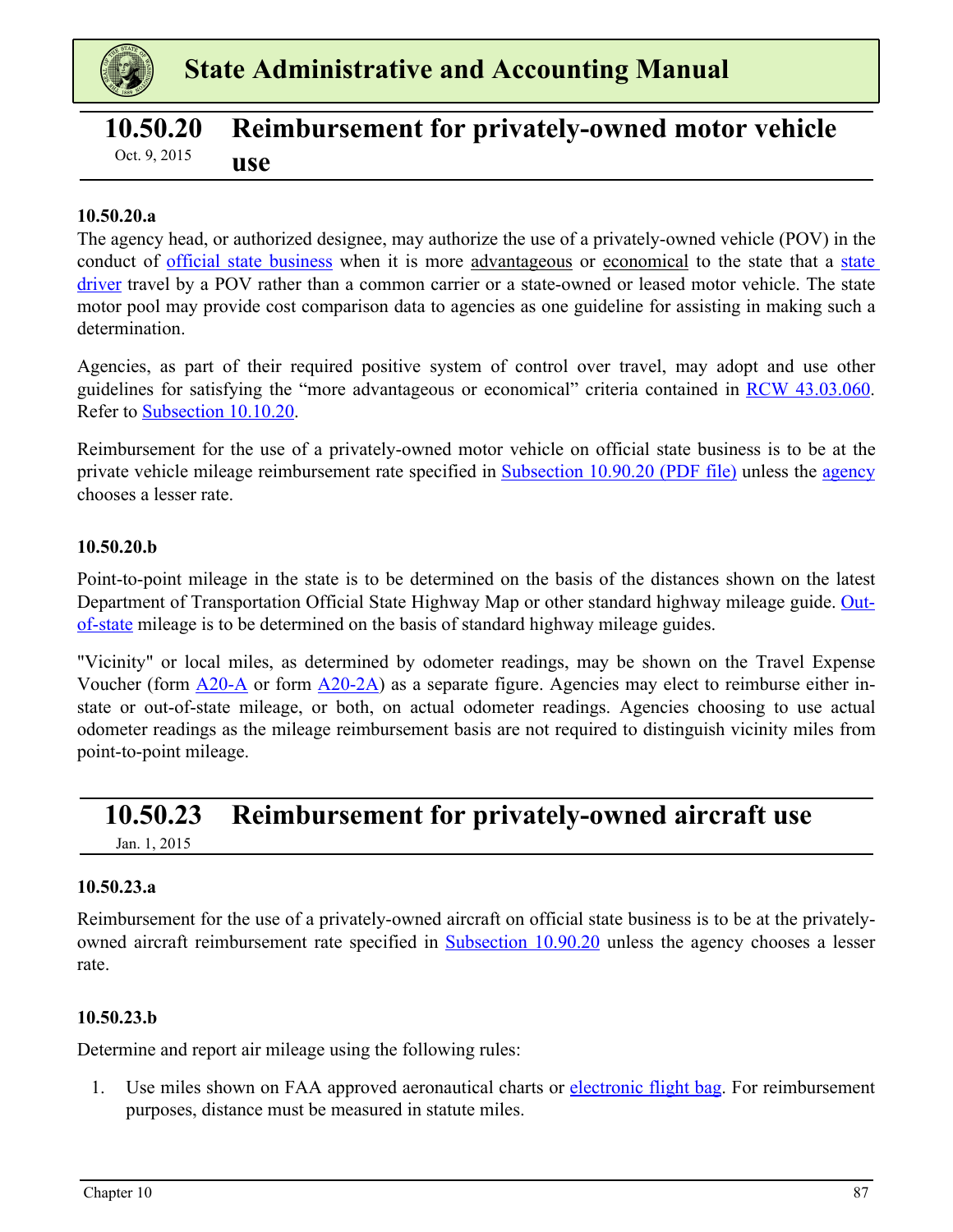<span id="page-28-0"></span>

- 2. If a detour is necessary because of adverse weather, mechanical difficulty, or other unusual conditions, the additional air mileage may be included in the mileage reported on the reimbursement voucher and, if included, it must be explained.
- 3. When an official requirement of deviation from direct route travel is such that airway mileage charts are not adequate to determine mileage, the formula of flight time multiplied by cruising speed of the aircraft may be the basis for mileage determination.

### **10.50.25 Restrictions on reimbursement for privately-owned Dct.** 1, 2016 **motor vehicle use**

#### **10.50.25.a**

Daily commute transportation expenses between the traveler's official residence and official station (or agency approved teleworking site) is a personal obligation of the traveler and is not reimbursable by the state. All other miles driven on official state business are reimbursable.

The following diagram depicts reimbursable and non-reimbursable privately owned vehicle (POV) mileage.

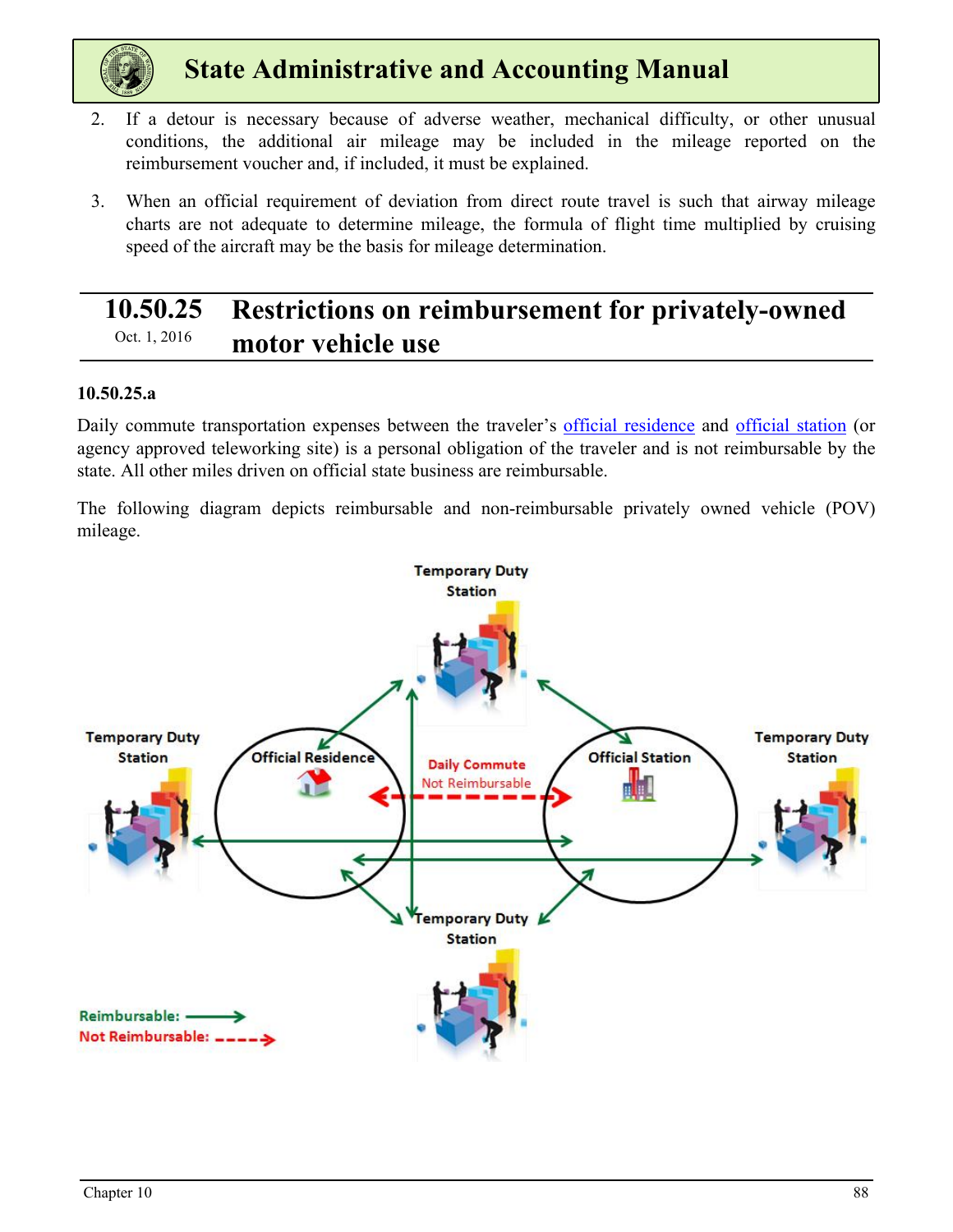

Following are general guidelines and examples of POV mileage reimbursement:

- An employee may be eligible for mileage reimbursement between their official residence and official station **only** when the travel is in addition to their daily commute, and the additional travel is required for business purposes and approved by the agency. Mileage would never be paid due to a call back, split shift, or on-call situations, as this would be considered the employee's normal commute.
- Mileage reimbursement may be given when an employee passes directly through their official residence or official station.

For example: Travelers **may** be reimbursed for miles driven between their official residence and a temporary duty station even when the traveler passes through the official station on the way to and from the temporary duty station.

• Working during hours or days that the employee is not normally scheduled to work **does not** entitle the employee to reimbursement for transportation mileage expenses incurred between their official residence and their official station.

**Example:** An employee works 10 hour days Monday through Thursday and has Fridays off. The employee is required to come into the office on Friday, to take care of an emergency. The employee leaves from home and travels to the office to take care of the emergency and returns home. The employee is not entitled to mileage reimbursement, since the trip is considered the employee's normal commute.

When an employee is assigned to work at more than one location (building) within their official station, they may be reimbursed only for the miles driven between the work locations. The mileage from home to the additional work/training location is not reimbursable if it is in the same city as the official station.

**Example:** An employee's official residence is in Lakewood and official station is in Olympia. The employee travels from home directly to training in Olympia. After training the employee goes by the office in Olympia to do some work before returning home. The miles driven between Lakewood and the training center in Olympia are considered the normal commute and therefore not eligible for reimbursement. However, the miles driven between the work/training locations and work are reimbursable.

#### **10.50.25.b**

Because of the potential of misuse in this area, agencies are cautioned to strictly adhere to **[Section 10.10](#page-1-0)**, Travel Management Requirements and Restrictions. Agency written internal policies and procedures are to be established to ensure **all** claims for personal vehicle mileage are for travel that is **both critical and necessary** for state business.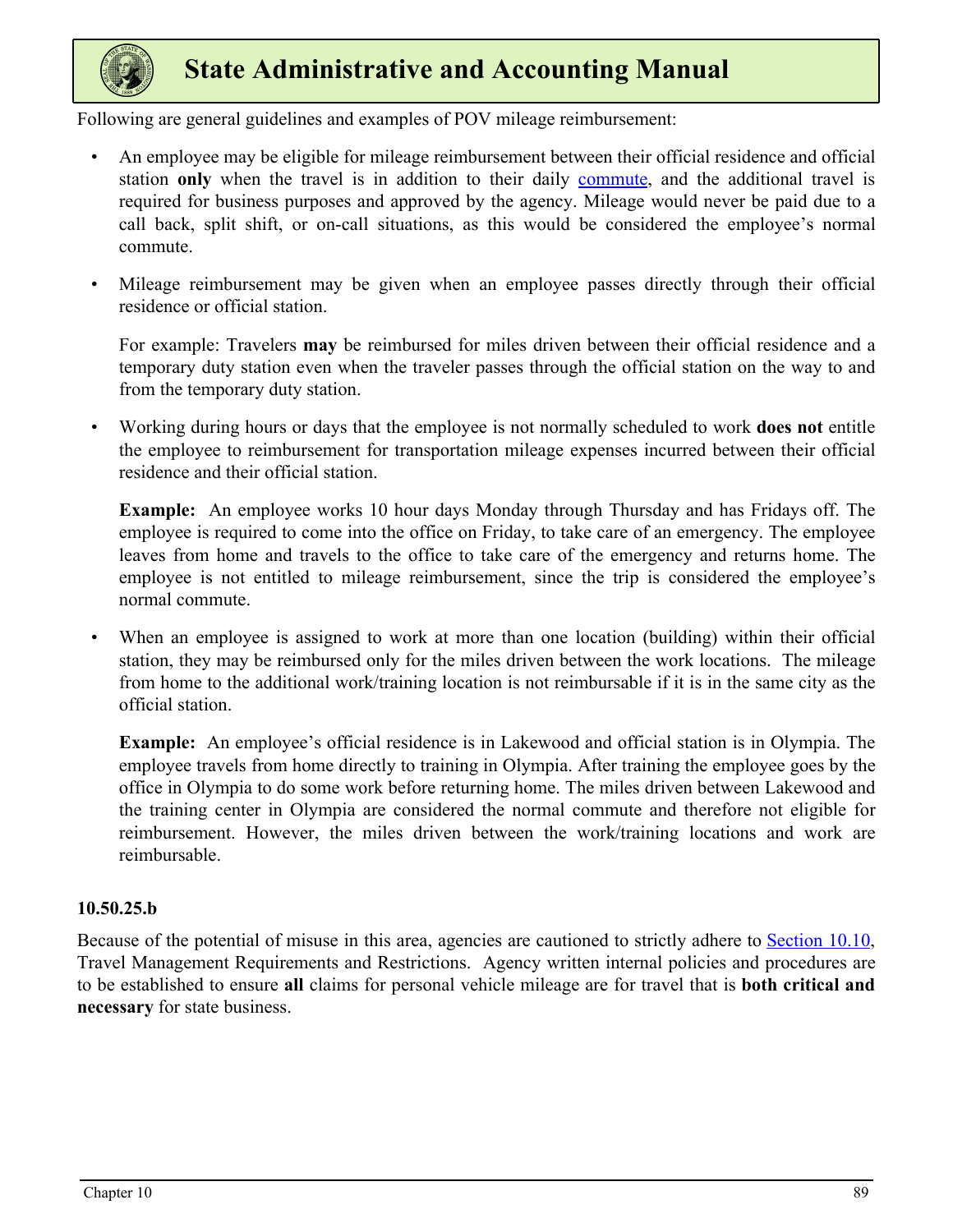<span id="page-30-0"></span>

#### **10.50.25.c**

Reimbursement for the use of a privately-owned motor vehicle is payable to only one traveler when two or more travelers are traveling in the same motor vehicle on the same trip.

### **10.50.35 Restrictions and requirements on rental motor**  Oct. 9, 2015 **vehicle use**

#### **10.50.35.a**

Rent motor vehicles from rental firms approved by the Department of Enterprise Services (DES) using the state charge card system.

The state charge card system or the traveler's personal financial resources may be used to obtain the rental motor vehicle. For contract reporting purposes, agency management should notify DES with the details when personal resources are used.

#### **10.50.35.b**

When the traveler is billed individually and seeks reimbursement for purchase of rental car services, the traveler should attach the original receipts as required or agency policy may allow non-original receipts if the agency ensures adequate controls are in place to reduce the risk of duplicate or improper payments for the costs to the Travel Expense Voucher (form  $\Delta 20-\Delta$ , or form  $\Delta 20-\Delta \Delta$  if applicable) or reference the file location. Record the date and purpose of the trip on the Travel Expense Voucher. For contract reporting purposes, agency management should notify DES with the details related to individual reimbursement.

#### **10.50.35.c**

Passengers may be transported in rental motor vehicles if they are engaged in the conduct of official state business and/or specifically authorized by the agency head or authorized designee.

#### **10.50.35.d**

The state contract for rental of motor vehicles does not authorize vehicles to be used for other than official state business. Therefore, when a traveler couples a personal vacation with official state business, the traveler is expected to execute a personal contract to rent a motor vehicle for the vacation portion of the trip.

#### **10.50.35.e**

Since the use of rental motor vehicles makes it difficult to segregate charges between official use and occasional incidental personal use, the agency head or authorized designee is to establish written internal policies in accordance with **[Subsection 10.10.10](#page-2-0)** to guard against abuse and require the traveler to pay for all personal miles driven.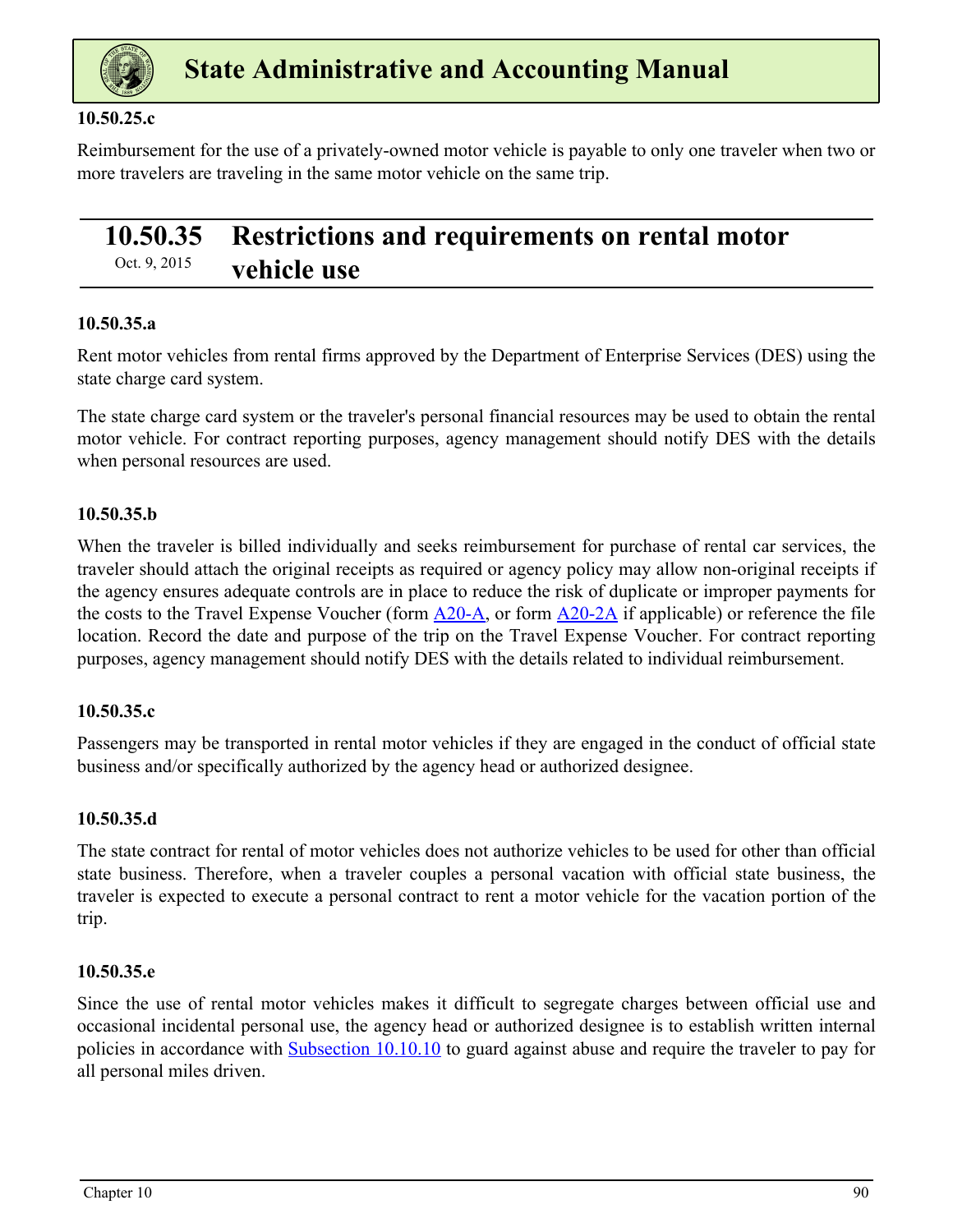<span id="page-31-0"></span>

#### **10.50.35.f**

The state contract for rental of motor vehicles usually **includes** full insurance coverage. The state will not reimburse travelers for the cost of additional insurance coverage purchased on state contract vehicle rentals.

### **10.50.40 Agencies may purchase airline and other common**  <sup>Jan. 1, 2012</sup> carrier tickets in advance under certain conditions

When an agency determines it can save money by taking advantage of discounts offered by a common carrier for advance bookings and payments, it is authorized to pay for airline or other common carrier tickets prior to a scheduled trip if the following conditions are met:

- 1. The ticket is purchased through the State Charge Card System administered by the Department of Enterprise Services (refer to [Subsection 10.10.45\)](#page-6-0), and
- 2. The agency retains control of the ticket or E-Ticket authorization numbers(s). If unused at the end of the fiscal year, the ticket cost is to be recorded in the concluding fiscal year as an asset rather than an expenditure. Tickets or E-Ticket authorization numbers should be provided to travelers in a timely manner in advance of travel to avoid last minute problems.

### **10.50.45 How to make air travel arrangements**

Jan. 1, 2012

Absent agency specific purchasing requirements, state agencies **must use** a travel provider qualified through the Department of Enterprise Services (DES) when making air travel arrangements.

The only exceptions are for:

- Conditions stated in DES contract documents. Agencies are to contact DES if they have questions regarding the exception conditions.
- Emergency situations that have been approved by the agency designated travel coordinator.

For information on qualified travel providers, contact DES at (360) 902-7400.

## **10.50.50 Airline contracts and limitations on reimbursement**

Oct. 1, 2013

In accordance with the Department of Enterprise Services (DES) negotiated contracts, where a city pair contract exists, such as between Seattle, Washington and Missoula, Montana, reimbursement may be made up to the contract air fare amount. An agency may make reimbursement above the contract airfare only: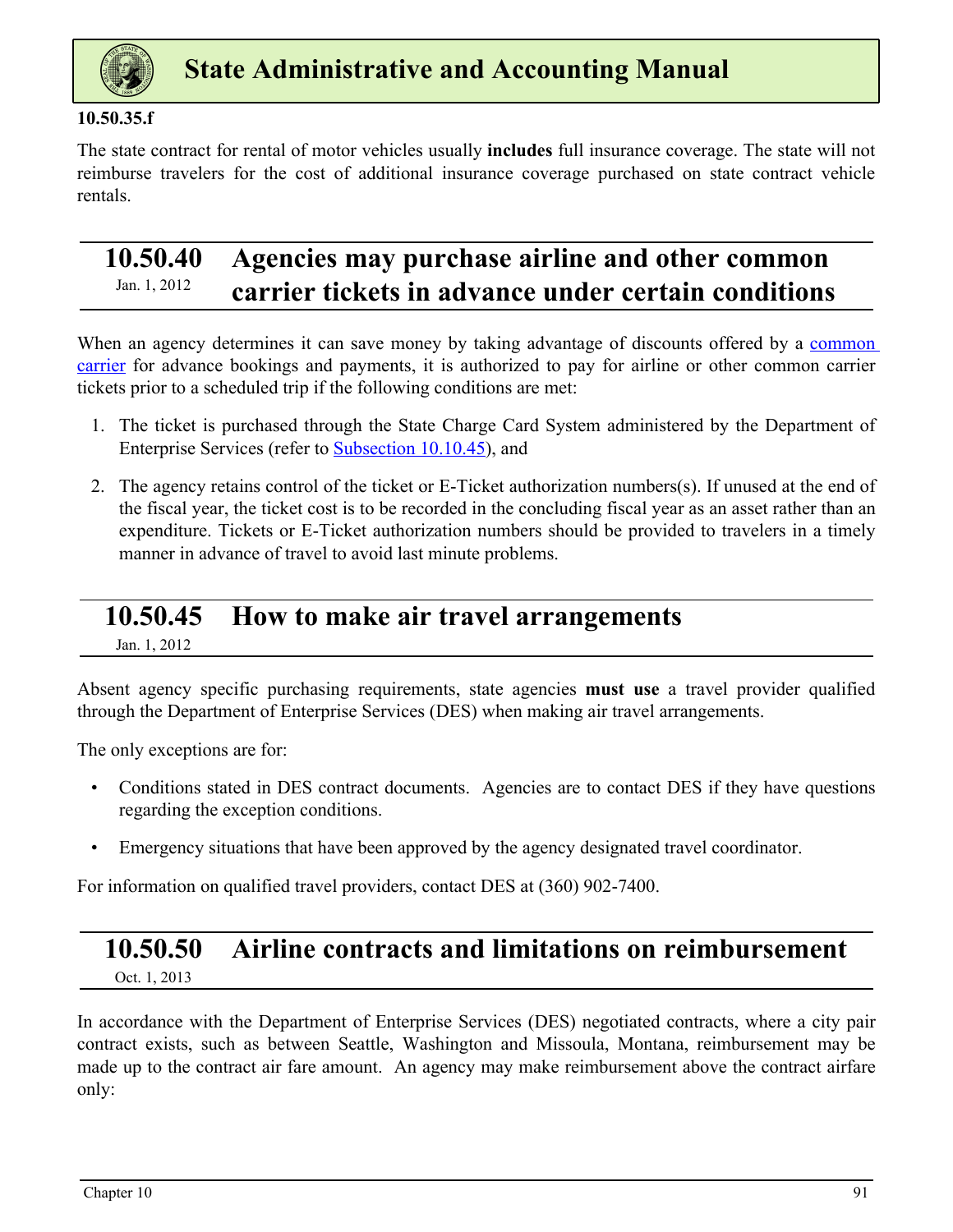<span id="page-32-0"></span>

- For allowable conditions as stated within the contract documents, **AND**
- When the air carrier has sold all seats for the desired destination.

Except as noted below, reimbursement above the airfare contract is to be at the lowest applicable airfare **not to exceed** tourist class or its equivalent. This reimbursement limitation may be exceeded, if necessary, for the Health and Safety of the traveler [\(Subsection 10.10.35\)](#page-5-0), and when disabled persons (and a personal care attendant, if necessary for the disabled person to travel) are required to travel.

For specific contract information, contact DES at (360) 902-7400.

**Business class air common carrier** accommodations may be approved when travel is direct between authorized origin and destination points, including connecting points, and either the origin or destination point is outside the continental United States, and the scheduled one-way flight time is in excess of 14 hours, provided all of the following conditions have been met:

- The agency head or authorized designee approves the business class airline accommodations in advance, and
- The traveler has exhausted all state business frequent flyer miles available for an upgrade.

### **10.50.55 Criteria and limitations for airport selection**

May 1, 1999

#### **10.50.55.a**

Use the criteria for selecting travel alternatives stated in [Subsection 10.10.20](#page-4-0) for airport selection. In most cases, this means agencies must select the most economical alternative.

#### **10.50.55.b**

Use of the local airport is assumed to result in travel expenses that are most economical to the state. Travelers are expected to use their local airport when traveling by regularly scheduled air service on state business, unless an alternative meets one of the criteria and conditions noted in [Subsection 10.10.20.](#page-4-0)

A "Local Airport" is the airport that offers regularly scheduled air service that is closest to the point from which travel begins. In most situations it would be the airport closest to the traveler's residence. For outof-state destinations, the closest airport that provides direct out-of-state flights may be considered the local airport.

The traveler is to provide documentation to support a decision to use an airport other than the local airport.

If the traveler chooses another airport for reasons other than those specified in [Subsection 10.10.20](#page-4-0), the traveler must bear any costs in excess of the most economical costs.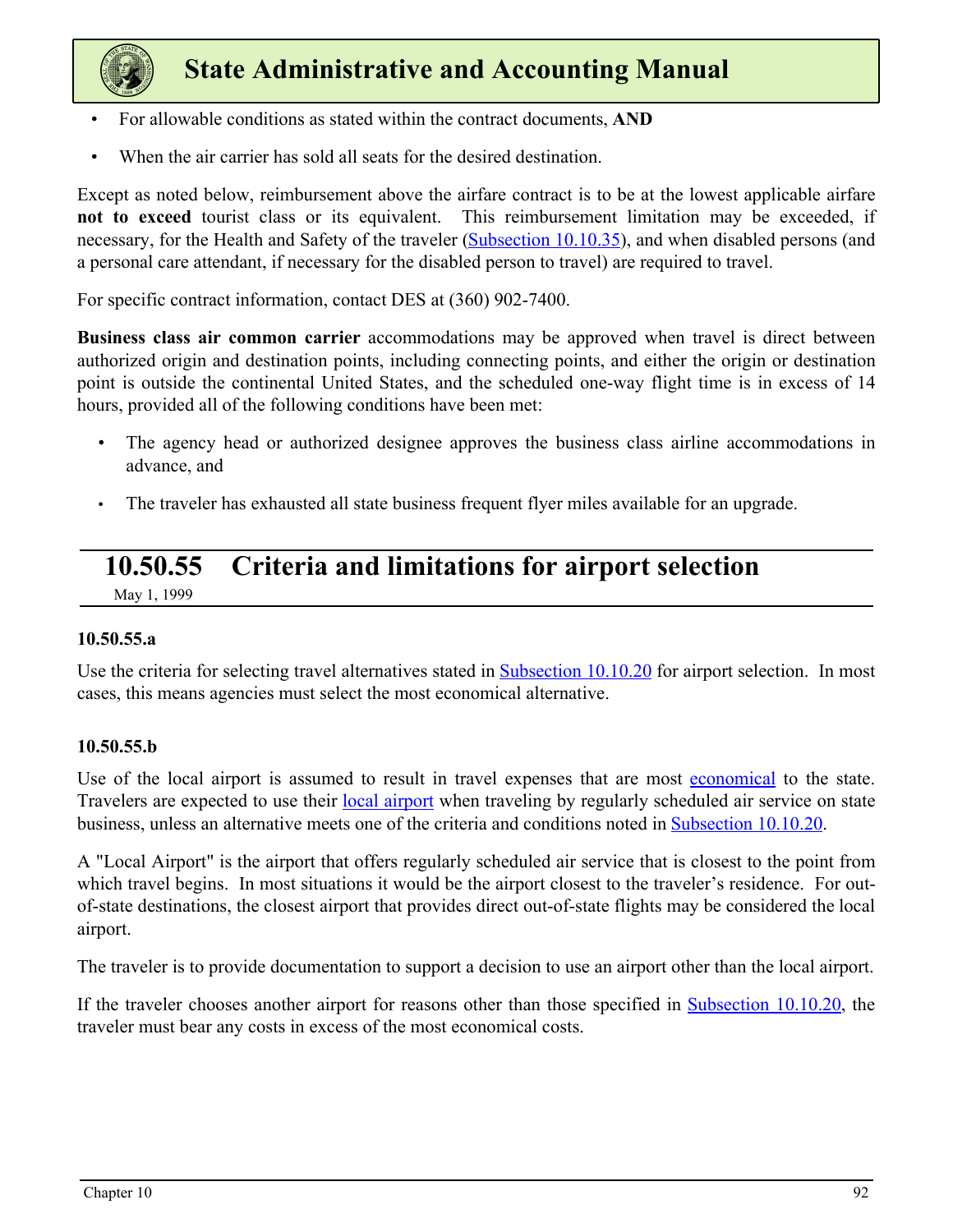<span id="page-33-0"></span>

### **10.50.65 Limitations on reimbursement for non-air common**  Oct. 1, 2015 **carrier costs**

#### **10.50.65.a**

Normally, the maximum reimbursement for transportation expenses via non-air common carriers is the lowest applicable fare not to exceed the lowest class fare.

**Business class non-air common carrier** travel may be approved by the agency head or designee when all the following conditions have been met:

- The higher class fare is necessary for having business interaction or for conducting state business while in route to the destination; and
- The higher class fare is less expensive than a coach class airfare or is the only mode of travel available to arrive at the destination.

This reimbursement limitation may be exceeded if necessary for the Health and Safety of the traveler [\(Subsection 10.10.35](#page-5-0)), and when disabled persons (and a personal care attendant, if necessary for the disabled person to travel) are required to travel. For specific contract information, contact the Department of Enterprise Services at (360) 902-7400.

#### **10.50.65.b**

Agencies may adopt written internal policies that allow for use of privately-owned vessels when commercial non-air common carriers are not available or economical. Agency policy must require prior authorization and limit reimbursement to actual costs, such as fuel and moorage, as evidenced by receipts.

### **10.50.70 How changes in itinerary affect reimbursement**

Jan. 1, 2015

If there is an authorized change in a traveler's itinerary while on travel status to conduct official state business, the traveler, whenever possible, is to pay the added cost through a State Charge Card System. If a state charge card receipt is issued, the traveler is to attach the receipt for the added cost to the Travel Expense Voucher (form  $\triangle 20-A$  or  $\triangle 20-A$ ) or reference the agency file location.

If the traveler does not have access to a State Charge Card System, the traveler may pay for the added cost from personal financial resources.

In all cases where a traveler is billed individually and is seeking reimbursement for purchase of air carrier services. Either original receipts are required or agency policy may allow non-original receipts if the agency ensures adequate controls are in place to reduce the risk of duplicate or improper payments are to be attached to the Travel Expense Voucher (form [A20-A](https://ofm.wa.gov/sites/default/files/public/legacy/policy/TravelExpenseVoucher-Employees%28A20-A%29.xlsx) or [A20-2A\)](https://ofm.wa.gov/sites/default/files/public/legacy/policy/TravelExpenseVoucher-BoardMembersandCommissions%28A20-2A%29.xlsx) by the traveler or the agency file location referenced.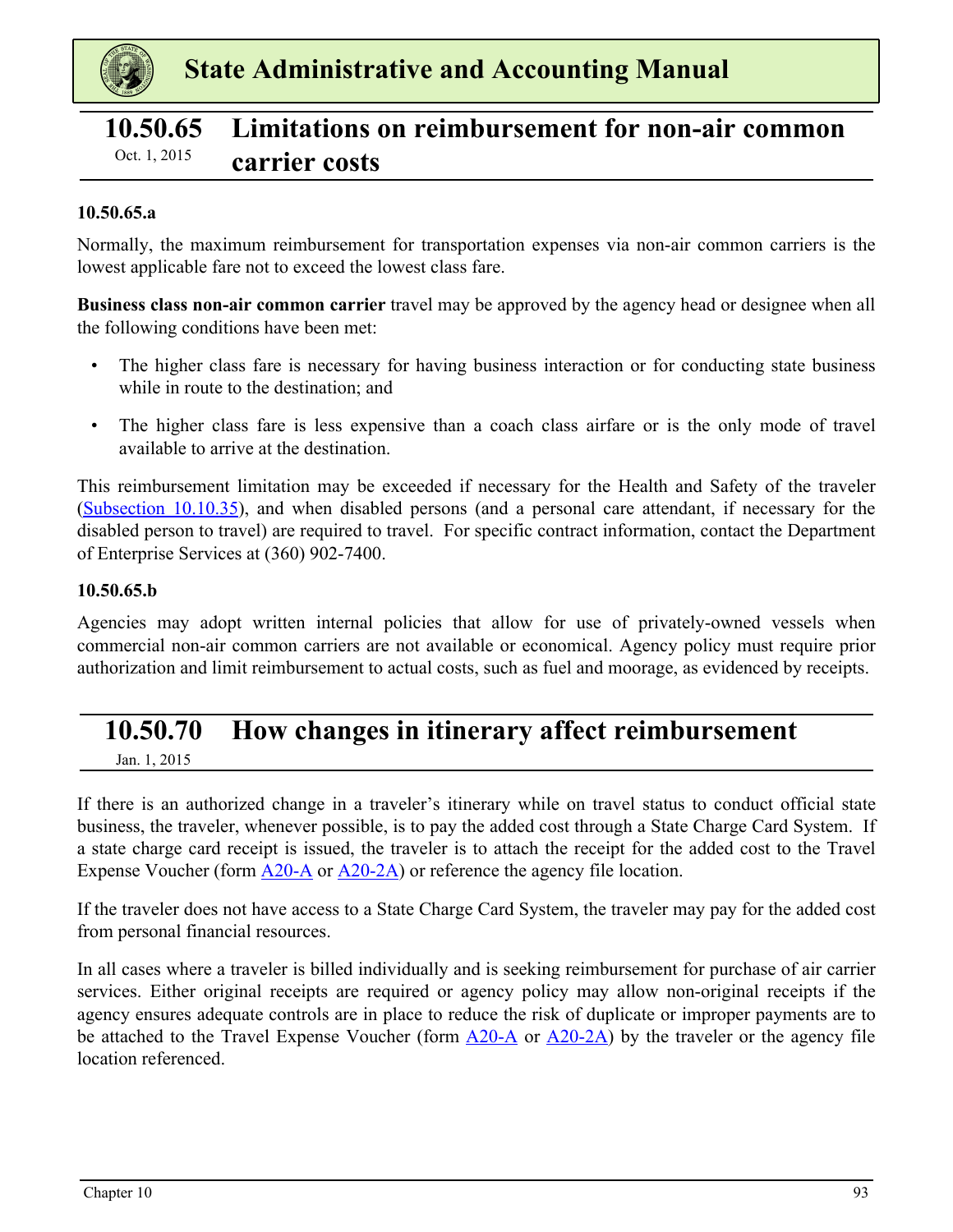<span id="page-34-0"></span>

### **10.50.75 May the traveler purchase airfare from personal financial resources?** Jan. 1, 2004

Except as provided in [Subsection 10.50.70](#page-33-0), a traveler may only use personal financial resources to purchase airfare in emergency situations when the State Charge Card System is not accessible. It will be up to the agency's management to authorize reimbursement of charges made with personal financial resources.

When a traveler is billed individually and seeks reimbursement for purchase of airfare, the traveler must attach receipts to the Travel Expense Voucher (form  $\triangle 20-A$  or  $\triangle 20-2A$ ) or reference the agency file location.

### **10.50.80 Refunds for unused transportation services**

Jan.1, 2004

The agency should receive a refund for unused contract tickets purchased through a State Charge Card System.

The agency is to treat such refunds as recoveries of expenditures.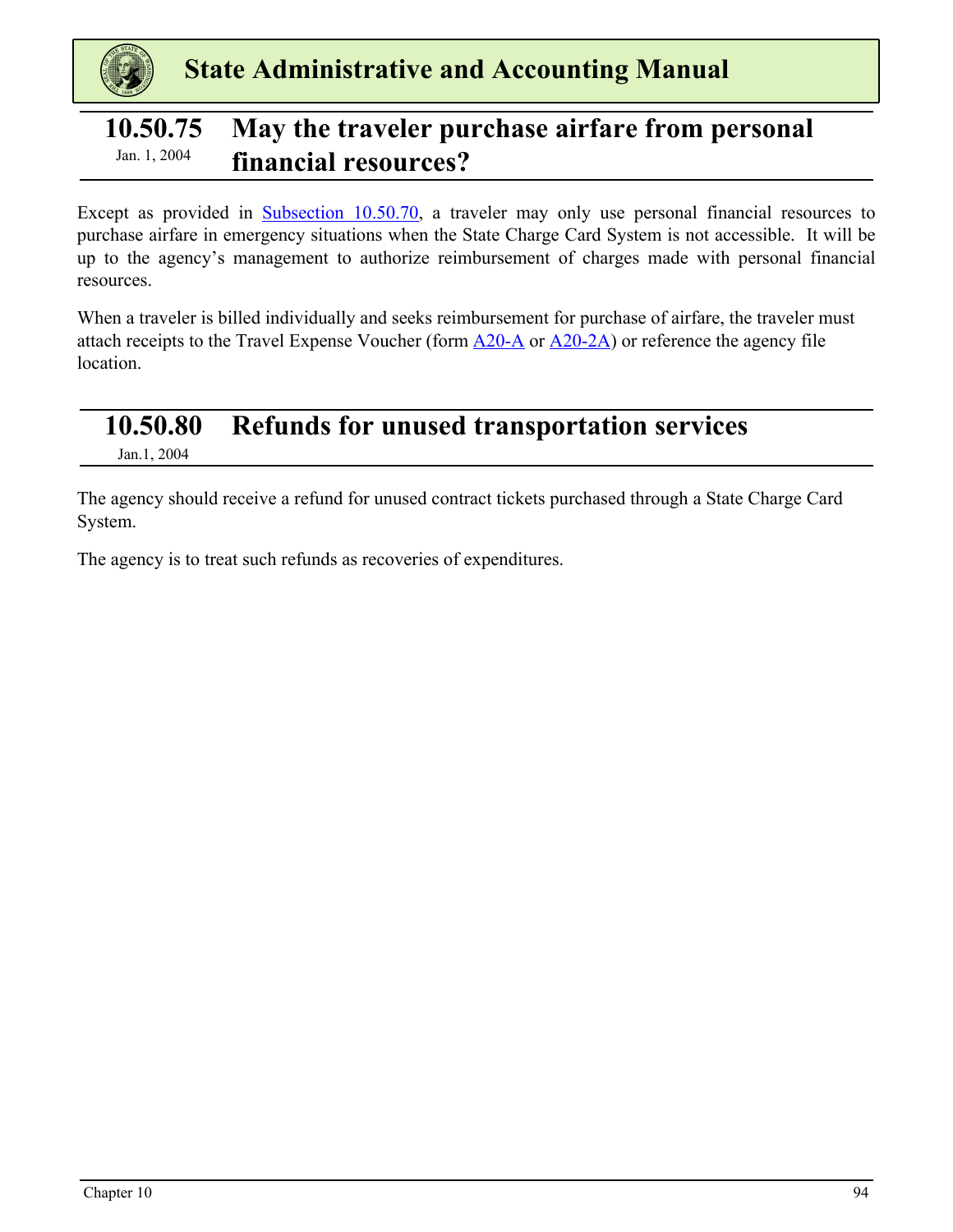<span id="page-35-0"></span>

### **10.60 Miscellaneous Travel Expenses**

| <b>Section</b> | <b>Title</b>                                                    | <b>Effective</b><br>Date | Page<br><b>Number</b> |
|----------------|-----------------------------------------------------------------|--------------------------|-----------------------|
| 10.60.10       | What types of miscellaneous travel costs are reimbursable?      | Jan. 1, 2018             | 95                    |
| 10.60.20       | Bill expenses greater than \$50 to the agency whenever possible | May 1, 1999              | 96                    |
| 10.60.30       | Costs for personal care attendant services may be reimbursed    | May 1, 1999              | $\frac{96}{9}$        |
| 10.60.40       | Charges by airlines on international flights                    | July 1, 2011             | $\underline{96}$      |
| 10.60.50       | State vehicle use of Good To Go! passes                         | Oct. 1, 2016             | 97                    |

### **10.60.10 What types of miscellaneous travel costs are**  Jan. 1, 2018 **reimbursable?**

Miscellaneous travel expenses essential to the transaction of official state business are reimbursable to the traveler. Reimbursable expenses include, but are not limited to:

- Transportation services including; taxi, shuttle, limousine fares, town car, Uber and Lyft, (including a customary tip or gratuity), motor vehicle rentals, parking fees, and ferry and bridge tolls. However, as noted in [Subsection 10.20.20](#page-4-0), tolls associated with the use of high occupancy toll (HOT) lanes are considered a personal expense and **not** reimbursable.
- Registration fees required in connection with attendance at approved conventions, conferences, and official meetings.
- Rental of room in a hotel or other place that is used to transact official state business. The room rental is reimbursable as a separate item from lodging when authorized by the agency head or authorized designee.
- Charges for necessary facsimile (fax) services.
- Charges for necessary stenographic or typing services in connection with the preparation of reports and/or correspondence, when authorized by the agency head or authorized designee.
- The actual cost of laundry and/or dry cleaning expenses, **as evidenced by a receipt**, is authorized for travelers in continuous travel status for five (5) or more days in the continental U.S.A. Either original receipts are required or agency policy may allow non-original receipts if the agency ensures adequate controls are in place to reduce the risk of duplicate or improper payments. An allowance is already included in the meals and incidental rates for travel outside CONUS (refer to [Subsection](#page-9-0)  [10.20.10](#page-9-0)). Use of a coin-operated Laundromat is allowable. If a receipt for a coin-operated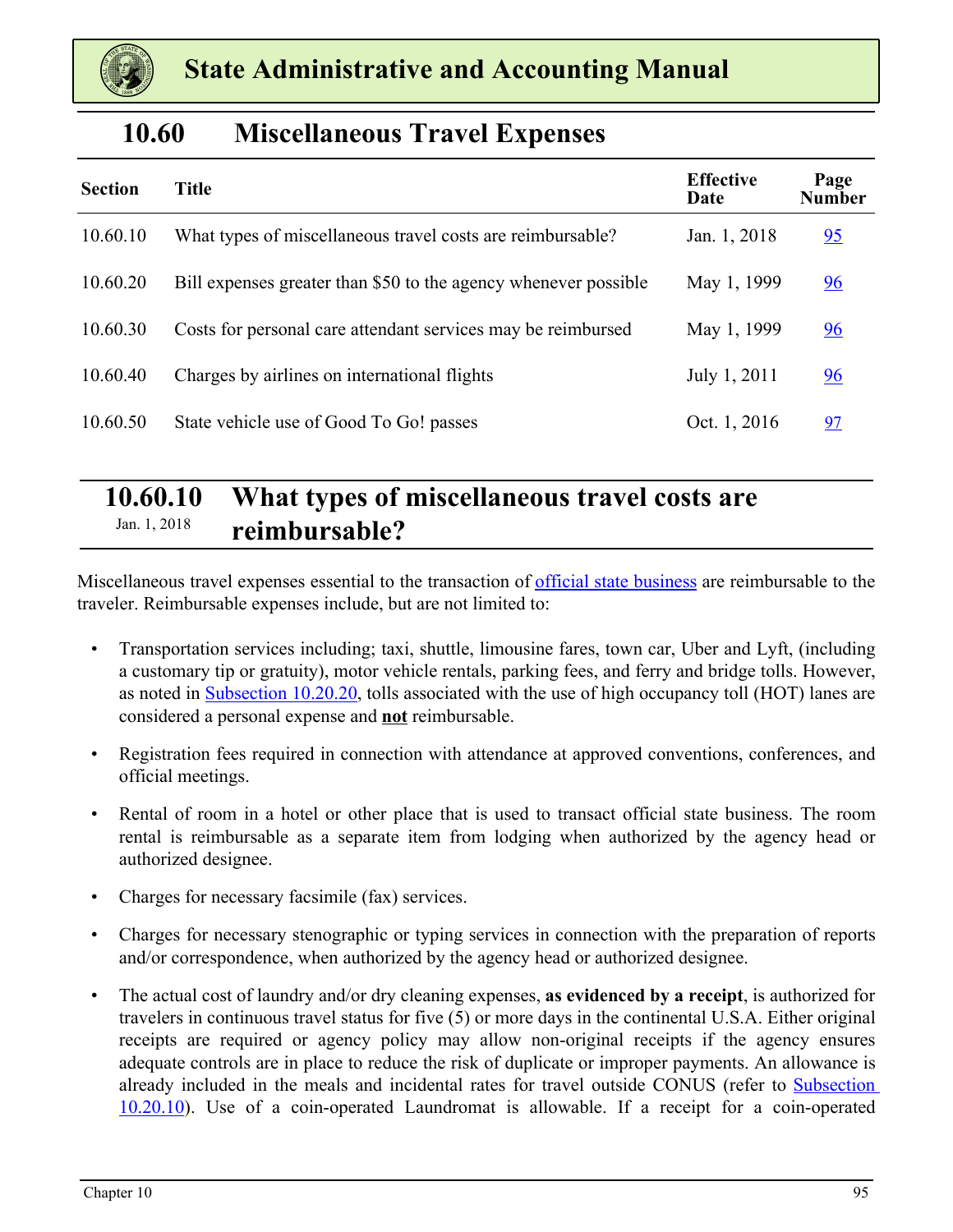<span id="page-36-0"></span>

Laundromat is not available, the traveler may claim actual expenses up to \$50 on the "Detail of Other Expenses" portion of the [Travel Expense Voucher \(form A20-](https://ofm.wa.gov/sites/default/files/public/legacy/policy/TravelExpenseVoucher-Employees%28A20-A%29.xlsx)A) (refer to [Subsection](#page-46-0)  [10.80.40](#page-46-0)).

- **Mandatory** destination or resort fees charged by lodging facilities for items such as room safes, premium high speed internet access, long-distance phone calls, laundry credit, or food and beverage credit. (Note: total lodging reimbursement must comply with requirements detailed in [Section](#page-14-0)  [10.30\)](#page-14-0).
- Fees charged for internet access required in connection with state business travel.
- Charges for checked baggage, if any, excluding overweight charges, for up to the first two bags on domestic flights.
- As part of their system for management and control of travel related costs, agencies shall define the circumstances under which charges for transportation of equipment and materials required to perform state business are reimbursable as a miscellaneous travel expense.
- Charges for GPS devices required in connection with state business travel to ensure timely arrival of the business destination.

### **10.60.20 Bill expenses greater than \$50 to the agency**  May 1, 1999 **whenever possible**

Whenever possible, the traveler should not pay for motor vehicle rentals, registration fees, rental of rooms for official state business, and other miscellaneous travel expenses in excess of \$50. The traveler should request the vendor of the services to bill the agency in accordance with prescribed purchasing requirements (also refer to [Subsections 10.80.50](#page-47-0) and [10.80.55](#page-47-0)**)**.

### **10.60.30 Costs for personal care attendant services may be**  May 1, 1999 **reimbursed**

The cost of personal care attendant services required by disabled travelers in order for them to travel will be allowed as a miscellaneous travel expense. Such costs may include fees and travel expenses of the attendant. The agency head or authorized designee sets the maximum reimbursement for such costs as part of the agency's required system for management and control over travel (refer to [Subsection 10.10.10\)](#page-2-0).

### **10.60.40 Charges by airlines on international flights**

July 1, 2011

As part of their system for management and control of travel related costs (refer to [Subsection 10.10.10](#page-2-0)), agencies are required to define the circumstances under which charges assessed by airlines on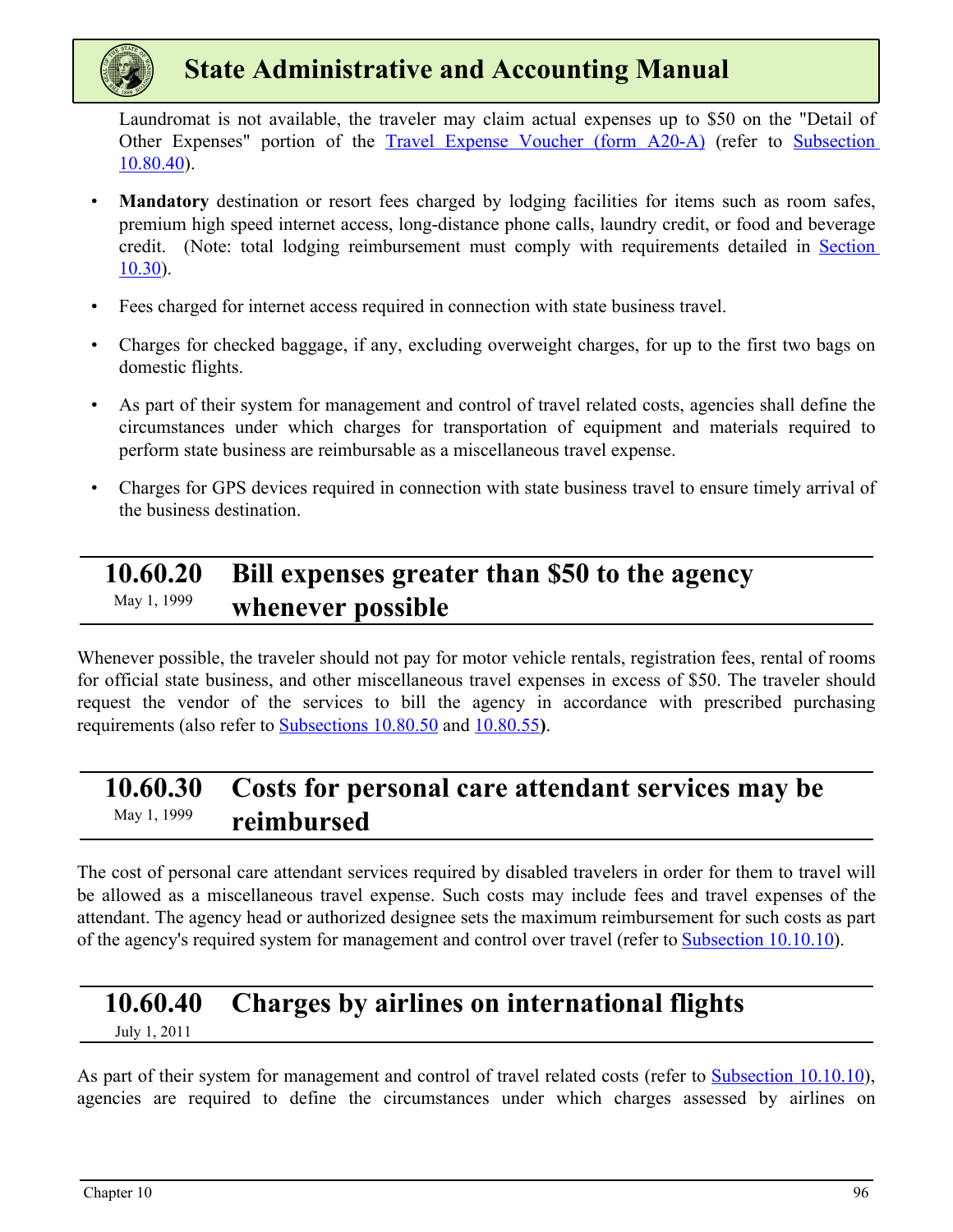<span id="page-37-0"></span>

international flights are reimbursable as miscellaneous travel expenses (examples include baggage fees or seat assignment fees).

### **10.60.50 State vehicle use of Good To Go! passes**

Oct. 1, 2016

#### **10.60.50.a**

Agencies should use *Good To Go!* passes on state vehicles when it makes good business sense to do so. Factors that should be considered include:

- Frequency of travel of a vehicle over tolled bridges;
- Costs associated with non use of passes including increased employee travel time and higher toll rates; and
- Costs/savings associated with use of passes including initial purchase costs, reduced employee travel time, and lower toll rates.

Agencies should actively manage/monitor their *Good To Go!* account. When replenishing the account, agencies should not exceed one month's estimated usage and may not auto-replenish accounts. To avoid higher toll rates and fees associated with toll billings, agencies should maintain a positive balance in their *Good To Go!* account.

For further information about *Good To Go!*, refer to the Washington State Department of Transportation's website at: http://www.wsdot.wa.gov/GoodToGo/default.htm.

#### **10.60.50.b**

Use of High Occupancy Toll or Express Toll lanes in state vehicles.

Except as otherwise authorized in law or regulation, state owned vehicles shall utilize the High Occupancy Toll (HOT) or Express Toll lanes only when they meet the posted high occupancy vehicle (HOV) requirement. If the state vehicle is equipped with a *Good To Go!* pass, a pass disabling device must be used. The Washington State Department of Transportation (WSDOT) maintenance vehicles servicing the corridor are exempt from the posted HOV requirement.

For further information about tolling, refer to WSDOT's website at: http://www.wsdot.wa.gov/Tolling/**.**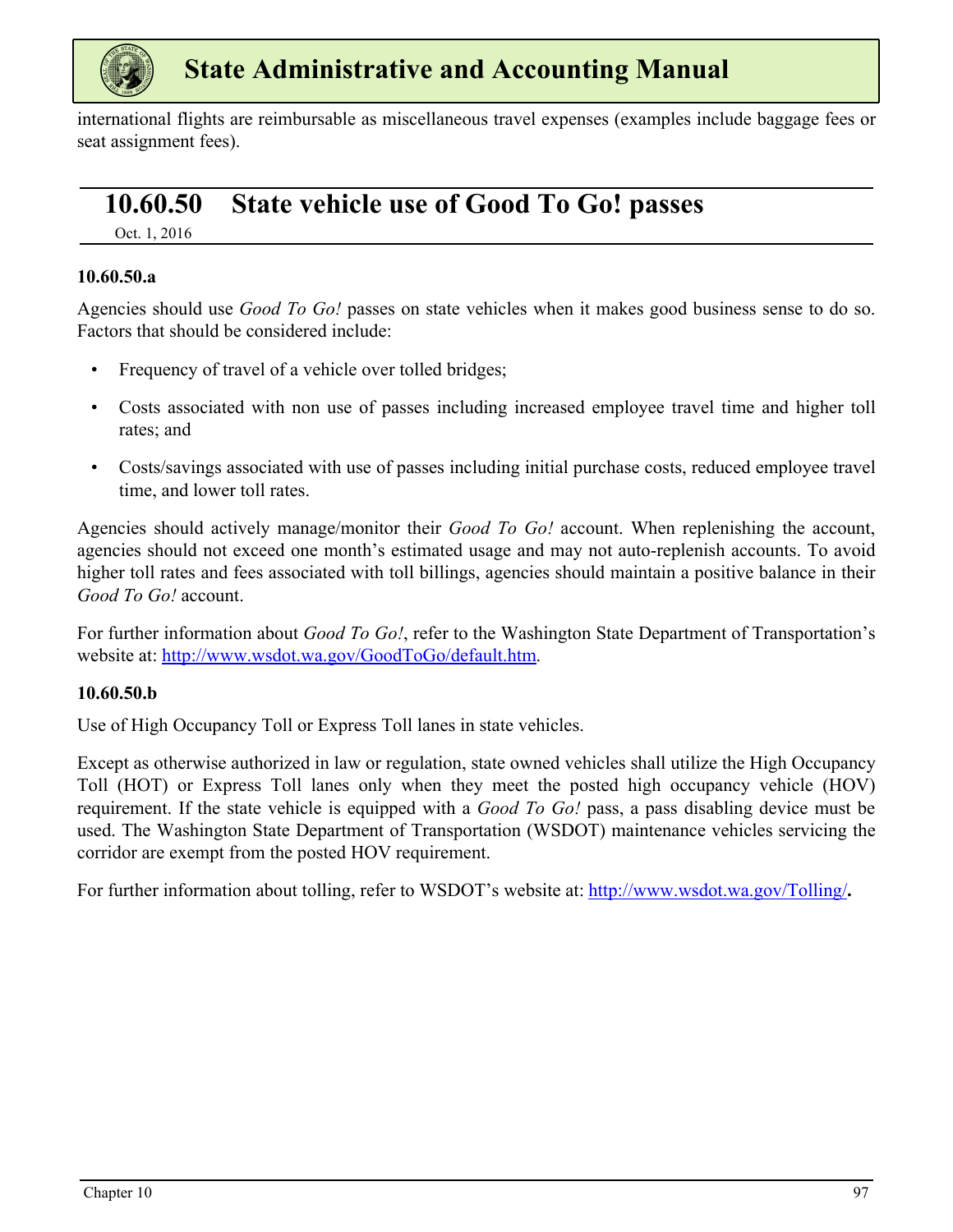<span id="page-38-0"></span>

| <b>Boards, Commissions, or Committees</b> | 10.70 |  |  |  |  |
|-------------------------------------------|-------|--|--|--|--|
|-------------------------------------------|-------|--|--|--|--|

| <b>Section</b> | <b>Title</b>                                                                                             | <b>Effective</b><br>Date | Page<br><b>Number</b> |
|----------------|----------------------------------------------------------------------------------------------------------|--------------------------|-----------------------|
| 10.70.00       | Travel restricted                                                                                        | July 28, 2019            | 98                    |
| 10.70.10       | Types of boards, commissions, or committees                                                              | Jan. 1, 2000             | 99                    |
| 10.70.20       | Meal and lodging reimbursement for members serving in an<br>advisory, coordinating, or planning capacity | July 1, 2011             | 99                    |
| 10.70.30       | Meal and lodging reimbursement for members serving in a rule-<br>making capacity                         | July 1, 2011             | <u>101</u>            |
| 10.70.40       | May lodging taxes be reimbursed?                                                                         | July 1, 2011             | <u>102</u>            |
| 10.70.50       | Exceptions to the meal reimbursement rates                                                               | July 1, 2011             | <u>103</u>            |
| 10.70.55       | Who is authorized to be reimbursed for travel expenses?                                                  | July 1, 2011             | <u>103</u>            |
| 10.70.60       | How should travel expenses other than meals and lodging be<br>reimbursed?                                | July 1, 2011             | <u>103</u>            |
| 10.70.70       | Coffee and light refreshments may be served at board,<br>commission, or committee meetings               | July 1, 2011             | 104                   |

### **10.70.00 Travel restricted**

July 28, 2019

[RCW 43.03.220](https://app.leg.wa.gov/rcw/default.aspx?cite=43.03.220), [43.03.230](https://app.leg.wa.gov/rcw/default.aspx?cite=43.03.230), [43.03.240,](https://app.leg.wa.gov/rcw/default.aspx?cite=43.03.240) [43.03.250,](https://app.leg.wa.gov/rcw/default.aspx?cite=43.03.250) and [43.03.265](https://app.leg.wa.gov/rcw/default.aspx?cite=43.03.265) restrict travel costs for boards and commissions as follows:

All executive, legislative, or judicial branch boards and commissions must comply with the policies in this section.

#### **10.70.00.a**

All boards and commissions, when feasible, shall use alternative means of conducting meetings which do not require travel, while still maximizing member and public participation. The board or commission may use a meeting format that requires members to be physically present at one location only if necessary or required by law.

#### **10.70.00.b**

No member of a class one through class three or class five board, commission, council, committee of similar group may receive an allowance for subsistence (meals), lodging, or travel expenses when funded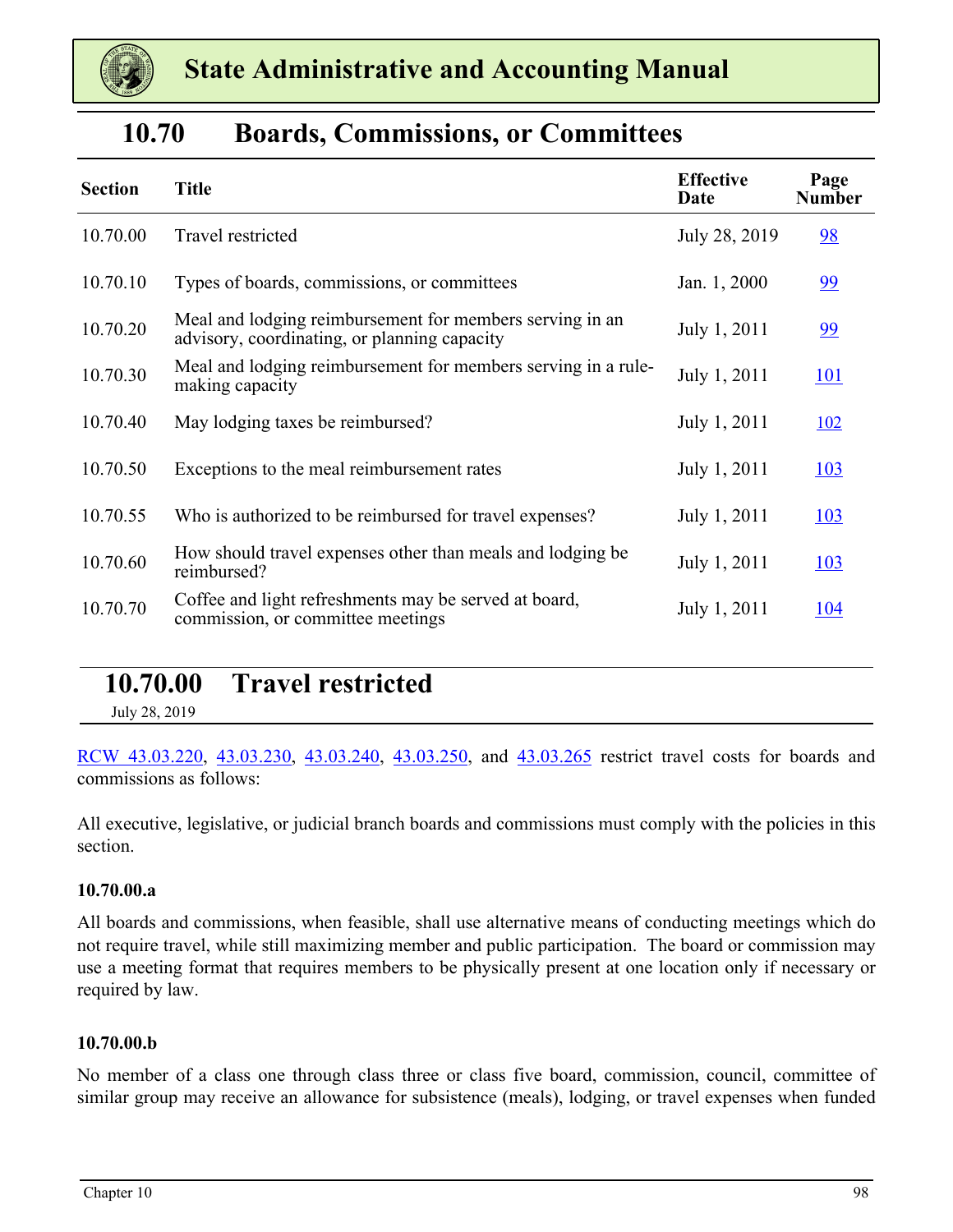<span id="page-39-0"></span>

by the General Fund - State, unless needed for the critically necessary work of an agency pursuant to [RCW 43.03.049.](https://app.leg.wa.gov/RCW/default.aspx?cite=43.03.049)

Pursuant t[o RCW 43.03.049](https://app.leg.wa.gov/RCW/default.aspx?cite=43.03.049), exceptions may be granted for the critically necessary work of an agency as set forth below.

- For boards under the authority of executive branch agencies, the exceptions are subject to approval by the agency head or authorized designee;
- For judicial branch agencies, the exceptions are subject to approval by the Chief Justice of the Supreme Court;
- For legislative agencies, exceptions are subject to approval by both the Chief Clerk of the House of Representatives and the Secretary of the Senate;
- For boards under the authority of a separately elected official, the exceptions are subject to approval by the separately elected official;
- For boards under the authority of institutions of higher education, the exceptions are subject to approval by the president of the institution; and
- For all other boards, the exceptions are subject to approval by the chair or executive director.

### **10.70.10 Types of boards, commissions, or committees** Jan. 1, 2000

There are two general categories of boards, commissions, or committees:

- Advisory, coordinating, or planning capacity.
- Rule making capacity.

Reimbursement for travel expenses is dependent upon the type of board, commission, or committee that members are assigned to and the payment option selected.

#### **10.70.20 Meal and lodging reimbursement for members serving in an advisory, coordinating, or planning capacity** July 1, 2011

**Travel, meal and lodging reimbursements are restricted. Refer to [Subsection 10.70.00.](#page-38-0)**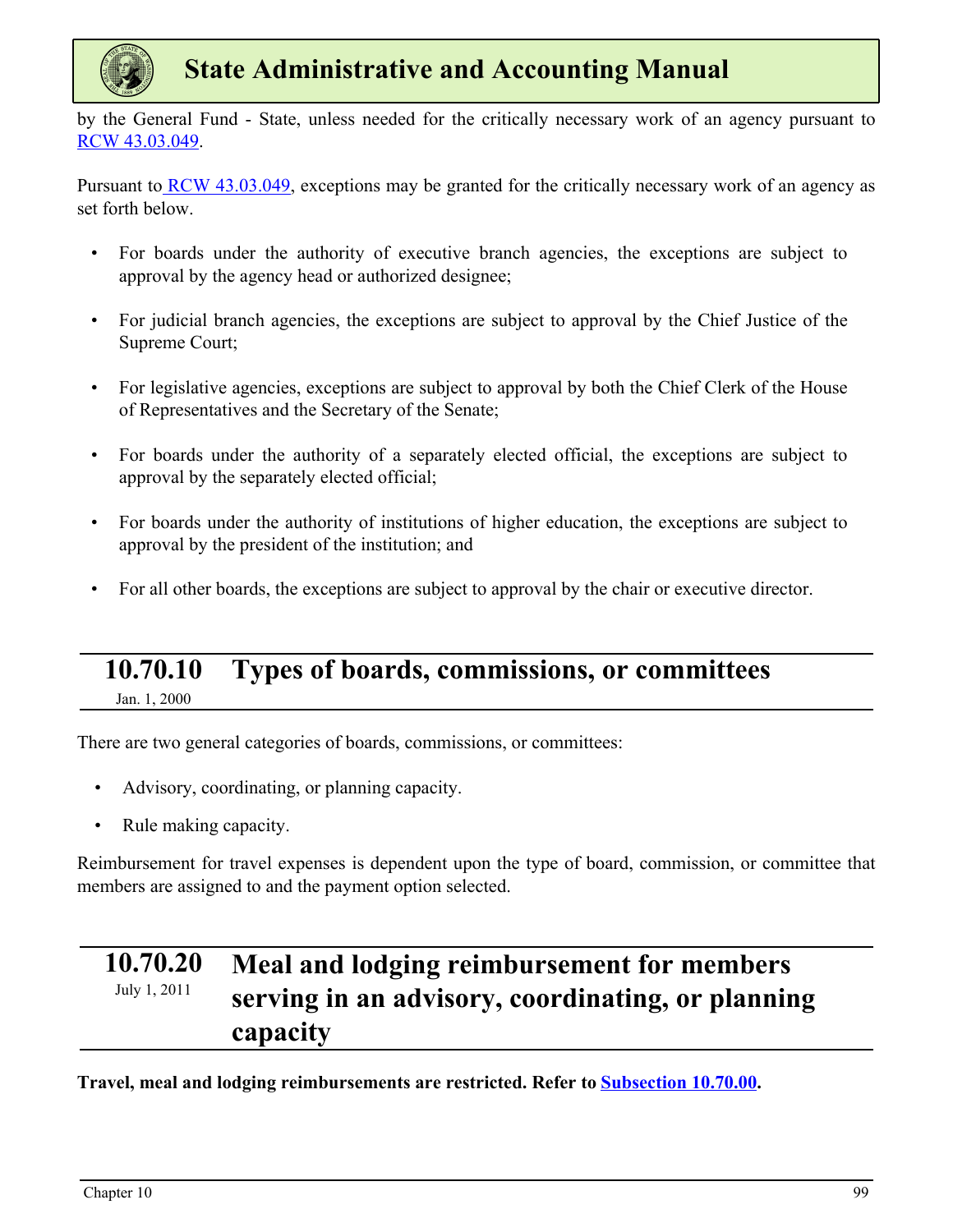

#### **10.70.20.a**

This subsection addresses reimbursement for those persons appointed to serve on any state board, commission, or committee in an advisory, coordinating, or planning capacity. This encompasses individuals serving on:

- A **Class One board**, commission, or committee as established in [RCW 43.03.220.](https://app.leg.wa.gov/RCW/default.aspx?cite=43.03.220)
- **Others** Any part-time board, commission, council, committee, or other group of similar nature not covered by [RCW 43.03.220](https://app.leg.wa.gov/RCW/default.aspx?cite=43.03.220) but established by the executive, legislative, or judicial branch to participate in state government in primarily an advisory, coordinating, or planning capacity.

#### **10.70.20.b**

Except as otherwise provided by law, **all** members serving in an advisory, coordinating, or planning capacity (class one or others), if entitled to reimbursement for meals and lodging are to be reimbursed under one of the two options listed below. Payments to advisory board members should comply with IRS Annual U.S. Information Returns (1099's) requirements.

#### **Option 1**

For allowable meal and lodging expenses in non-high cost areas of the Continental USA, reimburse at the hourly, non-high cost per diem rate displayed in [Subsection 10.90.20 \(PDF file\)](https://ofm.wa.gov/sites/default/files/public/legacy/policy/ReimbursementRatesforLodgingMealsandPrivatelyOwnedVehicleMileage.pdf) for each hour spent in going to a meeting, attendance at a meeting, and returning from the meeting.

For allowable meal and lodging expenses in high cost areas of the Continental USA and in all areas outside the Continental USA, reimburse members at an hourly rate equal to 1/24th of the maximum allowable per diem rate in effect at the time of travel for the specific area or locality, as displayed in [Subsection 10.90.10](#page-51-0).

Under this option, members attending meetings and performing other official business are considered to be in travel status and the eleven-hour rule [\(Subsection 10.40.50](#page-24-0)) and official station rule (Subsection [10.30.40\)](#page-18-0) do not apply. An internal travel policy is required for agencies that use this option.

Members should submit claims for reimbursement on a Travel Expense Voucher designed for members of boards and commissions (form  $\triangle 20-2A$ ) after the travel has occurred.

[Subsection 10.30.20](#page-15-0) (Exception to the Maximum Allowable Lodging Amounts) may not be used in cases where individuals paid under this option are attending board meetings.

#### **Option 2**

Under this option, members are reimbursed allowable meal and lodging expenses at the same rates as regular state officials and employees, unless otherwise provided in statute. Refer to [Subsection 10.30](#page-14-0) and [10.40](#page-21-0) for qualifications. These individuals should claim reimbursement on a [Travel Expense Voucher](https://ofm.wa.gov/sites/default/files/public/legacy/policy/TravelExpenseVoucher-Employees%28A20-A%29.xlsx)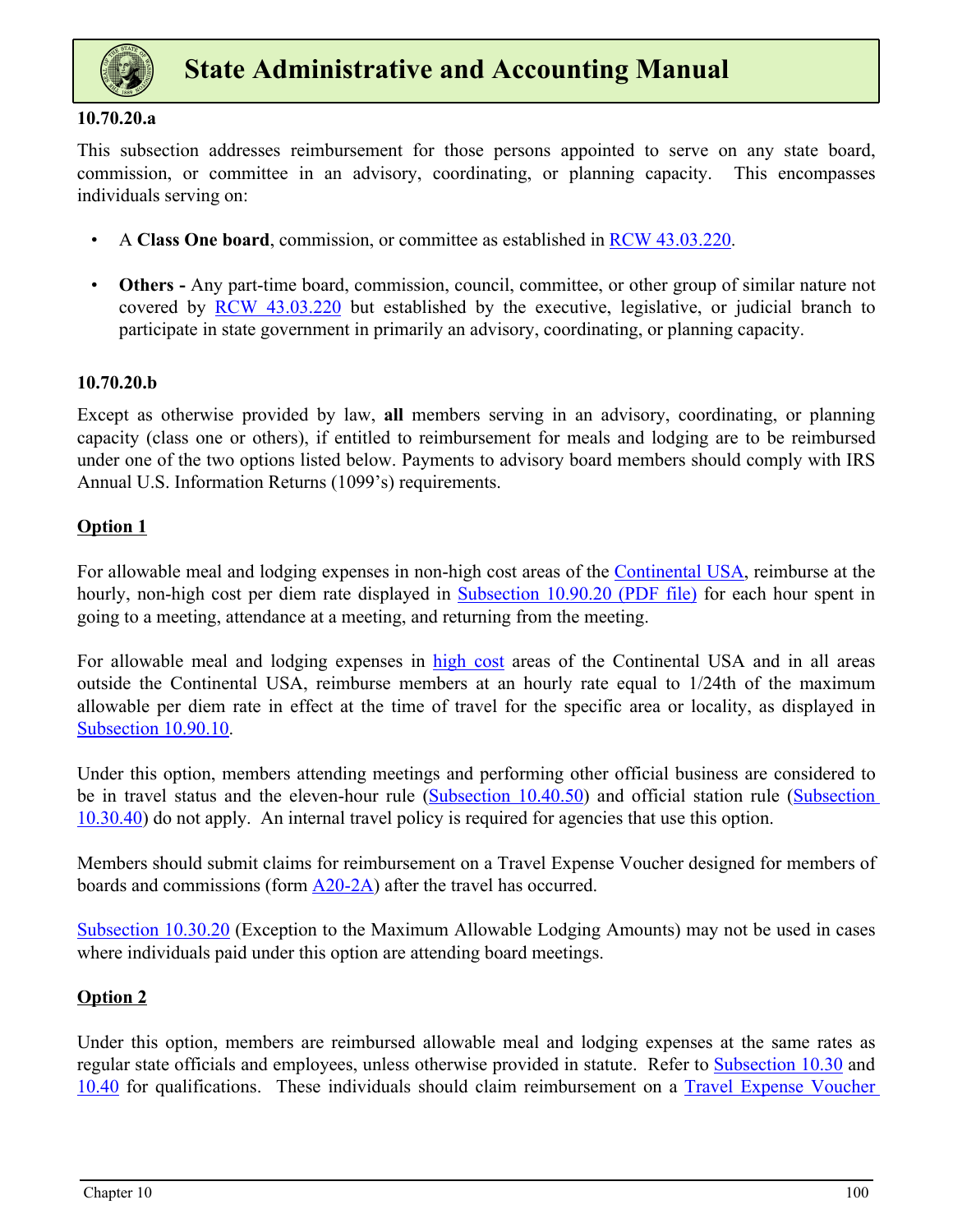<span id="page-41-0"></span>

[\(form](https://ofm.wa.gov/sites/default/files/public/legacy/policy/TravelExpenseVoucher-Employees%28A20-A%29.xlsx) A20-A). Use of this option for reimbursement requires prior written approval from the agency head or authorized designee.

### **10.70.30 Meal and lodging reimbursement for members**  July 1, 2011 **serving in a rule-making capacity**

#### **Travel, meal and lodging reimbursements are restricted. Refer to [Subsection 10.70.00.](#page-38-0)**

This subsection addresses reimbursement for those persons appointed to serve on any state board, commission, or committee in a rule-making capacity. This encompasses individuals serving on:

- A **Class Two, Three, Four, or Five board**, commission, or committee established in **RCW** [43.03.230](https://app.leg.wa.gov/rcw/default.aspx?cite=43.03.230#:~:text=RCW%2043.03.,amended%20by%202011%20c%205).), [43.03.240](https://app.leg.wa.gov/rcw/default.aspx?cite=43.03.240), [43.03.250](https://app.leg.wa.gov/rcw/default.aspx?cite=43.03.250), or [43.03.265](https://app.leg.wa.gov/rcw/default.aspx?cite=43.03.265) respectively.
- **Others** Any part-time board, commission, council, or committee not covered by [RCW 43.03.230](https://app.leg.wa.gov/rcw/default.aspx?cite=43.03.230), [43.03.240](https://app.leg.wa.gov/rcw/default.aspx?cite=43.03.240), [43.03.250,](https://app.leg.wa.gov/rcw/default.aspx?cite=43.03.250) or [43.03.265,](https://app.leg.wa.gov/rcw/default.aspx?cite=43.03.265) but established by either the executive, legislative, or judicial branch to participate in state government. These members have rule-making authority, perform quasi-judicial functions, have responsibility for the administration or policy direction of a state agency or program, or perform regulatory or licensing functions with respect to a specific profession, occupation, business, or industry.

Except as otherwise provided by law, members who are entitled to reimbursement are to be reimbursed for meals and lodging as follows:

#### **10.70.30.a**

#### **Class Two, Three, Four and Five Boards**

Individuals serving on either a Class Two, Three, Four, or Five board, commission, council, or committee are to be reimbursed allowable meal and lodging expenses at the same rates as regular state officials and employees, unless specifically provided otherwise in statute. Refer to [Subsection 10.30](#page-18-0) and [10.40](#page-21-0) for qualifications. These individuals should claim reimbursement on a [Travel Expense Voucher \(form](https://ofm.wa.gov/sites/default/files/public/legacy/policy/TravelExpenseVoucher-Employees%28A20-A%29.xlsx) [A20](https://ofm.wa.gov/sites/default/files/public/legacy/policy/TravelExpenseVoucher-Employees%28A20-A%29.xlsx)-A).

#### **10.70.30.b**

#### **Others**

Individuals serving on any part-time board, commission, council, committee, or other group of similar nature not covered by [RCW 43.03.230](https://app.leg.wa.gov/rcw/default.aspx?cite=43.03.230), [43.03.240,](https://app.leg.wa.gov/rcw/default.aspx?cite=43.03.240) [43.03.250](https://app.leg.wa.gov/rcw/default.aspx?cite=43.03.250), or [43.03.265,](https://app.leg.wa.gov/rcw/default.aspx?cite=43.03.265) are to be reimbursed under one of the following two options: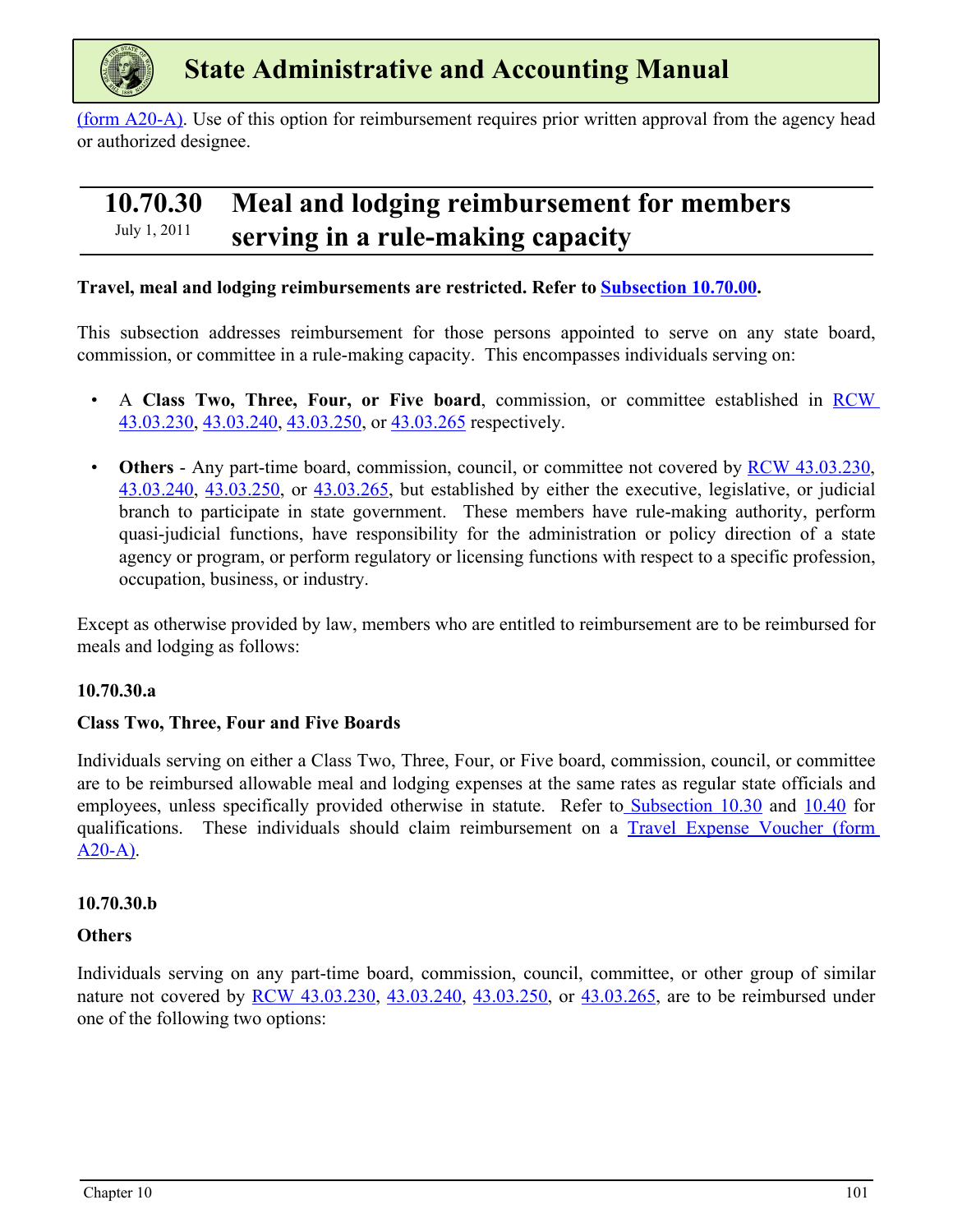<span id="page-42-0"></span>

#### **Option 1**

For travel in non-high cost areas of the Continental USA, reimburse members for meal and lodging expenses at the **daily**, non-high cost per diem rate displayed in [Subsection 10.90.20 \(PDF file\)](https://ofm.wa.gov/sites/default/files/public/legacy/policy/ReimbursementRatesforLodgingMealsandPrivatelyOwnedVehicleMileage.pdf) for each day or portion thereof spent to conduct board, commission, council, or committee business.

For travel in high cost areas of the Continental USA or in all areas outside the Continental USA, reimburse members for meal and lodging expenses at the **daily** maximum allowable per diem rate for the location for each day or portion thereof spent to conduct official business. Per diem rates for these locations are contained in [Subsections 10.90.10 a](#page-51-0)nd [10.90.20 \(PDF file\).](https://ofm.wa.gov/sites/default/files/public/legacy/policy/ReimbursementRatesforLodgingMealsandPrivatelyOwnedVehicleMileage.pdf)

Under this option, members attending meetings and performing other official business are considered to be in travel status and the eleven-hour rule [\(Subsection 10.40.50](#page-24-0)) and official station rule ([Subsection](#page-18-0)  [10.30.40\)](#page-18-0) do not apply. An internal travel policy is required for agencies that use this option.

Individuals should submit claims for reimbursement on a Travel Expense Voucher designed for members of boards and commissions (form [A20](https://ofm.wa.gov/sites/default/files/public/legacy/policy/TravelExpenseVoucher-BoardMembersandCommissions%28A20-2A%29.xlsx)-2A) after the travel has occurred.

Meal and lodging expense reimbursement under Option 1 does not meet the requirements of an accountable plan as defined by the Internal Revenue Service and is subject to federal employment taxes.

[Subsection 10.30.20](#page-17-0) (Exception to the Maximum Allowable Lodging Amounts) may not be used in cases where individuals paid under this option are attending board meetings.

#### **Option 2**

Under this option, members are reimbursed allowable meal and lodging expenses at the same rates as regular state officials and employees, unless otherwise provided in statute. Refer to [Subsection 10.30](#page-14-0) and [10.40](#page-21-0) for qualifications. Claims for reimbursement should be submitted on a [Travel Expense Voucher](https://ofm.wa.gov/sites/default/files/public/legacy/policy/TravelExpenseVoucher-Employees%28A20-A%29.xlsx)  [\(form](https://ofm.wa.gov/sites/default/files/public/legacy/policy/TravelExpenseVoucher-Employees%28A20-A%29.xlsx) A20-A). Use of this option for reimbursement requires prior written approval from the agency head or authorized designee.

### **10.70.40 May lodging taxes be reimbursed?**

July 1, 2011

**Travel, meal and lodging reimbursement are restricted. Refer to [Subsection 10.70.00.](#page-38-0)**

In addition to the Maximum Lodging Amounts contained in **[Subsections 10.90.10](#page-51-0)** and [10.90.20 \(PDF](https://ofm.wa.gov/sites/default/files/public/legacy/policy/ReimbursementRatesforLodgingMealsandPrivatelyOwnedVehicleMileage.pdf)  [file\)](https://ofm.wa.gov/sites/default/files/public/legacy/policy/ReimbursementRatesforLodgingMealsandPrivatelyOwnedVehicleMileage.pdf), board members on overnight travel may be reimbursed taxes paid on lodging as evidenced by a receipt. Refer to Subsection 10.90.10.d for rules on lodging taxes for the Non Continental USA and Foreign locations.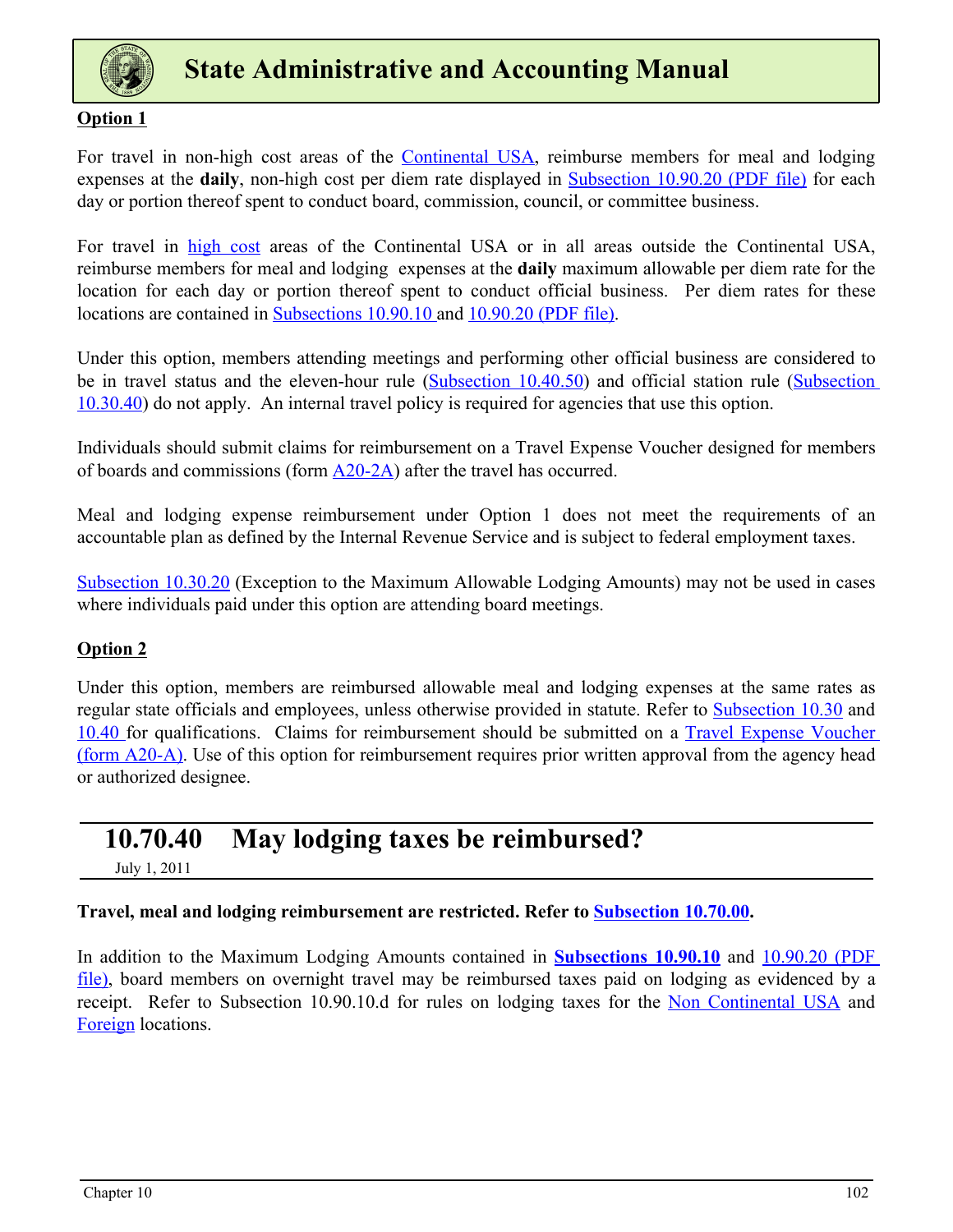<span id="page-43-0"></span>

### **10.70.50 Exceptions to the meal reimbursement rates**

July 1, 2011

#### **Travel, meal and lodging reimbursements are restricted. Refer to [Subsection 10.70.00.](#page-38-0)**

#### **10.70.50.a**

Members of a board, commission, or committee who receive per diem (meals and lodging) reimbursement allowances are expected to pay the cost of any meals provided with meetings, etc. When the meal has been purchased by the agency, the cost can be deducted on form  $\underline{A20-A}$  or form  $\underline{A20-A}$  as applicable, or the member may make payment to the agency.

#### **10.70.50.b**

Some members of boards, commissions, or committees are specifically authorized by statute to be reimbursed the actual cost of meals. When the actual cost of meals exceeds the meal allowances contained in [Subsections 10.90.10](#page-51-0) and [10.90.20 \(PDF file\)](https://ofm.wa.gov/sites/default/files/public/legacy/policy/ReimbursementRatesforLodgingMealsandPrivatelyOwnedVehicleMileage.pdf), receipts must be attached to the form [A20-A](https://ofm.wa.gov/sites/default/files/public/legacy/policy/TravelExpenseVoucher-Employees%28A20-A%29.xlsx) or [A20-2A,](https://ofm.wa.gov/sites/default/files/public/legacy/policy/TravelExpenseVoucher-BoardMembersandCommissions%28A20-2A%29.xlsx) or their agency file location referenced.

### **10.70.55 Who is authorized to be reimbursed for travel**  July 1, 2011 **expenses?**

#### **Travel, meal and lodging reimbursements are restricted. Refer to [Subsection 10.70.00.](#page-38-0)**

Eligibility for travel expense reimbursement is established in the law creating the board, commission or committee. Absent specific authorization, members of boards, commissions or committees are not eligible for travel expense reimbursement.

### **10.70.60 How should travel expenses other than meals and**  July 1, 2011 **lodging be reimbursed?**

#### **Travel, meal and lodging reimbursements are restricted. Refer to [Subsection 10.70.00.](#page-38-0)**

Unless the law provides a specific reimbursement process, those persons appointed to serve on any state board, commission, or committee (advisory or rule making) are to be reimbursed for transportation and other travel expenses in the same manner as state officials and state employees.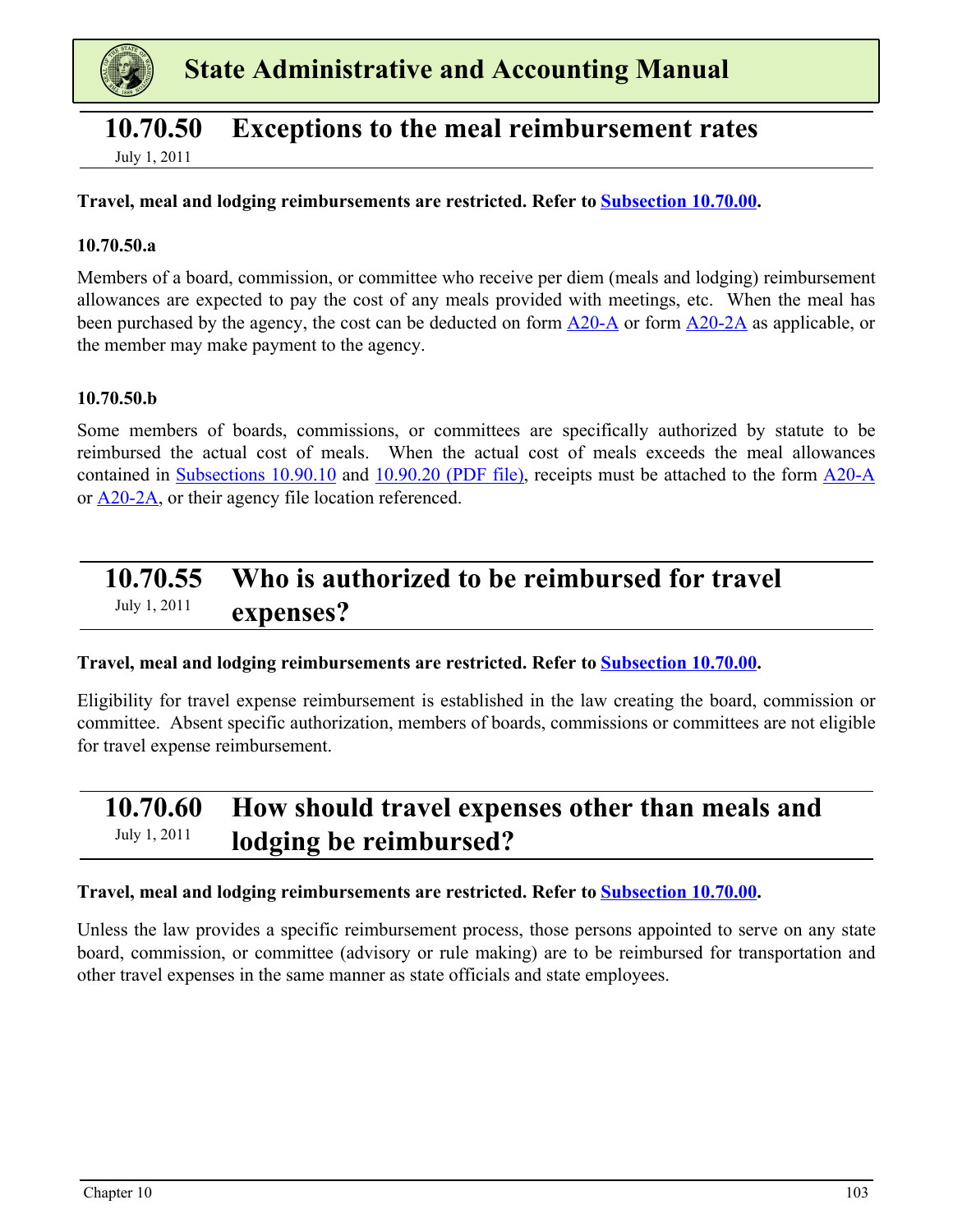### <span id="page-44-0"></span>**10.70.70 Coffee and light refreshments may be served at**  July 1, 2011 **board, commission, or committee meetings**

#### **Travel, meal and lodging reimbursement are restricted. Refer to [Subsection 10.70.00.](#page-38-0)**

All legally authorized boards, commissions, or committees may provide coffee and/or light refreshments at their official public meetings (including executive sessions) under the provisions of Subsection 70.10.20.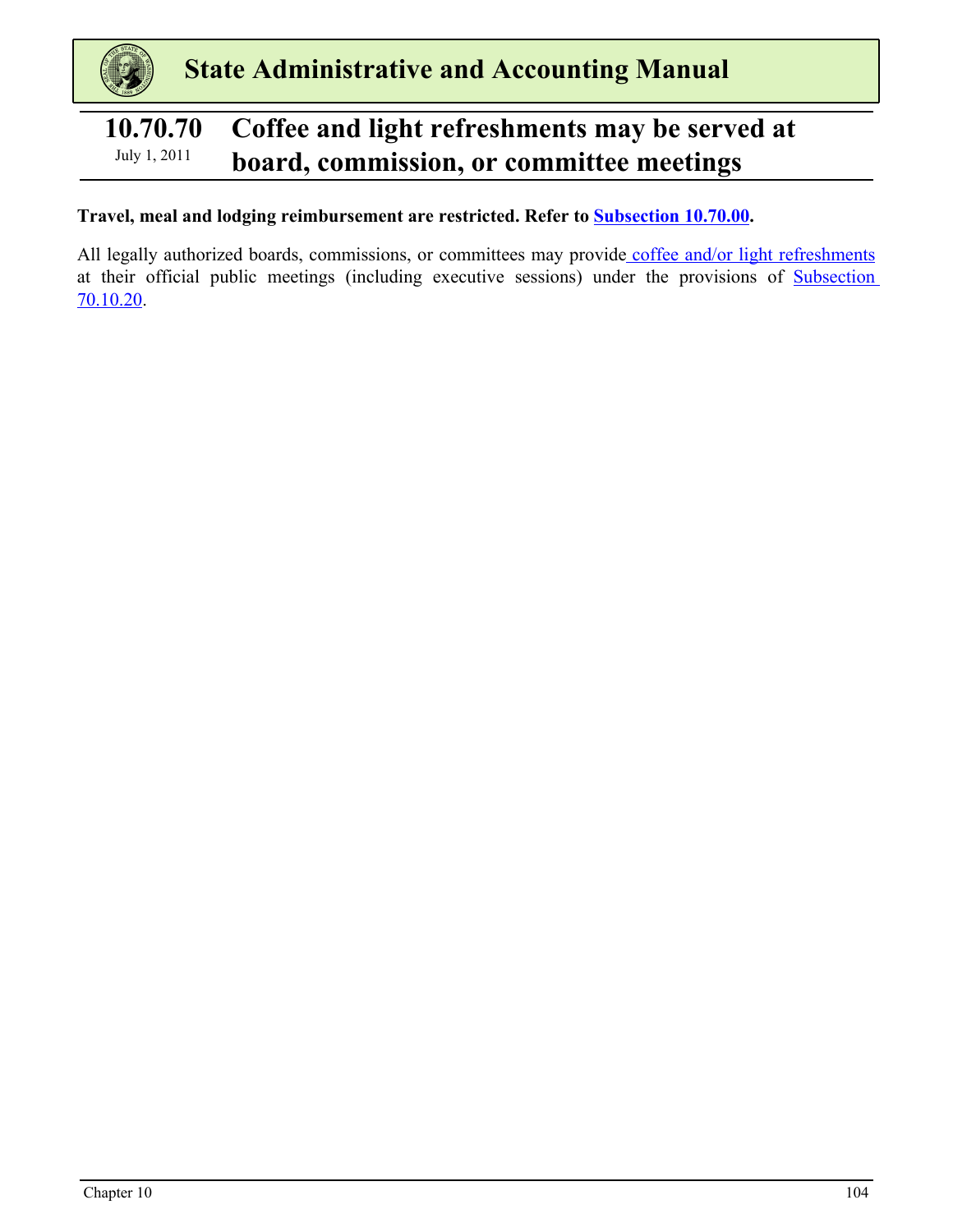<span id="page-45-0"></span>

### **10.80 Travel Expense Claims, Payments, Reimbursements and Advances**

| <b>Section</b> | <b>Title</b>                                                                                      | <b>Effective</b><br>Date | Page<br><b>Number</b> |
|----------------|---------------------------------------------------------------------------------------------------|--------------------------|-----------------------|
| 10.80.10       | What is the purpose of the Travel Expense Voucher?                                                | Jan. 1, 2000             | 105                   |
| 10.80.20       | What are the traveler's responsibilities in completing the Travel<br>Expense Voucher?             | July 1, 2014             | $\underline{105}$     |
| 10.80.30       | What are the agency responsibilities in reviewing and paying the<br>Travel Expense Voucher costs? | Oct. 1, 2001             | <u>106</u>            |
| 10.80.40       | Receipts and documentation required in support of Travel Expense<br>Vouchers                      | Jan. 1, 2015             | <u>106</u>            |
| 10.80.50       | Miscellaneous supplies exceeding \$50 should not be included on<br>the Travel Expense Voucher     | Jan. 1, 2000             | <b>107</b>            |
| 10.80.55       | Paying vendors directly for travel costs                                                          | July 1, 2000             | <u>107</u>            |
| 10.80.60       | Travel expense advances                                                                           | June 1, 2018             | <u>108</u>            |
| 10.80.70       | Internal Revenue Service regulations affecting travel expenses and<br>travel advances             | Jan. 1, 2000             | <b>110</b>            |

#### **10.80.10 What is the purpose of the Travel Expense Voucher?** Jan. 1, 2000

The Travel Expense Voucher (form  $\underline{A20-A}$  or  $\underline{A20-2A}$  $\underline{A20-2A}$  $\underline{A20-2A}$ ) is used to:

- Document the authorization for travel within the state of Washington.
- Document the approval of travel related expenses for all travel.

### **10.80.20 What are the traveler's responsibilities in completing**  July 1, 2014 **the Travel Expense Voucher?**

The traveler has the following responsibilities for completing the Travel Expense Voucher and certifying travel expenses:

- 1. Prepare the Travel Expense Voucher, providing the level of detail requested on the form.
- 2. In the "PURPOSE OF TRIP" column, describe the purpose or accomplishments of the trip in enough detail to document that the travel was essential to carry out the necessary work of the agency.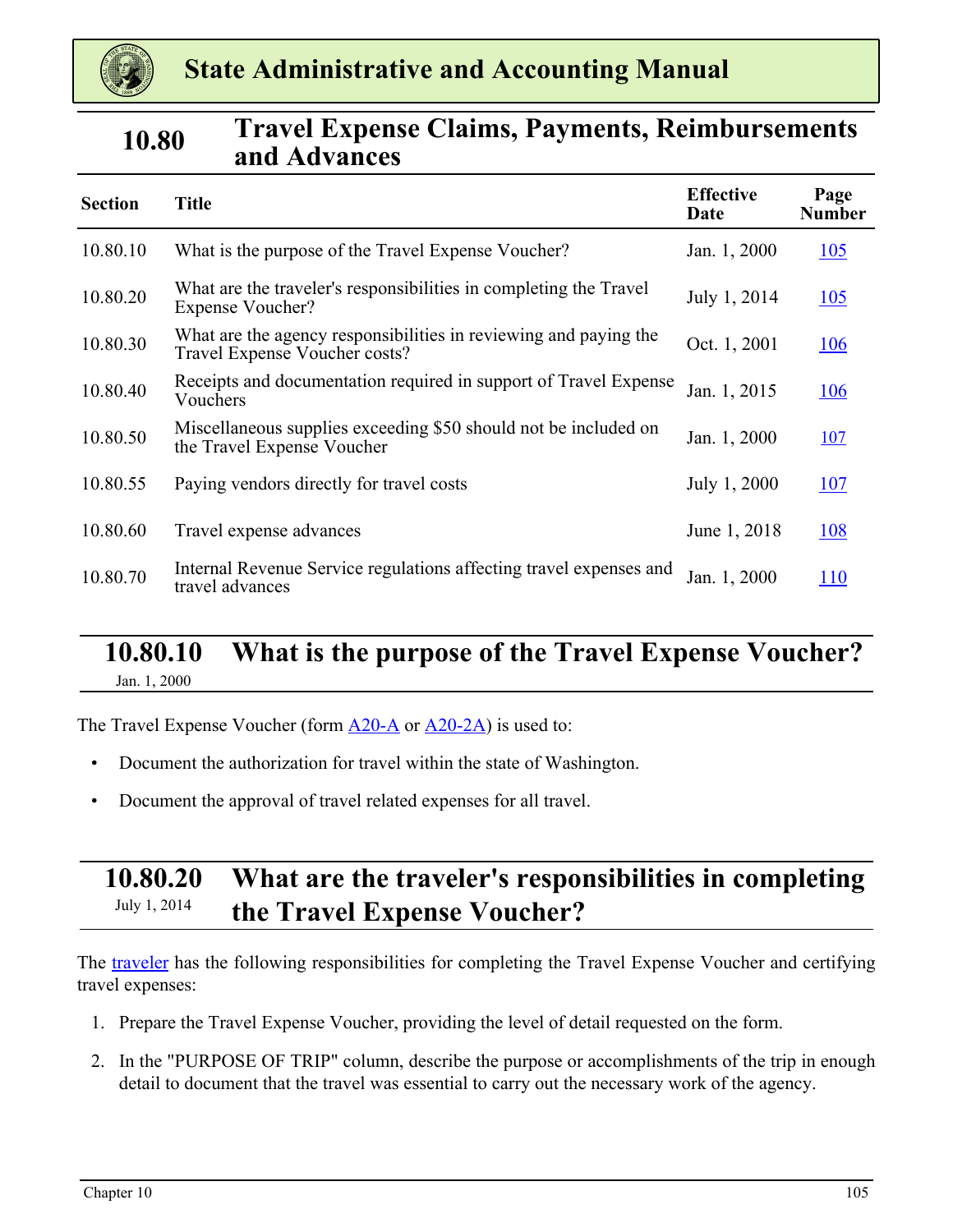<span id="page-46-0"></span>

- 3. For manually prepared vouchers, attach receipts and documentation required by agency policy and this chapter. (Refer to **Subsection 10.80.40)**. For electronically prepared and submitted vouchers, reference the agency file location for all receipts. Either original receipts are required or agency policy may allow non-original receipts if the agency ensures adequate controls are in place to reduce the risk of duplicate or improper payments.
- 4. Submit the travel voucher to the person authorized to approve travel in accordance with agency policy and the requirements of this section.

### **10.80.30 What are the agency responsibilities in reviewing Oct.** 1, 2001 **and paying the Travel Expense Voucher costs?**

#### **10.80.30.a Agency Head or Designee**

Reviews and approves the voucher.

#### **10.80.30.b Agency Fiscal Office**

Process the payment to the employee no later than ten (10) work days after receipt of the **properly completed** Travel Expense Voucher.

#### **10.80.30.c Agency's Chief Fiscal Officer Must Approve Travel of Agency Head**

An agency head is to be reimbursed for travel expenditures only after the agency head and the agency's chief fiscal officer have personally approved the agency head's Travel Expense Voucher certifying that the agency head's travel is in compliance with state travel policy. The chief fiscal officer's immediate assistant may approve the voucher in place of the chief fiscal officer in those emergency situations when the chief fiscal officer is not available. The chief fiscal officer's approval does not relieve any responsibility from the agency head for wrongdoing relating to travel reimbursement.

### **10.80.40 Receipts and documentation required in support of**  Jan. 1, 2015 **Travel Expense Vouchers**

#### **10.80.40.a**

Original receipts or agency policy may allow non-original receipts if the agency ensures adequate controls are in place to reduce the risk of duplicate or improper payments, for the following items are required to accompany the Travel Expense Voucher or have the agency file location referenced:

- 1. Lodging at a commercial facility (except for daily per diem payments made to members of Boards, Commissions, or Committees). ([Section 10.70\)](#page-38-0)
- 2. The actual cost of laundry and/or dry cleaning expenses for travelers in continuous travel status for five (5) or more days. Use of a coin operated Laundromat is allowable. If a receipt for a coin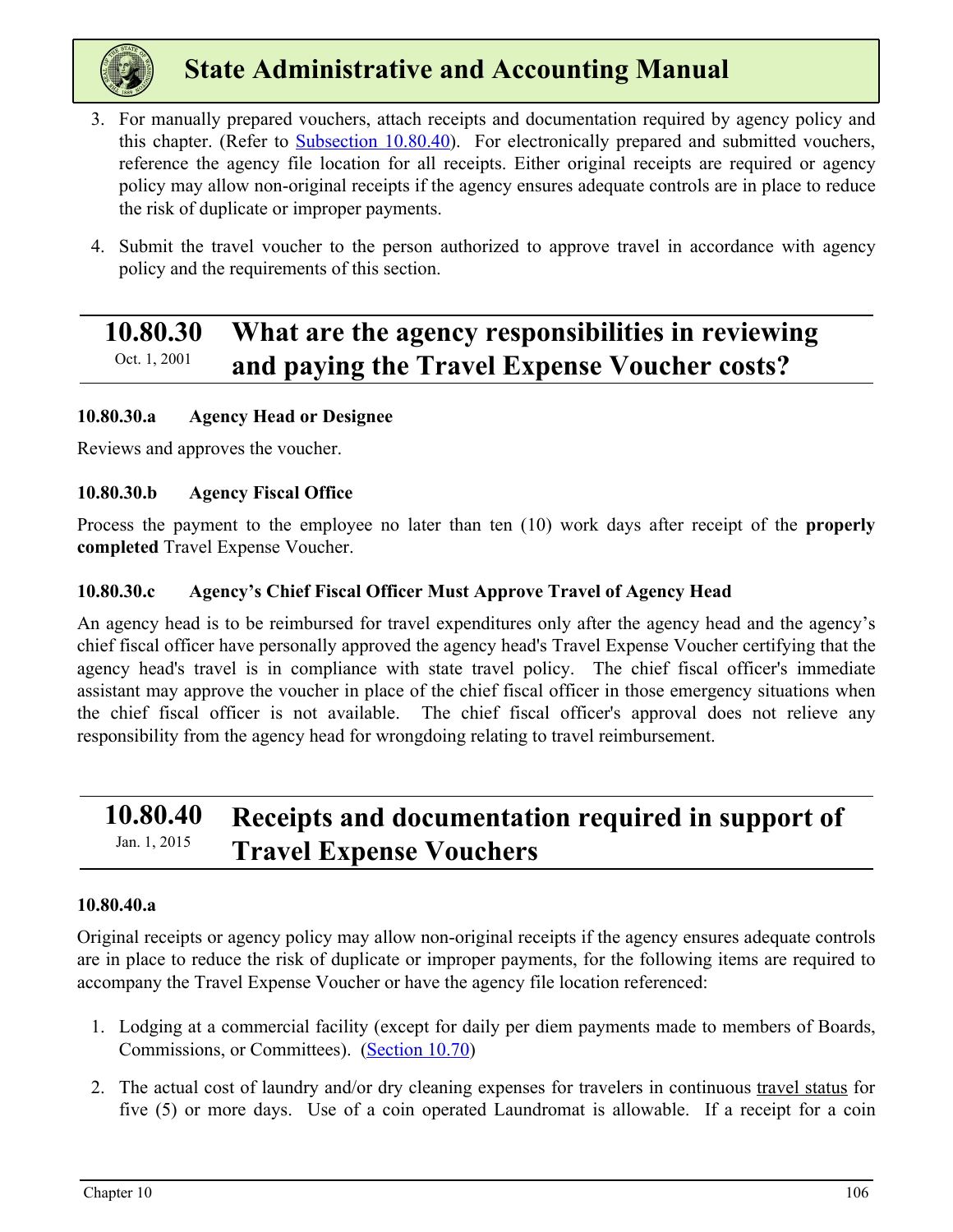<span id="page-47-0"></span>

operated Laundromat is not available, the traveler may claim actual expenses up to \$50 on the "Detail of Other Expense" portion of the Travel Expense Voucher. (Refer to [Subsection 10.60.10\)](#page-35-0)

- 3. Allowable miscellaneous expenditures (refer to [Section 10.60](#page-35-0)) for amounts in excess of \$50, per item per day, plus any applicable tax. However, the following items do not require receipts, regardless of the amount:
	- Day parking fees.
	- Transit fares, ferry fares, bridge and road tolls.
	- Taxi, shuttle, and limousine fares when necessary and on official state business.
	- Telephone calls where it is necessary to use a coin box telephone or where the telephone call cannot be charged to the traveler's office telephone extension.
- 4. Meal receipts when required by agency policy.
- 5. Gas when purchased for rental cars and the actual expense is in excess of \$50.

#### **10.80.40.b**

The following documentation should be completed on the Travel Expense Voucher where applicable:

- 1. When lodging or meals are being reimbursed, the exact time, including **A.M. or P.M.** designation of departure and return.
- 2. When two or more travelers are traveling together in one motor vehicle, each traveler is to indicate this fact by identifying, on the expense voucher, the person(s) accompanying the traveler and the travel destination of each.

### **10.80.50 Miscellaneous supplies exceeding \$50 should not be Idn.** 1, 2000 **included on the Travel Expense Voucher**

The expense voucher is not to include expenses for supplies exceeding \$50, plus applicable tax. Such items are to be purchased in accordance with prescribed state purchasing requirements and taken along on the trip.

### **10.80.55 Paying vendors directly for travel costs**

July 1, 2000

Pursuant to [RCW 43.03.065](https://app.leg.wa.gov/rcw/default.aspx?cite=43.03.065):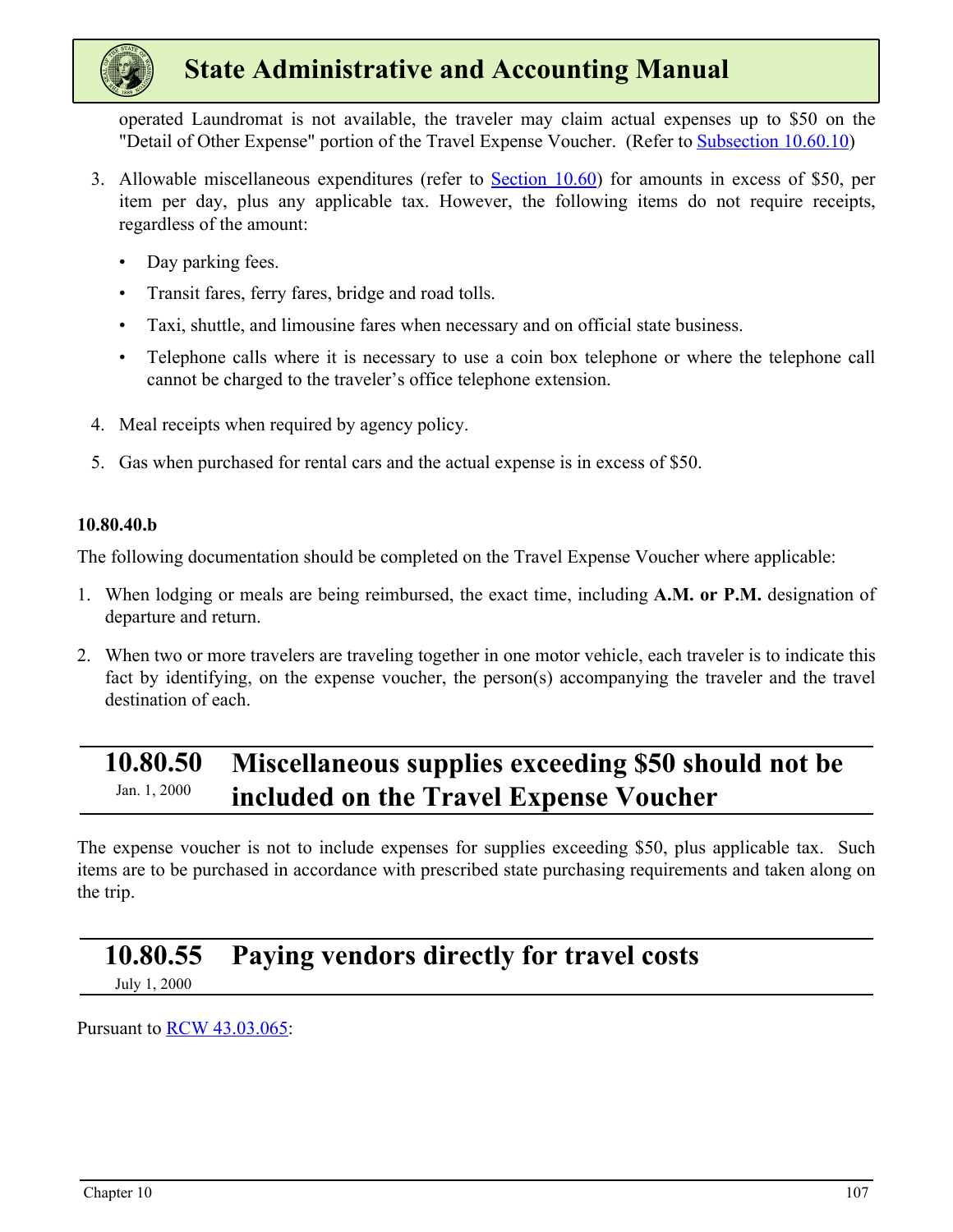<span id="page-48-0"></span>

Written approval of the agency head or authorized designee must be obtained prior to authorizing direct billing of the traveler's meal and lodging expenses to the agency and direct payment to the vendor by the agency.

Any payments made in accordance with this subsection are to be supported, at a minimum, by documents consisting of:

- A copy of the agreement (e.g., a field order, etc.) entered into between the vendor and the agency setting forth the services to be rendered by the vendor and the charges thereof;
- A list of the state officials, state employees, and other attendees for whom such goods and services were provided and the dates they were provided, and
- A vendor billing in sufficient detail to ensure that payments are made in conformance with the written agreement between the parties.

Payments to vendors for travel expenses are not to result in a cost to the state in excess of what would be payable by way of reimbursement to the individuals involved.

Each agency is required to institute procedures that will ensure that any payments made under this subsection are reasonable, accurate, and necessary for the conduct of the agency's business.

### **10.80.60 Travel expense advances**

June 1, 2018

#### **10.80.60.a Purpose**

An agency may make a travel expense advance to defray some costs the traveler may incur while traveling on official state business away from the official station or residence.

#### **10.80.60.b Limitations and requirements:**

- 1. [RCW 43.03.150](https://app.leg.wa.gov/RCW/default.aspx?cite=43.03.150) limits travel advances to elective or appointive officials and employees.
- 2. The advance is to cover a period not to exceed 90 days.
- 3. The traveler receives the advance no more than 30 days before the start of travel.
- 4. Travel advances are prohibited:
	- For use of privately owned vehicles.  $(RCW 43.03.170)$  $(RCW 43.03.170)$
	- For the purchase of commercial airfares.  $(RCW 43.03.170$  and  $43.03.190$  through  $43.03.200$ ).
- 5. The elective or appointive official or employee must expend the travel advance only to defray necessary reimbursable costs while performing official duties.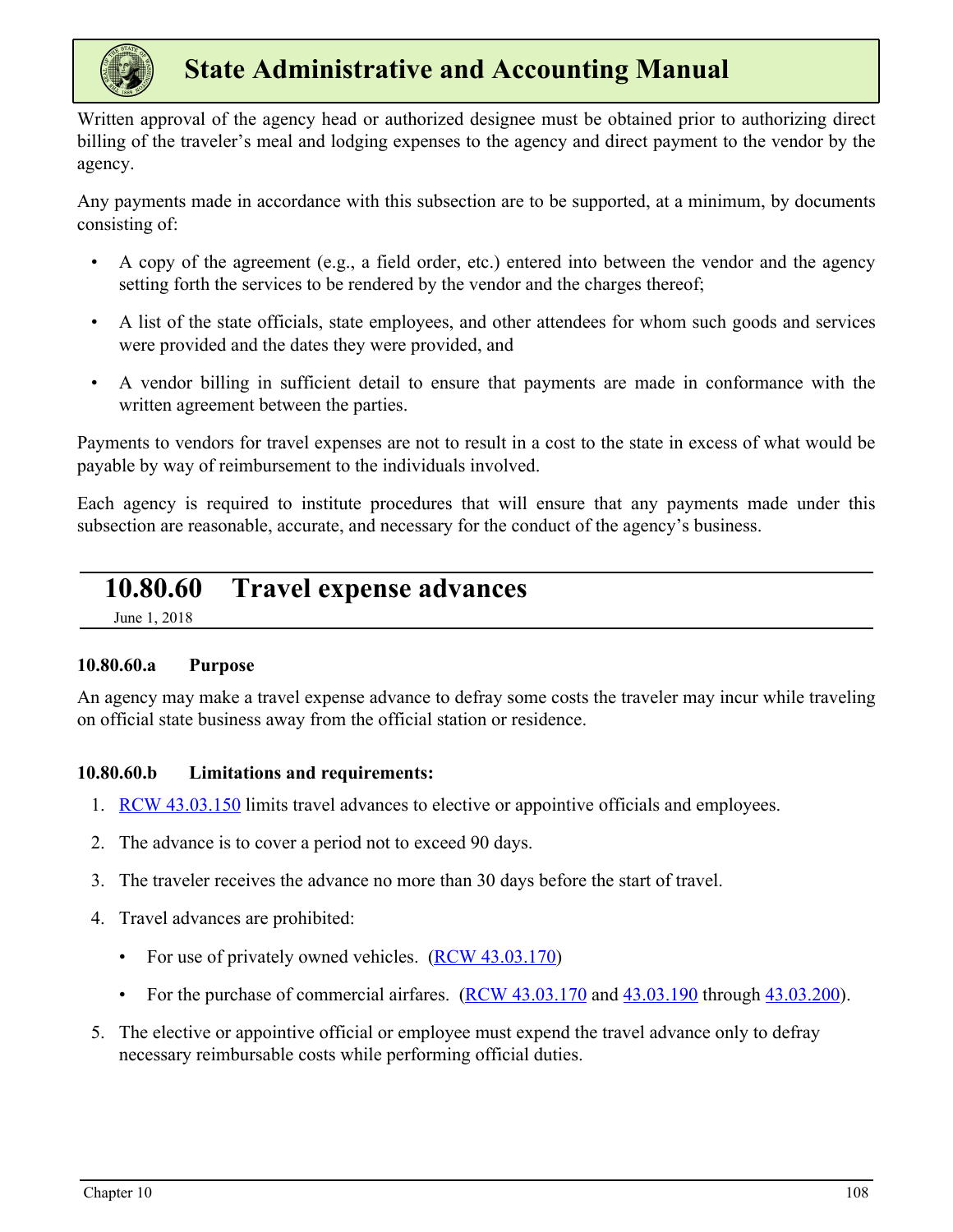

- 6. No travel advance shall be considered for any purpose as a loan to an elective or appointive official or employee, and any unauthorized disbursement of a travel advance is to be considered as a misappropriation of state monies by the officer or employee.
- 7. Agencies are to establish written policies prescribing a reasonable amount for which such advances may be written. [\(RCW 43.03.150](https://app.leg.wa.gov/rcw/default.aspx?cite=43.03.150) and [43.03.170](https://app.leg.wa.gov/rcw/default.aspx?cite=43.03.170)).

#### **10.80.60.c How to Obtain Travel Expense Advances**

The traveler is to submit a Travel Authorization form  $(A40-A)$  or agency equivalent) to the supervisor. The supervisor is to review and approve the proposed travel, and forward the Travel Authorization form to the agency head or designee. Upon approval of the advance, the agency fiscal office is to process the document for payment and present the traveler with a check or warrant.

#### **10.80.60.d Submitting and Accounting for Travel Advances**

- The traveler shall submit a fully itemized Travel Expense Voucher on or before the tenth day following the month in which the authorized travel period ended. The traveler must fully justify the expenditure of any portion of the advance for legally reimbursable items on behalf of the state.
- The traveler shall return any portion of the travel advance not expended to the agency at the close of the authorized travel period. The traveler is to submit the payment with a properly completed Travel Expense Voucher and may make the payment by check, or similar instrument, payable to the agency. [\(RCW 43.03.180\)](https://app.leg.wa.gov/RCW/default.aspx?cite=43.03.180).
- If the travel advance is less than or equal to the travel expenses incurred, the traveler is to submit a properly completed Travel Expense Voucher on or before the tenth day following the month in which the authorized travel period ended. The expense voucher is to contain an itemization of expenditures and is to indicate the net amount, if any, due the traveler. The agency is to process the expense voucher in accordance with [Subsection 10.80.30](#page-46-0) and reimburse the traveler for any additional amount due.

#### **10.80.60.e Default on Repayment of the Advance by the Traveler**

- When a traveler defaults in accounting for or repaying an advance, the full unpaid amount shall become immediately due and payable with interest of ten (10) percent per annum from date of default until paid.
- To protect the state from any losses on account of travel advances made, the state has a prior lien against and shall withhold any and all amounts payable or to become payable by the state to such officer or employee up to the amount of such travel advance and interest at a rate of ten percent per annum, until such time as repayment or justification has been made. [\(RCW 43.03.180](https://app.leg.wa.gov/RCW/default.aspx?cite=43.03.180) through [43.03.190](https://app.leg.wa.gov/RCW/default.aspx?cite=43.03.190)).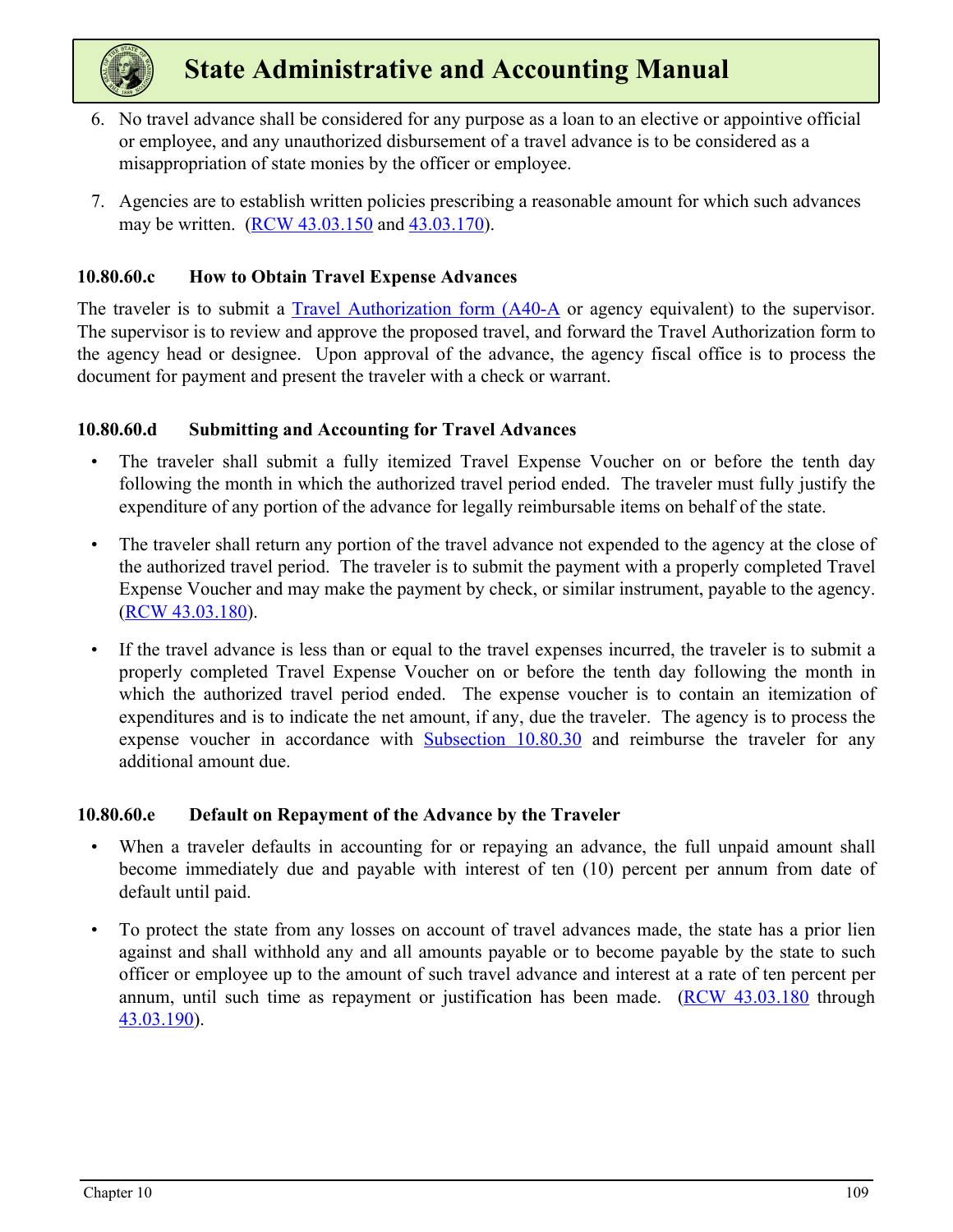<span id="page-50-0"></span>

### **10.80.70 Internal Revenue Service regulations affecting travel**  *Fan. 1, 2000* **expenses and travel advances**

#### **10.80.70.a**

The federal Internal Revenue Service (IRS) has implemented tax rules affecting travel advances. The IRS requires travelers receiving travel advances to substantiate their travel expenses and to return to their employer any unspent portions of the travel advance within a reasonable time period. If the traveler does not substantiate the travel expenses or does not return any unspent portion of a travel advance within a reasonable time period, the traveler's employer is required to report the amount of the travel advance as income in Box 1 of Form W-2. This payment is subject to applicable payroll withholding taxes.

#### **10.80.70.b**

For purposes of state travel regulations, if a traveler substantiates a travel expense in accordance with state travel regulations on a state Travel Expense Voucher within sixty (60) days after it is incurred, the traveler will have met the reasonable time period requirement. Further, the travel expenses the traveler incurred will not be considered income. Likewise, if a traveler returns to the employer any unspent portion of a travel advance within 120 days after incurring a travel expense related to the travel advance, the traveler will have met the reasonable time period requirement. When this occurs, the unspent portion of the travel advance will not be considered income.

#### **10.80.70.c**

When a traveler fails to meet either of the timeliness criteria stated in item b above, the agency is required to consider the unsubstantiated travel expense and the unspent portion of the travel advance as income and deduct the applicable payroll withholding taxes from the traveler's next semi-monthly earnings. Consequently, agencies are required to establish tracking systems in order to comply with this IRS regulation.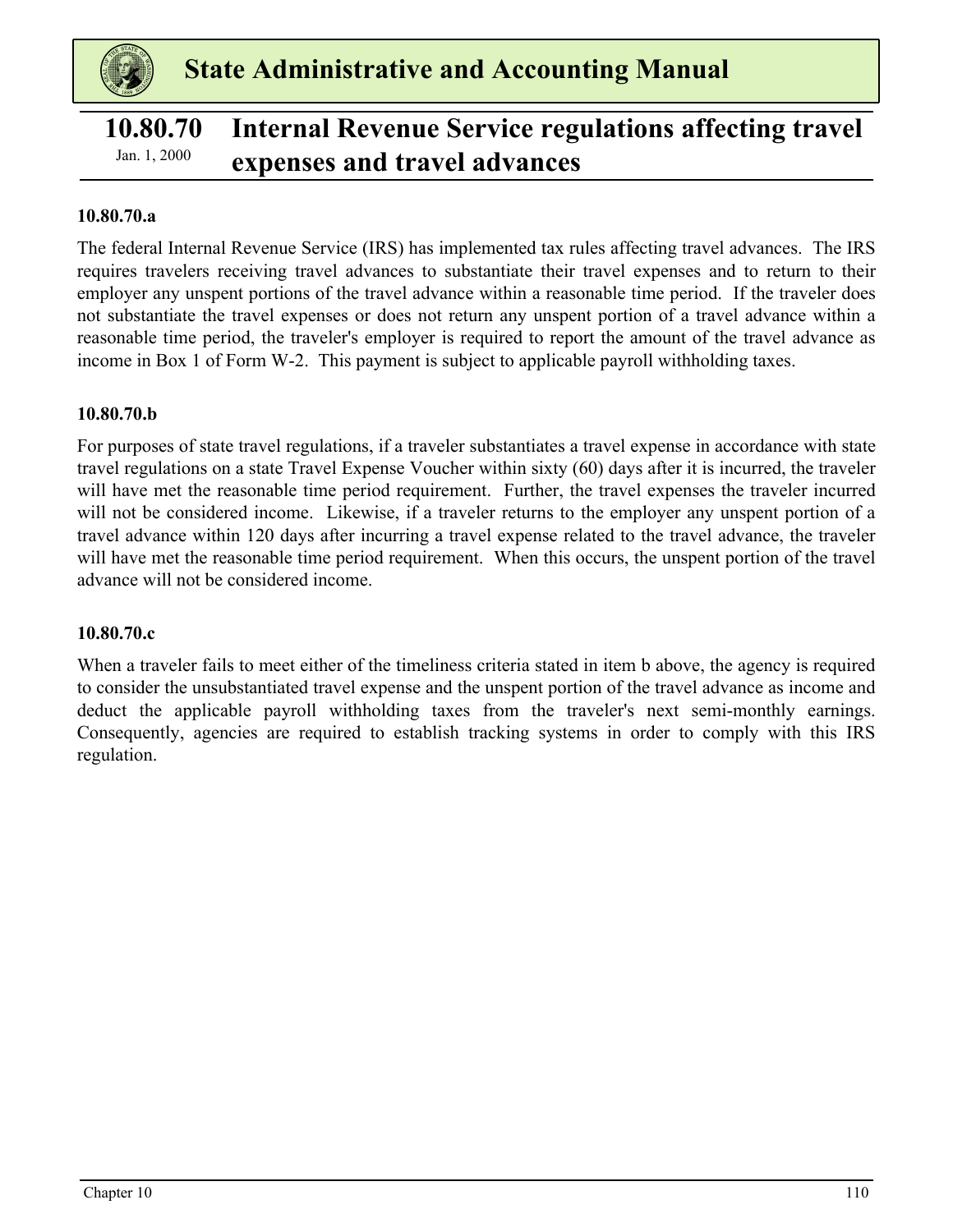<span id="page-51-0"></span>

### **10.90 Travel Rates**

| <b>Section</b> | <b>Title</b>                                                                   | <b>Effective</b><br>Date | Page<br><b>Number</b> |
|----------------|--------------------------------------------------------------------------------|--------------------------|-----------------------|
| 10.90.10       | Reimbursement rates                                                            | Jan. 1, 2015             | 111                   |
| 10.90.20       | Reimbursement rates for lodging, meals, and privately owned<br>vehicle mileage | July 1, 2022             | 112                   |

### **10.90.10 Reimbursement rates**

Jan. 1, 2015

#### **10.90.10.a**

This section provides lodging, subsistence, and mileage rates for state officials and employees traveling on official state business ([RCW 43.03.050](https://app.leg.wa.gov/RCW/default.aspx?cite=43.03.050)). The Office of Financial Management (OFM) revises this section periodically based upon changes to source documents produced by three separate agencies of the federal government as well as changes required by the State Legislature.

#### **10.90.10.b Lodging, Meals, and Private Vehicle Mileage Rates for the Continental USA**

Refer to [Subsection 10.90.20](#page-52-0).

#### **10.90.10.c High Cost Lodging and Subsistence Rates for the Continental USA**

Per Diem allowances for **High Cost Locations** in the Continental USA are periodically revised by the U.S. General Services Administration (GSA) and can be accessed online:

- For locations within Washington state, refer to the Per Diem Rates map on OFM's Administrative and Accounting Resources website at: http://www.ofm.wa.gov/resources/travel.asp.
- For locations outside of Washington state, refer to the GSA website at: www.gsa.gov. Select U.S. Per Diem Rates to view rates for the Continental USA. Taxes may be added to the lodging rates shown in these tables.

If the travel location is not listed (city or county), use **[Subsection 10.90.20](#page-52-0)** lodging and subsistence rates for non high-cost areas.

For cities in the U.S. where the counties are not known, refer to the National Association of Counties website at[: http://explorer.naco.org/.](http://explorer.naco.org/)

#### **10.90.10.d Lodging and Subsistence Rates for the Non Continental USA and Foreign Locations**

Per Diem allowances for foreign travel locations, Alaska, Hawaii, and US Possessions are revised monthly and can be accessed online: